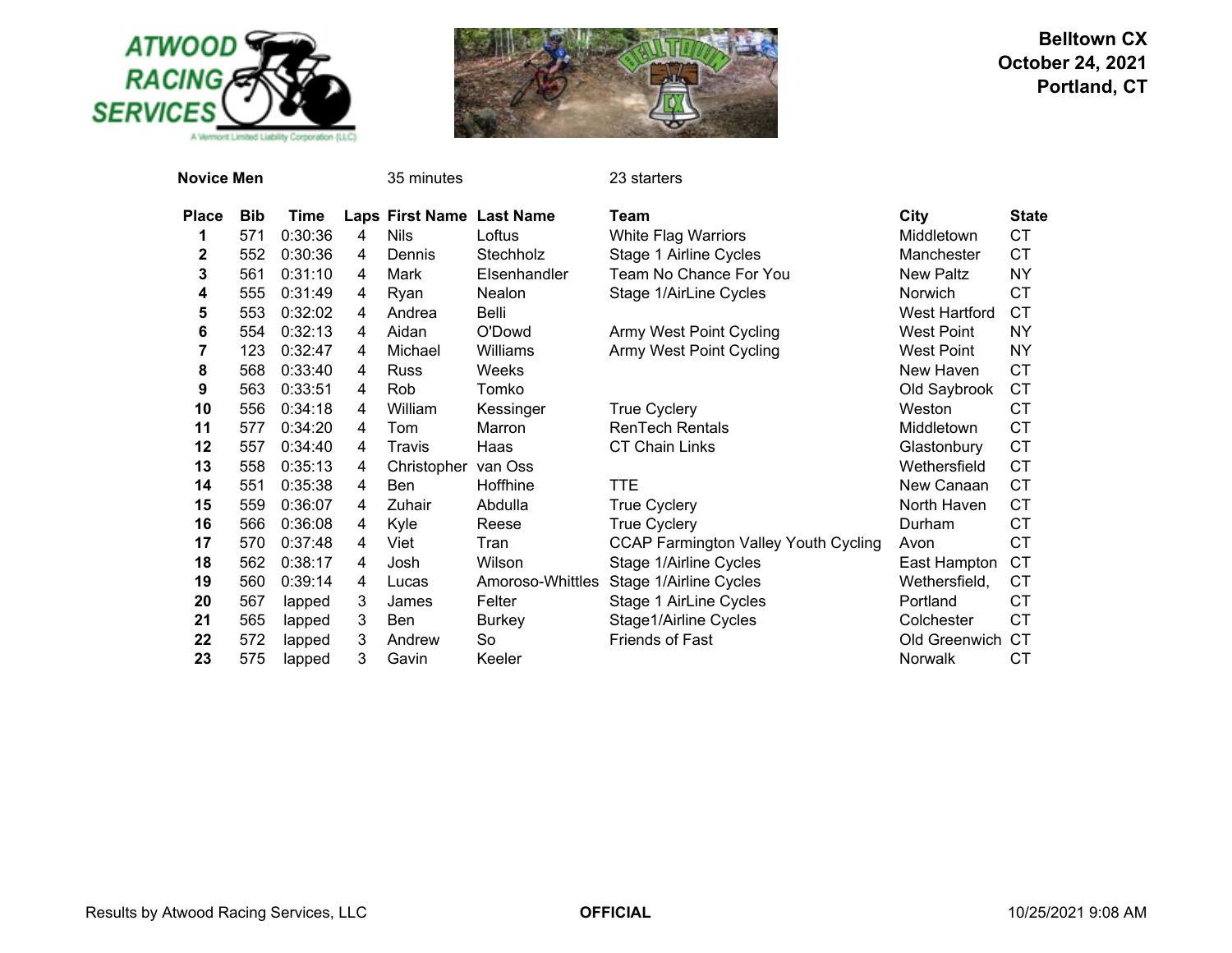



# **Novice Men**

| <b>Lap Report</b> |  |  |
|-------------------|--|--|
|-------------------|--|--|

| <b>Bib First</b> | Last             | <u>Lap 1</u> |                | Rank Lap 2 | <u>Rank</u> |        | Delta Lap 3 Rank |                   | <b>Delta</b> | <u>  Lap 4</u> | Rank           | <b>Delta</b> |
|------------------|------------------|--------------|----------------|------------|-------------|--------|------------------|-------------------|--------------|----------------|----------------|--------------|
| 571 Nils         | Loftus           | 7:33         | $\overline{2}$ | 7:44       | 1           | (0:11) | 7:43             | $\overline{2}$    | 0:01         | 7:36           | 1              | 0:07         |
| 552 Dennis       | Stechholz        | 7:31         | 1              | 7:47       | 2           | (0:16) | 7:41             | 1                 | 0:07         | 7:37           | $\overline{2}$ | 0:04         |
| 561 Mark         | Elsenhandler     | 7:40         | 5              | 7:52       | 3           | (0:11) | 7:47             | 3                 | 0:05         | 7:51           | 3              | (0:04)       |
| 555 Ryan         | Nealon           | 7:38         | 4              | 8:03       | 6           | (0:25) | 8:06             | 7                 | (0:03)       | 8:02           | 6              | 0:05         |
| 553 Andrea       | Belli            | 7:36         | 3              | 8:03       | 7           | (0:27) | 8:05             | 6                 | (0:02)       | 8:18           | 7              | (0:13)       |
| 554 Aidan        | O'Dowd           | 8:16         | 8              | 7:57       | 5           | 0:19   | 8:01             | 5                 | (0:04)       | 8:00           | 5              | 0:01         |
| 123 Michael      | Williams         | 8:55         | 16             | 7:55       | 4           | 1:00   | 7:58             | 4                 | (0:03)       | 7:59           | 4              | (0:01)       |
| 568 Russ         | Weeks            | 8:09         | $\overline{7}$ | 8:20       | 8           | (0:11) | 8:27             | $9\,$             | (0:07)       | 8:44           | 12             | (0:17)       |
| 563 Rob          | Tomko            | 8:18         | 9              | 8:43       | 11          | (0:25) | 8:27             | 8                 | 0:16         | 8:23           | 8              | 0:04         |
| 556 William      | Kessinger        | 8:19         | 10             | 8:34       | 10          | (0:15) | 8:52             | 14                | (0:18)       | 8:33           | 9              | 0:19         |
| 577 Tom          | Marron           | 7:57         | 6              | 9:09       | 15          | (1:12) | 8:36             | 10                | 0:33         | 8:38           | 10             | (0:02)       |
| 557 Travis       | Haas             | 8:51         | 15             | 8:27       | 9           | 0:25   | 8:40             | 11                | (0:14)       | 8:42           | 11             | (0:01)       |
| 558 Christopher  | van Oss          | 8:42         | 14             | 8:56       | 13          | (0:15) | 8:44             | $12 \overline{ }$ | 0:13         | 8:50           | 13             | (0:07)       |
| 551 Ben          | Hoffhine         | 9:06         | 17             | 8:50       | 12          | 0:15   | 8:47             | 13                | 0:04         | 8:55           | 15             | (0:08)       |
| 559 Zuhair       | Abdulla          | 8:25         | 11             | 9:07       | 14          | (0:42) | 9:25             | 15                | (0:18)       | 9:11           | 16             | 0:14         |
| 566 Kyle         | Reese            | 8:25         | 12             | 9:24       | 16          | (0:59) | 9:25             | 16                | (0:01)       | 8:54           | 14             | 0:31         |
| 570 Viet         | Tran             | 8:26         | 13             | 9:43       | 18          | (1:17) | 9:58             | 19                | (0:15)       | 9:41           | 19             | 0:17         |
| 562 Josh         | Wilson           | 9:26         | 19             | 9:35       | 17          | (0:09) | 9:36             | 17                | (0:01)       | 9:40           | 18             | (0:05)       |
| 560 Lucas        | Amoroso-Whittles | 9:25         | 18             | 10:33      | 20          | (1:08) | 9:44             | 18                | 0:49         | 9:32           | 17             | 0:12         |
| 567 James        | Felter           | 9:58         | 20             | 10:22      | 19          | (0:25) | 10:40            | 21                | (0:18)       |                |                |              |
| 565 Ben          | <b>Burkey</b>    | 10:30        | 23             | 11:10      | 21          | (0:39) | 10:05            | 20                | 1:05         |                |                |              |
| 572 Andrew       | So               | 10:20        | 22             | 11:19      | 22          | (1:00) | 11:15            | 22                | 0:04         |                |                |              |
| 575 Gavin        | Keeler           | 10:13        | 21             | 11:27      | 23          |        | $(1:14)$ 11:17   | 23                | 0:10         |                |                |              |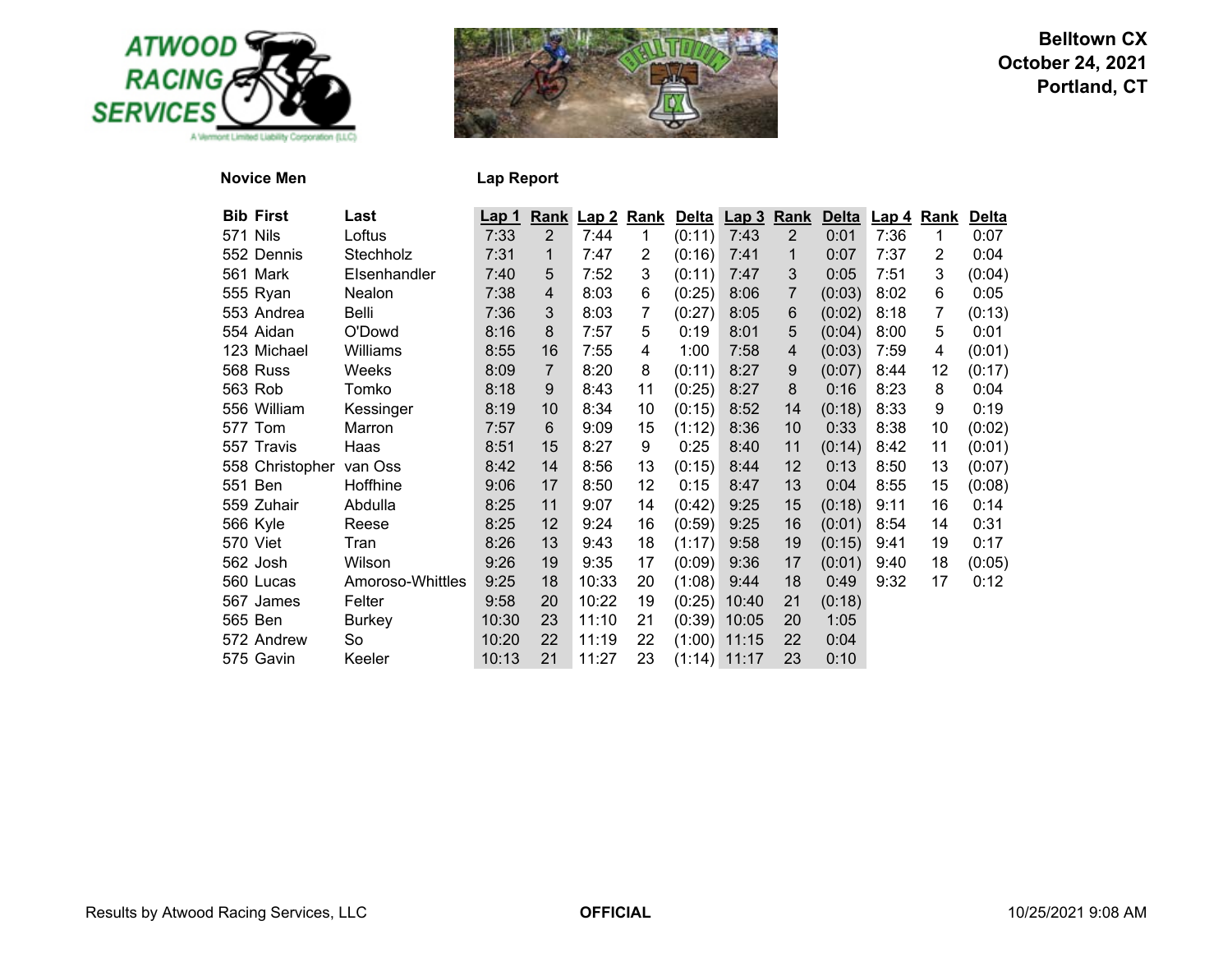



#### **Military/First Responders Open** 35 minutes 3 starters **Place Bib Time First Name Last Name Team City State 1**581 0:30:36 Elijah Bova<br>584 0:32:13 Morgan Rueckert CCAP Team ERrace West Hartford CT **2**Rueckert CCAP Team ERrace **3**583 0:38:06 Thanh Mai Stage 1/AirLine Cycles Simsbury CT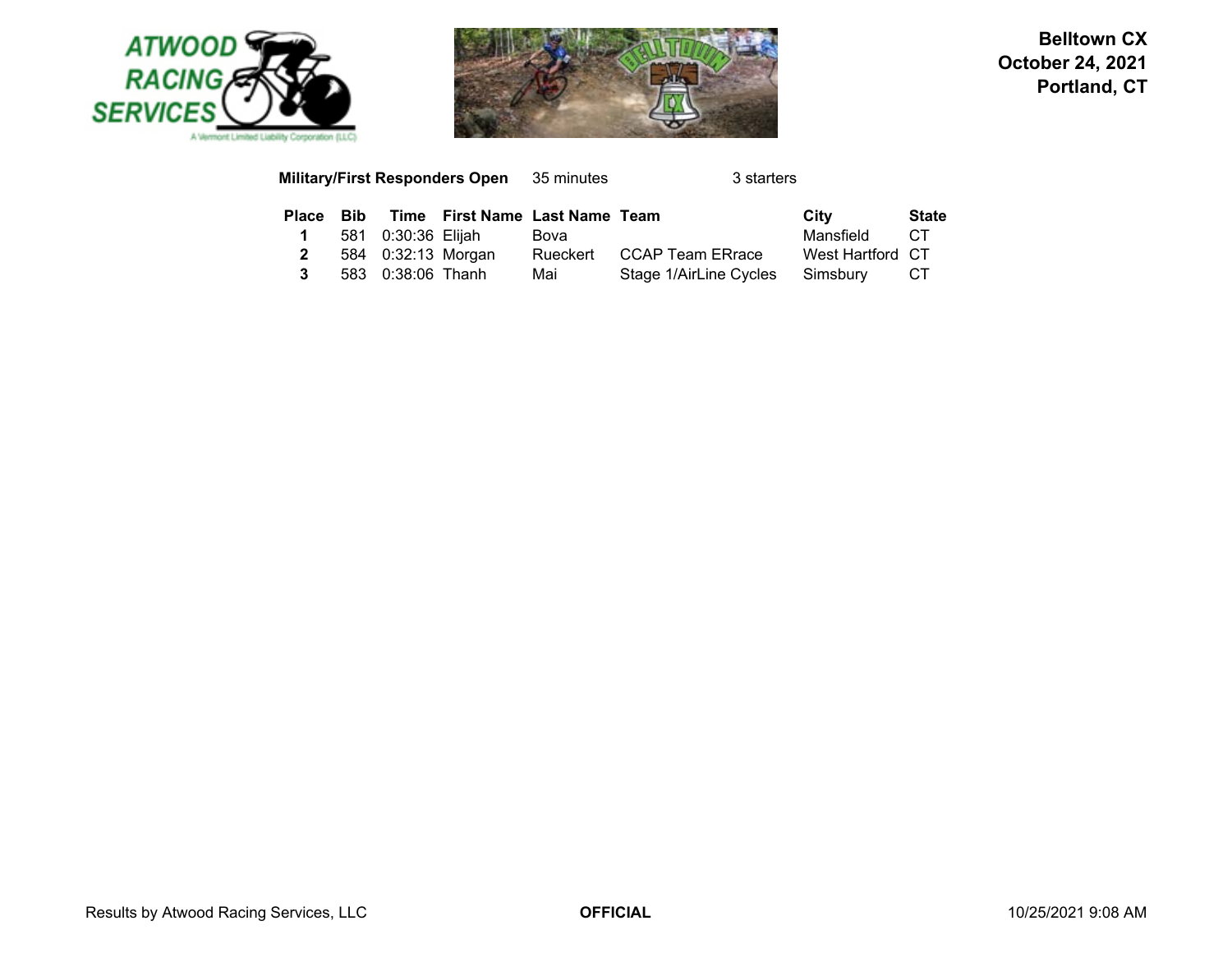



# **Military/First Respond Lap Report**

| <b>Bib First Last</b> |                                                                            | Lap 1 Rank Lap 2 Rank Delta Lap 3 Rank Delta Lap 4 Rank Delta |  |  |  |  |  |
|-----------------------|----------------------------------------------------------------------------|---------------------------------------------------------------|--|--|--|--|--|
| 581 Elijah Bova       |                                                                            |                                                               |  |  |  |  |  |
|                       | 584 Morgan Rueckert 7:53  2  8:13  2  (0:21)  8:12  2  0:01  7:55  2  0:17 |                                                               |  |  |  |  |  |
|                       | 583 Thanh Mai 9:29 3 9:48 3 (0:19) 9:43 3 0:05 9:06 3 0:37                 |                                                               |  |  |  |  |  |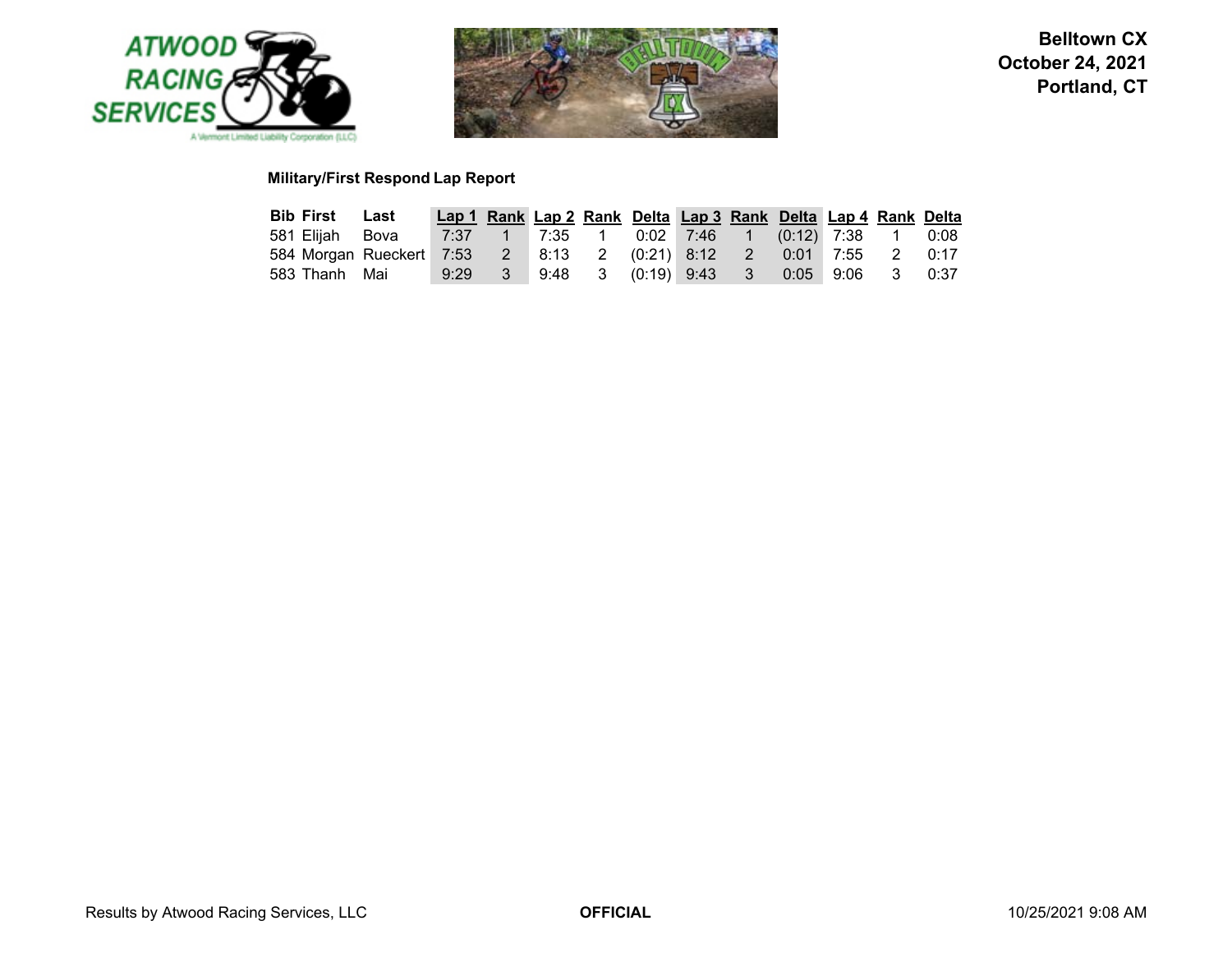



| <b>Boys 9-12</b> |            |         |   | 25 minutes             |                  | 16 starters                                      |                      |              |
|------------------|------------|---------|---|------------------------|------------------|--------------------------------------------------|----------------------|--------------|
| <b>Place</b>     | <b>Bib</b> | Time    |   | <b>Laps First Name</b> | <b>Last Name</b> | Team                                             | City                 | <b>State</b> |
|                  | 264        | 0:24:52 | 3 | <b>Hudson</b>          | Nablo            | Stage 1 Muddy Mayhem                             | <b>Haddam Neck</b>   | СT           |
| $\mathbf{2}$     | 261        | 0:28:10 | 3 | Trevor                 | <b>Bobbin</b>    | Van der Bobbin Racing                            | Redding              | <b>CT</b>    |
| 3                | 262        | 0:28:11 | 3 | Luke                   | Wilson           | CCAP Team Horst Junior Squad                     | Somers               | СT           |
| 4                | 263        | 0:29:46 | 3 | Noah                   | Rosenthal        | CCAP Greater Hartford Youth Cycling Team         | West Hartford        | <b>CT</b>    |
| 5                | 277        | 0:30:34 | 3 | Orson                  | Felter           | Stage 1 AirLine Cycles                           | Portland             | <b>CT</b>    |
| 6                | 266        | 0:32:30 | 3 | Wyatt                  | Pratt            | CCAP Farmington Valley Youth Cycling Team        | Canton               | СT           |
|                  | 265        | 0:32:36 | 3 | Eli                    | Boryczewski      | <b>CCAP Farmington Valley Youth Cycling</b>      | Weatogue             | <b>CT</b>    |
| 8                | 278        | 0:32:37 | 3 | Charles                | Nablo            | Stage 1 Muddy Mayhem                             | Haddam Neck          | СT           |
| 9                | 267        | 0:34:35 | 3 | <b>Brohm</b>           | Citroen          | Stage 1 Muddy Mayhem                             | South Glastonbury    | CТ           |
| 10               | 273        | 0:34:46 | 3 | Vincent                | Matte-Hicks      | <b>CCAP Farmington Valley Youth Cycling</b>      | South Windsor        | СT           |
| 11               | 268        | 0:36:35 | 3 | Vinh                   | Tran             | <b>CCAP Farmington Valley Youth Cycling Team</b> | Avon                 | <b>CT</b>    |
| 12               | 270        | 0:36:42 | 3 | James                  | Cote             | Stage 1 Airline Cycle                            | East Hampton         | <b>CT</b>    |
| 13               | 275        | lapped  | 2 | Will                   | Wallace          | <b>CCAP Farmington Valley Youth Cycling</b>      | Simsbury             | <b>CT</b>    |
| 14               | 271        | lapped  | 2 | Samuel                 | Turner           | <b>CCAP Farmington Valley Youth Cycling</b>      | Farmington           | <b>CT</b>    |
| 15               | 276        | lapped  | 2 | Worthington            | Zinkerman        |                                                  | East Hampton         | <b>CT</b>    |
| 16               | 274        | lapped  |   | Anthony                | Zizzamia         | CT Children's Medical Center                     | <b>West Simsbury</b> | <b>CT</b>    |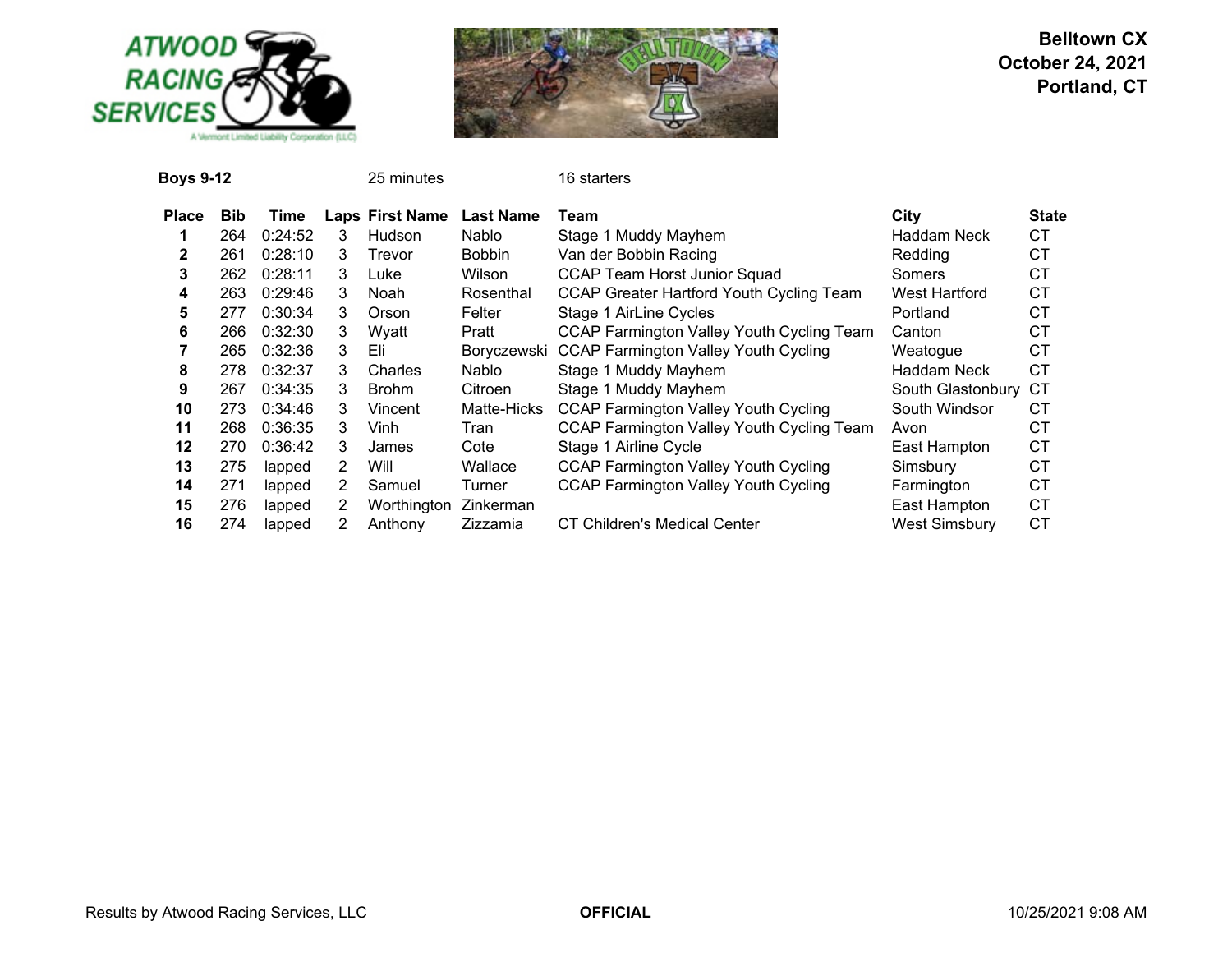



**Boys 9-12 Lap Report**

| <b>Bib First</b> | Last          | Lap 1 |                | Rank Lap 2 | Rank | Delta  | Lap <sub>3</sub> | Rank           | <b>Delta</b> |
|------------------|---------------|-------|----------------|------------|------|--------|------------------|----------------|--------------|
| 264 Hudson       | Nablo         | 8:03  | 1              | 8:23       | 1    | (0:20) | 8:26             | 1              | (0:02)       |
| 261 Trevor       | <b>Bobbin</b> | 9:12  | 3              | 9:31       | 2    | (0:19) | 9:28             | 3              | 0:03         |
| 262 Luke         | Wilson        | 9:10  | $\overline{2}$ | 9:39       | 3    | (0:30) | 9:22             | $\overline{2}$ | 0:18         |
| 263 Noah         | Rosenthal     | 9:23  | 4              | 10:07      | 4    | (0:44) | 10:16            | 5              | (0:10)       |
| 277 Orson        | Felter        | 10:03 | 5              | 10:25      | 5    | (0:22) | 10:06            | 4              | 0:19         |
| 266 Wyatt        | Pratt         | 10:34 | 8              | 10:48      | 6    | (0:14) | 11:08            | 7              | (0:20)       |
| 265 Eli          | Boryczewski   | 10:21 | 6              | 11:05      | 7    | (0:44) | 11:10            | 8              | (0:05)       |
| 278 Charles      | Nablo         | 10:42 | 10             | 11:23      | 8    | (0:41) | 10:32            | 6              | 0:51         |
| 267 Brohm        | Citroen       | 10:41 | 9              | 11:25      | 9    | (0:45) | 12:29            | 11             | (1:04)       |
| 273 Vincent      | Matte-Hicks   | 10:54 | 11             | 12:22      | 10   | (1:29) | 11:30            | 9              | 0:52         |
| 268 Vinh         | Tran          | 10:34 | $\overline{7}$ | 12:23      | 11   | (1:49) | 13:38            | 12             | (1:16)       |
| 270 James        | Cote          | 11:33 | 12             | 12:42      | 12   | (1:09) | 12:27            | 10             | 0:15         |
| 275 Will         | Wallace       | 12:01 | 13             | 13:23      | 14   | (1:22) |                  |                |              |
| 271 Samuel       | Turner        | 12:31 | 14             | 13:03      | 13   | (0:32) |                  |                |              |
| 276 Worthington  | Zinkerman     | 13:37 | 15             | 14:57      | 15   | (1:20) |                  |                |              |
| 274 Anthony      | Zizzamia      | 19:41 | 16             | 18:59      | 16   | 0:42   |                  |                |              |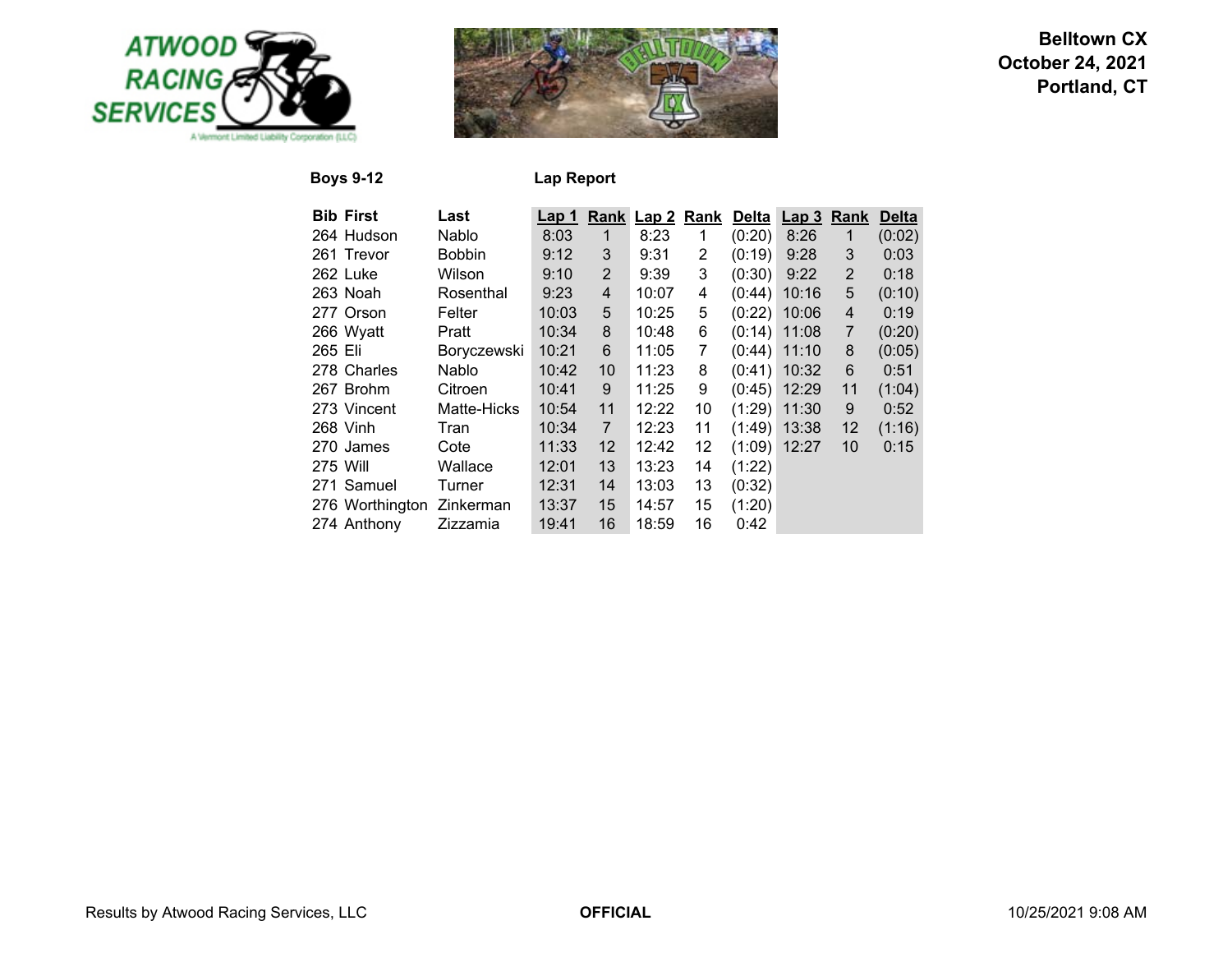



| <b>Girls 9-12</b> |      |         | 25 minutes |                           | 6 starters                                                    |                  |              |
|-------------------|------|---------|------------|---------------------------|---------------------------------------------------------------|------------------|--------------|
| <b>Place</b>      | Bib  | Time    |            | Laps First Name Last Name | Team                                                          | City             | <b>State</b> |
|                   | 281  | 0:32:48 | Abigail    | O'Neil                    | CCAP TTEndurance Junior Team                                  | Fairfield        | CT           |
|                   | 282. | 0:37:31 | Carla      | <b>Huber</b>              | <b>CCAP Hamden Cheshire Rail Trailers</b>                     | Woodbridge       | СT           |
|                   | 283  | P&P     | Lilly      |                           | Price-Glynn CCAP Greater Hartford ERRacers Youth Cycling Team | West Hartford CT |              |
| 4                 | 285  | P&P     | Annabelle  |                           | Boryczewski Farmington Valley Youth Cycling                   | Weatogue         | C1           |
| 5                 | 286  | lapped  | Siena      | Illv                      |                                                               | New Haven        | СT           |
| 6                 | 284  | lapped  | Stella     | Lipar                     | <b>CCAP Farmington Valley Youth Cycling</b>                   | Simsbury         | C1           |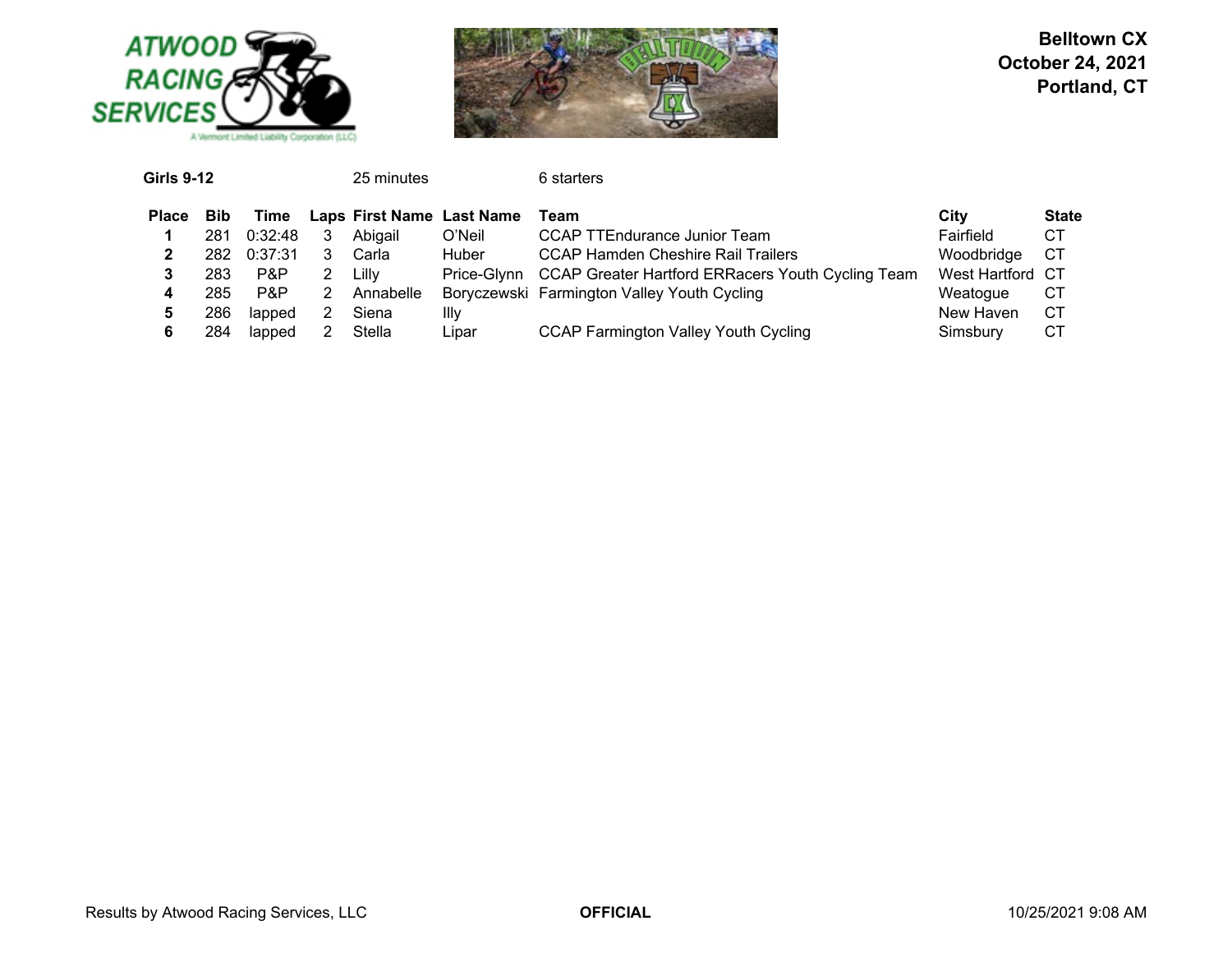



**Girls 9-12 Lap Report**

| <b>Bib First</b> | Last                      |               |            |                 |                |        | Lap 1 Rank Lap 2 Rank Delta Lap 3 Rank Delta |      |
|------------------|---------------------------|---------------|------------|-----------------|----------------|--------|----------------------------------------------|------|
| 281 Abigail      | O'Neil                    | 10:39         |            | $1 \quad 11:14$ | $\overline{1}$ |        | $(0:36)$ 10:55                               | 0:19 |
| 282 Carla        | Huber                     | 11:48         | $\sqrt{2}$ | 12:58 2         |                |        | $(1:10)$ 12:44 2                             | 0:14 |
| 283 Lilly        | Price-Glynn               | 13:11 3 13:19 |            |                 | $-3$           | (0:08) |                                              |      |
|                  | 285 Annabelle Boryczewski |               |            | 15:07  4  14:42 | 4              | 0:25   |                                              |      |
| 286 Siena        | Illv                      | 19:29         | $5 -$      | 22:07           | 6              | (2:38) |                                              |      |
| 284 Stella       | Lipar                     | 20:44         | 6          | 21:30           | 5              | (0:46) |                                              |      |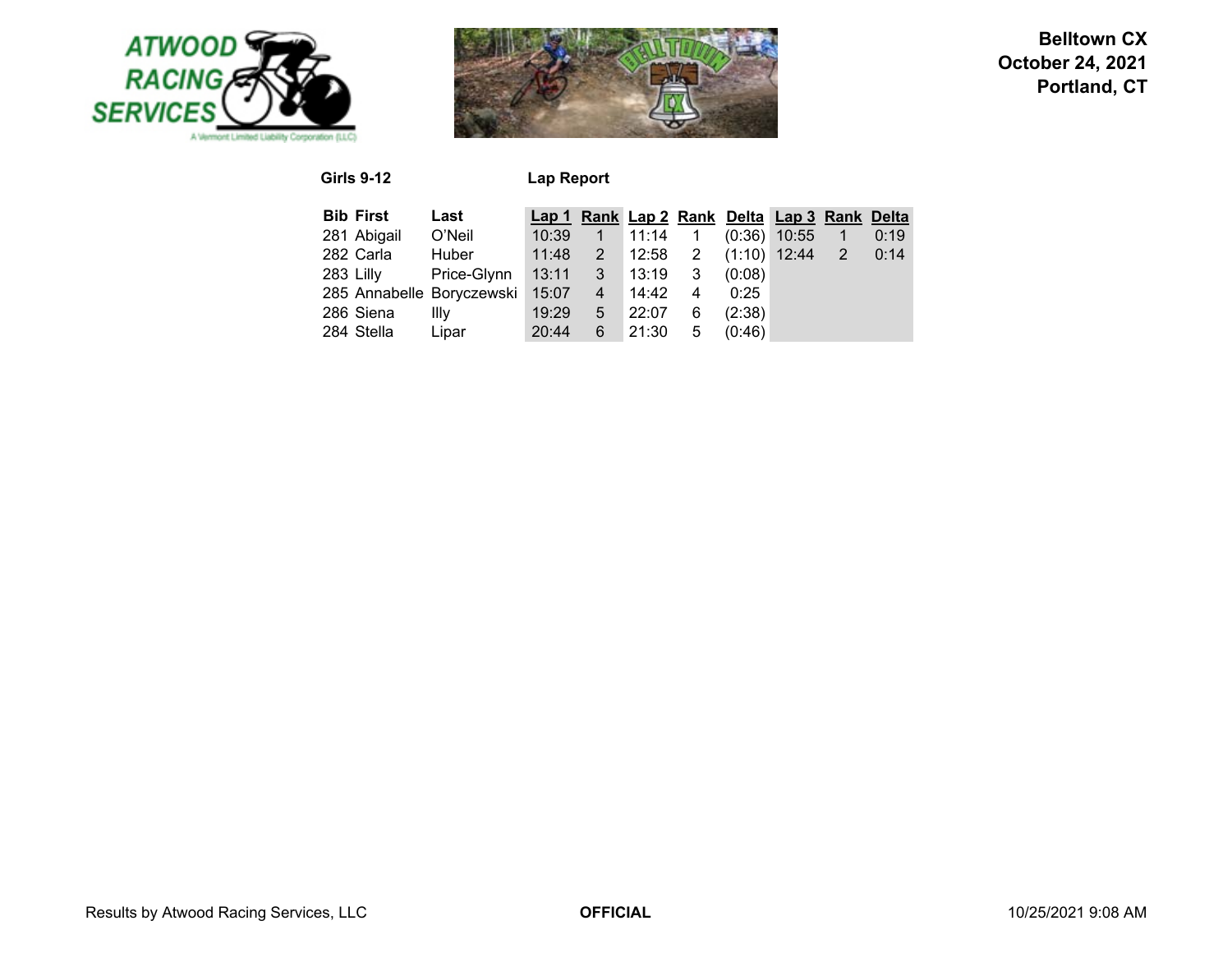



| Boys 6-8     | 20 minutes |             |   | 3 starters                     |        |                                 |                  | Lap Report |                                   |    |      |  |        |
|--------------|------------|-------------|---|--------------------------------|--------|---------------------------------|------------------|------------|-----------------------------------|----|------|--|--------|
| <b>Place</b> | <b>Bib</b> | Time        |   | Laps First Name Last Name Team |        |                                 | City             |            | State Lap 1 Rank Lap 2 Rank Delta |    |      |  |        |
|              | 254        | 0:17:39     |   | Pietro                         | Belli  |                                 | West Hartford CT |            | 9:01                              |    | 8:37 |  | 0:24   |
|              |            | 252 0:19:14 |   | Gilbert                        | Cutler | Muddy Mayhem                    | East Hampton CT  |            | 9:29                              | 2  | 9:46 |  | (0:17) |
|              | 251        | 0:22:13     | 2 | Huah                           | Felter | Stage 1 AirLine Cycles Portland |                  | CT.        | 12:19                             | -3 | 9:54 |  | 2:26   |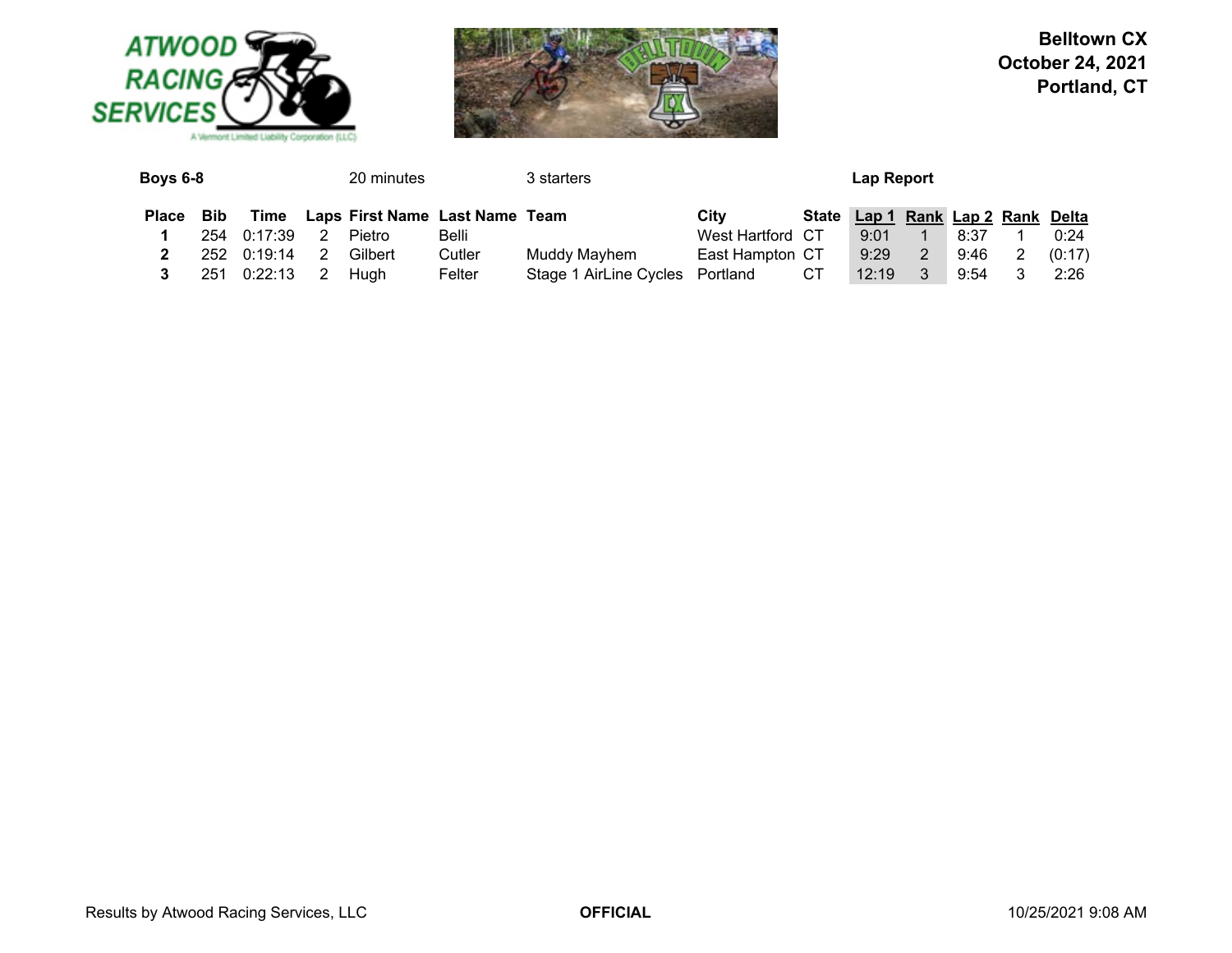



| Girls 6-8 |     |             |    | 20 minutes                          |         | 3 starters<br>Lap Report     |                |      |                                   |                   |                  |                |        |
|-----------|-----|-------------|----|-------------------------------------|---------|------------------------------|----------------|------|-----------------------------------|-------------------|------------------|----------------|--------|
| Place Bib |     |             |    | Time Laps First Name Last Name Team |         |                              | City           |      | State Lap 1 Rank Lap 2 Rank Delta |                   |                  |                |        |
|           | 257 | 0:20:02     | 2  | Rachel                              | Bradley | Stage 1 Cycling Team         | Salem          | CT . | 9:59                              | $\sim$ 1 $\sim$ 1 | $^{\circ}$ 10:03 | $\overline{2}$ | (0:04) |
|           |     | 258 0:20:48 | -2 | Emerson                             | Coltart |                              | East Haddam CT |      | 11:47                             | $\sim$ 3          | 9:01             |                | 2:46   |
|           |     | 256 0:22:13 | 2  | Samantha                            | Bradlev | Stage 1/Muddy Mahem Salem CT |                |      | 11:16                             | 2                 | 10:57            |                | 0:18   |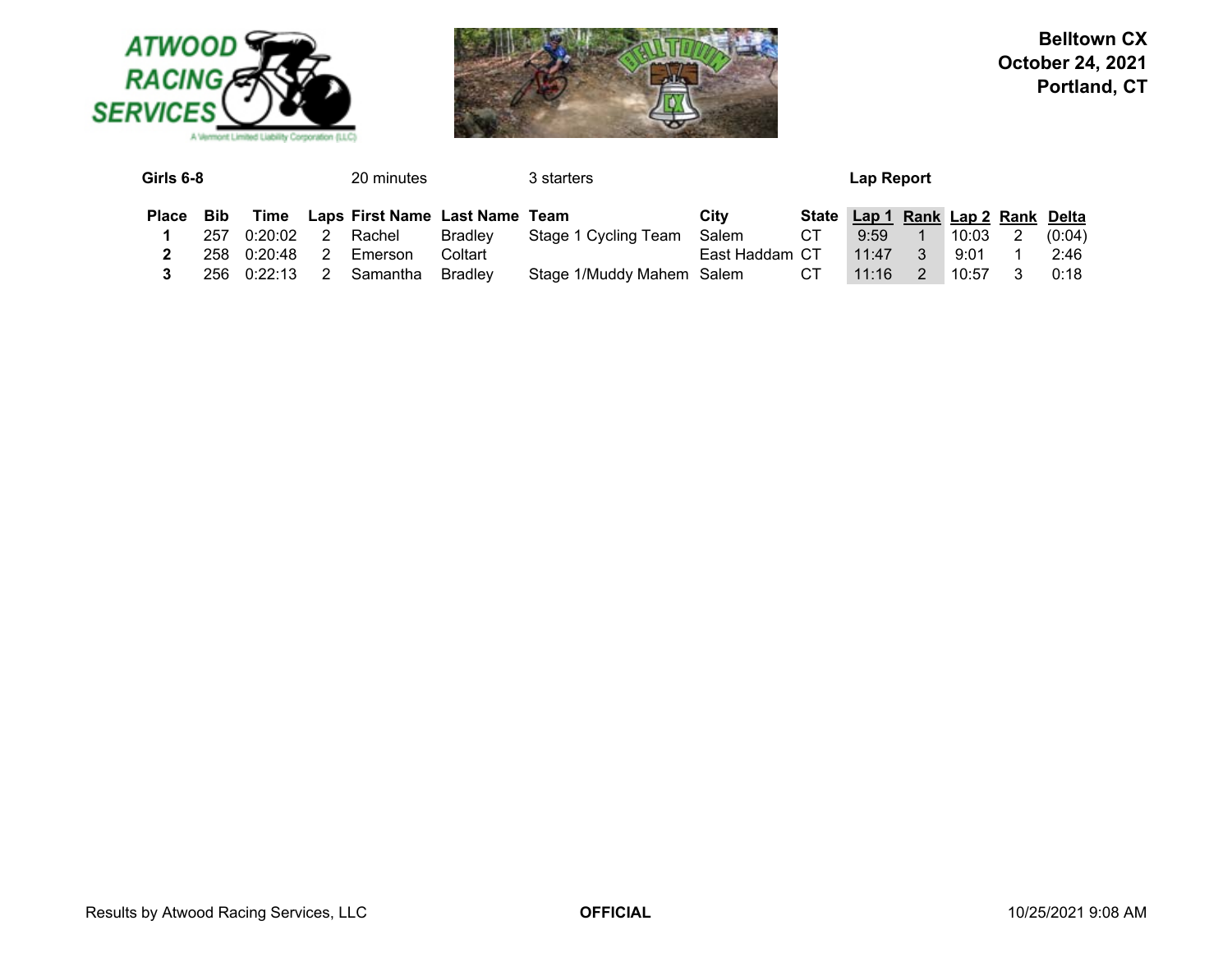

**Boys 13-14/Middle School** 30 minutes 26 starters 26 starters



| Place | <b>Bib</b> | Time    |   | Laps First Name Last Name |                | Team                                             | City          | <b>State</b> |
|-------|------------|---------|---|---------------------------|----------------|--------------------------------------------------|---------------|--------------|
| 1     | 301        | 0:29:22 | 4 | Joel                      | Kowalonek      | <b>CCAP Rail Trailers Junior Team</b>            | Guilford      | СT           |
| 2     | 302        | 0:30:04 | 4 | Aaron                     | Kowalonek      | <b>CCAP Railtrailers Junior Team</b>             | Guilford      | СT           |
| 3     | 303        | 0:30:41 | 4 | Liam                      | Goff           | AP Junior Development p/b Corner Cycle           | Swansea       | МA           |
| 4     | 309        | 0:32:06 | 4 | Jack                      | Cote           | Stage 1 Airline Cycles                           | East Hampton  | СT           |
| 5     | 308        | 0:32:07 | 4 | Dmitri                    | Razmakhnin     | <b>CCAP Hamden Cheshire Rail Trailers</b>        | New Haven     | CТ           |
| 6     | 304        | 0:33:36 | 4 | Stephen                   | Savino IV      | <b>CCAP Farmington Valley Youth Cycling Team</b> | Avon          | СT           |
| 7     | 315        | 0:35:00 | 4 | Gavin                     | Peterson       | <b>CCAP TTEndurance Junior Team</b>              | Norwalk       | СT           |
| 8     | 318        | 0:35:43 | 4 | Ezra                      | Schwartz       | Total Training & Endurance (TTE)                 | Westport      | <b>CT</b>    |
| 9     | 306        | 0:35:56 | 4 | Landon                    | Hendershot     | <b>CCAP Hamden Cheshire Rail Trailers</b>        | Madison       | СT           |
| 10    | 305        | 0:35:56 | 4 | Bao                       | Tran           | <b>CCAP Farmington Valley Youth Cycling Team</b> | Avon          | СT           |
| 11    | 316        | 0:36:37 | 4 | Tanner                    | Pierce         | <b>CCAP Team Horst Junior Squad</b>              | Manchester    | СT           |
| 12    | 312        | 0:36:52 | 4 | Kyle                      | Hageman        | Team Horst Jr Squad                              | Glastonbury   | <b>CT</b>    |
| 13    | 314        | 0:37:44 | 4 | Sam                       | Hageman        | Horst JR team                                    | Glastonbury   | СT           |
| 14    | 320        | 0:38:18 | 4 | Kyle                      | Petit          | <b>CCAP Greater Hartford Youth Cycling</b>       | West Hartford | CТ           |
| 15    | 307        | lapped  | 3 | Max                       | Milliard       | <b>CCAP Hamden Cheshire Rail Trailers</b>        | Madison       | СT           |
| 16    | 323        | lapped  | 3 | Cooper                    | Ryan           | <b>CCAP Hamden Cheshire Rail Trailers</b>        | Orange        | <b>CT</b>    |
| 17    | 313        | lapped  | 3 | Noah                      | Rocklin        | <b>CCAP Hamden Cheshire Rail Trailers</b>        | Cheshire      | СT           |
| 18    | 310        | lapped  | 3 | Jax                       | Schmitz        | Stage 1 Cycling                                  | East Lyme     | <b>CT</b>    |
| 19    | 326        | lapped  | 3 | Jake                      | Monaco-Lizotte | <b>CCAP Hamden Cheshire Rail Trailers</b>        | North Haven   | СT           |
| 20    | 317        | lapped  | 3 | <b>Bryce</b>              | Hamilton       | <b>CCAP Farmington Valley Youth Cycling</b>      | Weatogue      | СT           |
| 21    | 321        | lapped  | 3 | Ethan                     | Lezon          | <b>CCAP Team Horst Junior Squad</b>              | <b>Bolton</b> | <b>CT</b>    |
| 22    | 324        | lapped  | 3 | Henry                     | Jinks          | <b>Mediabids</b>                                 | Cheshire      | СT           |
| 23    | 322        | lapped  | 3 | <b>Jivitesh</b>           | Babu           | <b>Farmington Valley Youth Cycling</b>           | Farmington    | <b>CT</b>    |
| 24    | 328        | lapped  | 3 | Akshayhari                | Jegadeeswaran  | <b>CCAP Farmington Valley</b>                    | Unionville    | СT           |
| 25    | 325        | lapped  | 3 | Jonah                     | Lipar          | <b>CCAP Farmington Valley Youth Cycling</b>      | Simsbury      | <b>CT</b>    |
| 26    | 319        | lapped  | 3 | Owen                      | Lezon          | <b>CCAP Team Horst Junior Squad</b>              | <b>Bolton</b> | <b>CT</b>    |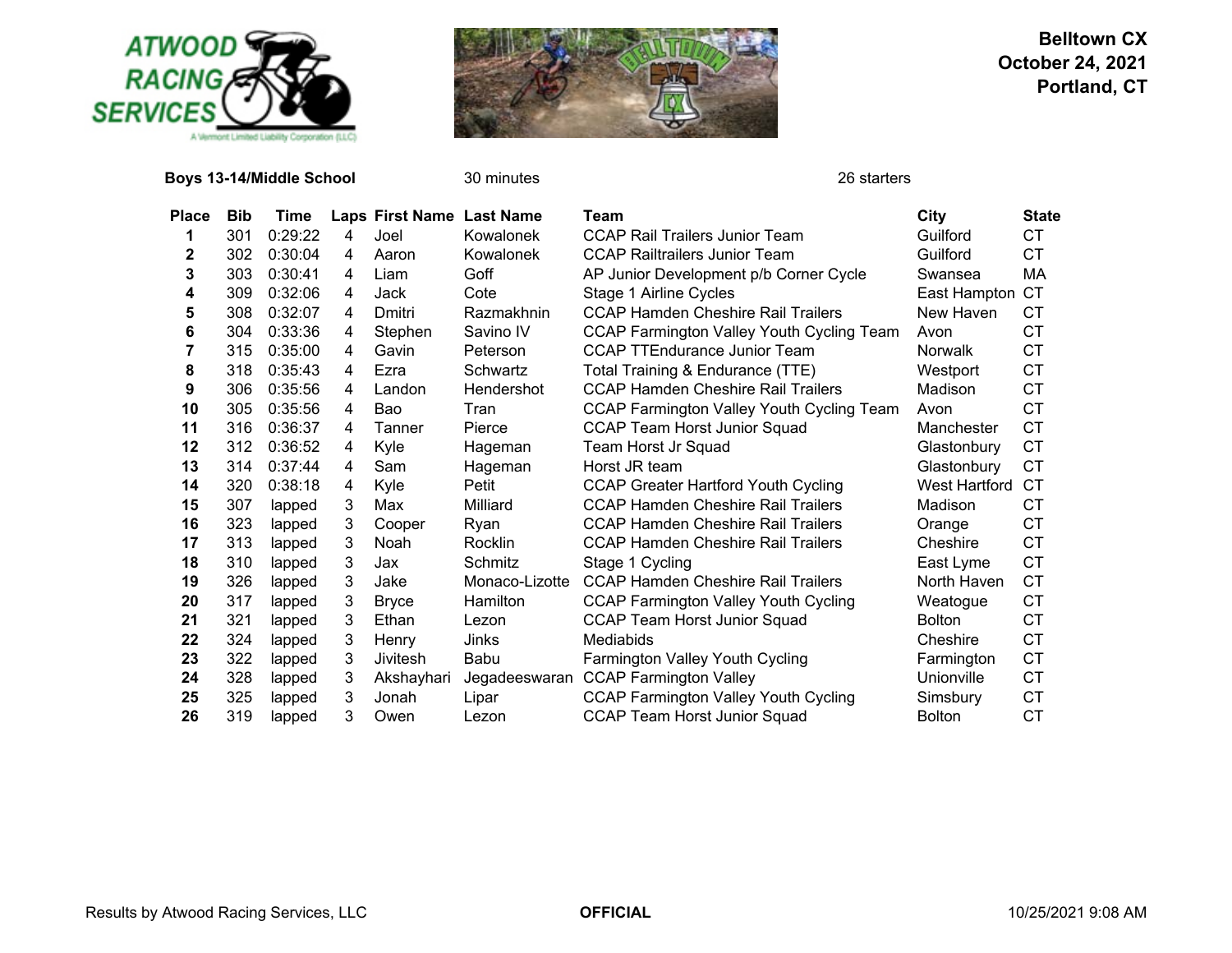



## **Boys 13-14/Middle School**

|  | <b>Lap Report</b> |
|--|-------------------|
|--|-------------------|

| <b>Bib First</b> | Last           | <u>Lap 1</u> |                | Rank Lap 2 | <b>Rank</b>    |        | Delta Lap 3    | <b>Rank</b>    |        | Delta Lap 4 | <b>Rank</b>    | <b>Delta</b> |
|------------------|----------------|--------------|----------------|------------|----------------|--------|----------------|----------------|--------|-------------|----------------|--------------|
| 301 Joel         | Kowalonek      | 7:05         | $\mathbf{1}$   | 7:18       | 1              | (0:13) | 7:35           | $\mathbf{1}$   | (0:17) | 7:24        | 1              | 0:10         |
| 302 Aaron        | Kowalonek      | 7:10         | $\overline{2}$ | 7:28       | $\overline{2}$ | (0:17) | 7:51           | 3              | (0:24) | 7:35        | $\overline{2}$ | 0:16         |
| 303 Liam         | Goff           | 7:15         | 3              | 7:49       | 3              | (0:34) | 7:50           | $\overline{2}$ | (0:01) | 7:47        | 3              | 0:02         |
| 309 Jack         | Cote           | 7:55         | 6              | 8:01       | 4              | (0:06) | 8:11           | 5              | (0:10) | 7:59        | 4              | 0:12         |
| 308 Dmitri       | Razmakhnin     | 7:43         | $\overline{4}$ | 8:07       | 5              | (0:24) | 8:02           | $\overline{4}$ | 0:04   | 8:15        | 5              | (0:12)       |
| 304 Stephen      | Savino IV      | 8:11         | $\overline{7}$ | 8:16       | 6              | (0:05) | 8:27           | 6              | (0:11) | 8:41        | 6              | (0:14)       |
| 315 Gavin        | Peterson       | 7:55         | 5              | 8:41       | 8              | (0:46) | 9:03           | 7              | (0:22) | 9:21        | 12             | (0:18)       |
| 318 Ezra         | Schwartz       | 8:20         | 8              | 8:55       | 9              | (0:35) | 9:09           | 8              | (0:14) | 9:19        | 10             | (0:10)       |
| 306 Landon       | Hendershot     | 8:23         | 9              | 9:07       | 11             | (0:44) | 9:20           | 10             | (0:13) | 9:07        | 7              | 0:13         |
| 305 Bao          | Tran           | 8:37         | 10             | 8:38       | 7              | (0:01) | 9:22           | 11             | (0:44) | 9:19        | 11             | 0:03         |
| 316 Tanner       | Pierce         | 8:45         | 13             | 9:09       | 12             | (0:24) | 9:23           | 12             | (0:14) | 9:19        | 9              | 0:05         |
| 312 Kyle         | Hageman        | 9:19         | 16             | 9:03       | 10             | 0:15   | 9:15           | $9\,$          | (0:11) | 9:15        | 8              | (0:01)       |
| 314 Sam          | Hageman        | 9:00         | 14             | 9:27       | 13             | (0:27) | 9:40           | 14             | (0:13) | 9:38        | 14             | 0:02         |
| 320 Kyle         | Petit          | 9:19         | 17             | 9:48       | 14             | (0:28) | 9:45           | 15             | 0:03   | 9:25        | 13             | 0:20         |
| 307 Max          | Milliard       | 8:44         | 12             | 10:17      | 17             | (1:32) | 10:21          | 19             | (0:05) |             |                |              |
| 323 Cooper       | Ryan           | 9:39         | 21             | 9:54       | 15             | (0:15) | 10:01          | 16             | (0:07) |             |                |              |
| 313 Noah         | Rocklin        | 9:27         | 18             | 10:15      | 16             | (0:48) | 10:02          | 17             | 0:13   |             |                |              |
| 310 Jax          | Schmitz        | 8:43         | 11             | 11:28      | 22             | (2:45) | 9:37           | 13             | 1:51   |             |                |              |
| 326 Jake         | Monaco-Lizotte | 9:39         | 20             | 10:29      | 19             | (0:50) | 10:16          | 18             | 0:13   |             |                |              |
| 317 Bryce        | Hamilton       | 9:28         | 19             | 10:24      | 18             |        | $(0:56)$ 10:48 | 20             | (0:25) |             |                |              |
| 321 Ethan        | Lezon          | 9:59         | 22             | 10:47      | 20             |        | $(0:48)$ 11:00 | 21             | (0:14) |             |                |              |
| 324 Henry        | Jinks          | 10:45        | 23             | 11:01      | 21             | (0:16) | 11:16          | 22             | (0:15) |             |                |              |
| 322 Jivitesh     | Babu           | 10:47        | 24             | 11:58      | 23             | (1:11) | 12:39          | 25             | (0:40) |             |                |              |
| 328 Akshayhari   | Jegadeeswaran  | 11:43        | 25             | 12:11      | 24             | (0:28) | 12:18          | 24             | (0:07) |             |                |              |
| 325 Jonah        | Lipar          | 11:58        | 26             | 12:26      | 25             |        | $(0:28)$ 12:17 | 23             | 0:09   |             |                |              |
| 319 Owen         | Lezon          | 9:12         | 15             | 12:48      | 26             |        | $(3:36)$ 15:28 | 26             | (2:40) |             |                |              |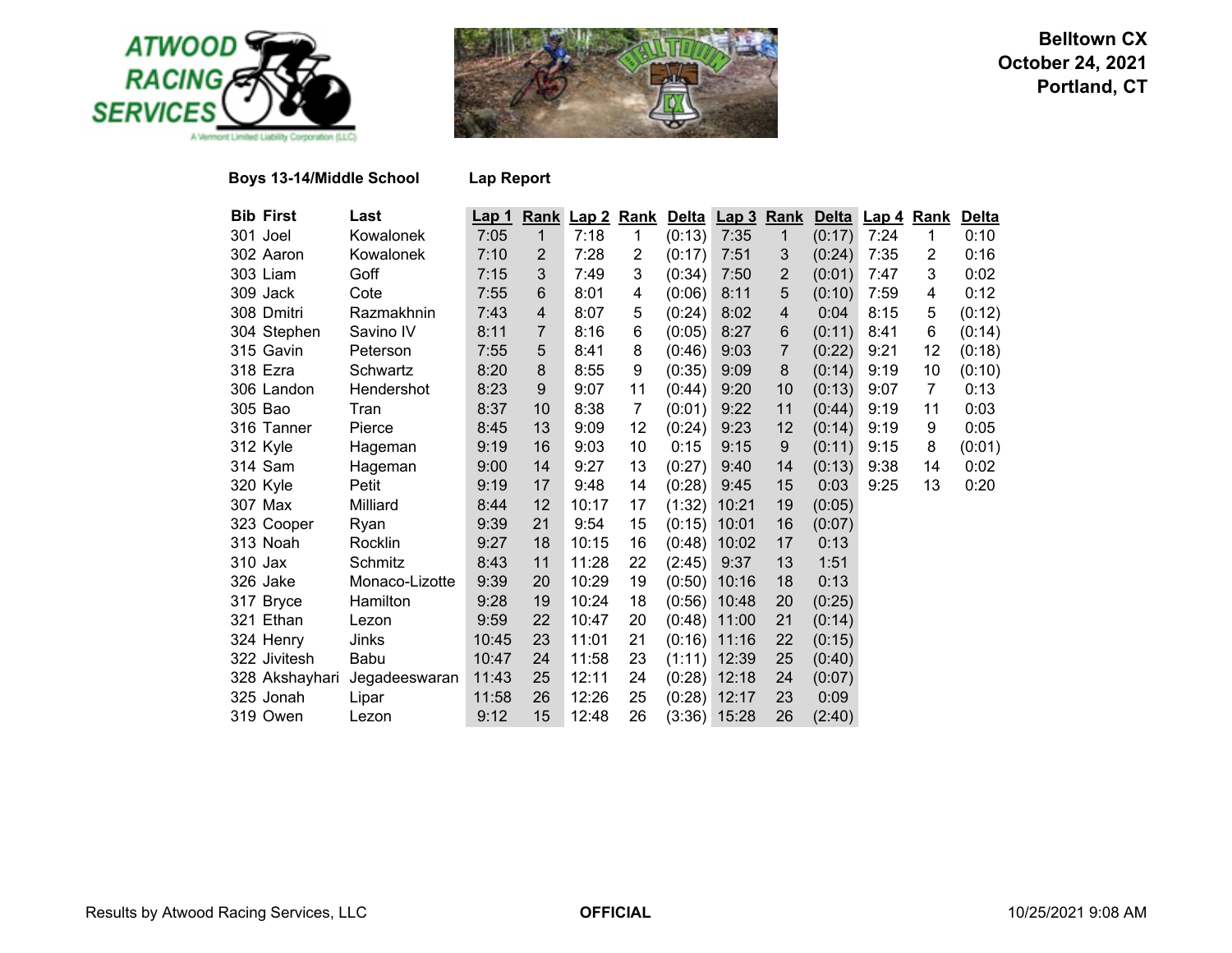



|              |            | Girls 13-14/Middle School |    |                                     | 30 minutes     | 5 starters                                  |                               |              |
|--------------|------------|---------------------------|----|-------------------------------------|----------------|---------------------------------------------|-------------------------------|--------------|
| <b>Place</b> | <b>Bib</b> |                           |    | Time Laps First Name Last Name Team |                |                                             | City                          | <b>State</b> |
|              | 331        | 0:38:01                   | 4  | Anna                                | Lewis          | <b>CCAP Team ERRace</b>                     | <b>West Hartford CT</b>       |              |
|              | 332        | P&P                       |    | Greta                               | <b>Roswech</b> | <b>CCAP Hamden Cheshire Rail Trailers</b>   | <i><u><b>Ivoryton</b></u></i> | CТ           |
|              | 333        | P&P                       | 3. | Penelope                            | <b>Moses</b>   | <b>CCAP Farmington Valley Youth Cycling</b> | Farmington                    | СT           |
| 4            | 334        | P&P                       | 3  | Elena                               | Huber          | <b>CCAP Hamden Cheshire Rail Trailers</b>   | Woodbridge                    | <b>CT</b>    |
| 5            | 335        | P&P                       | 3  | Hanalei                             | Streuli        | Aquidneck Cyclocross                        | Newport                       | RI           |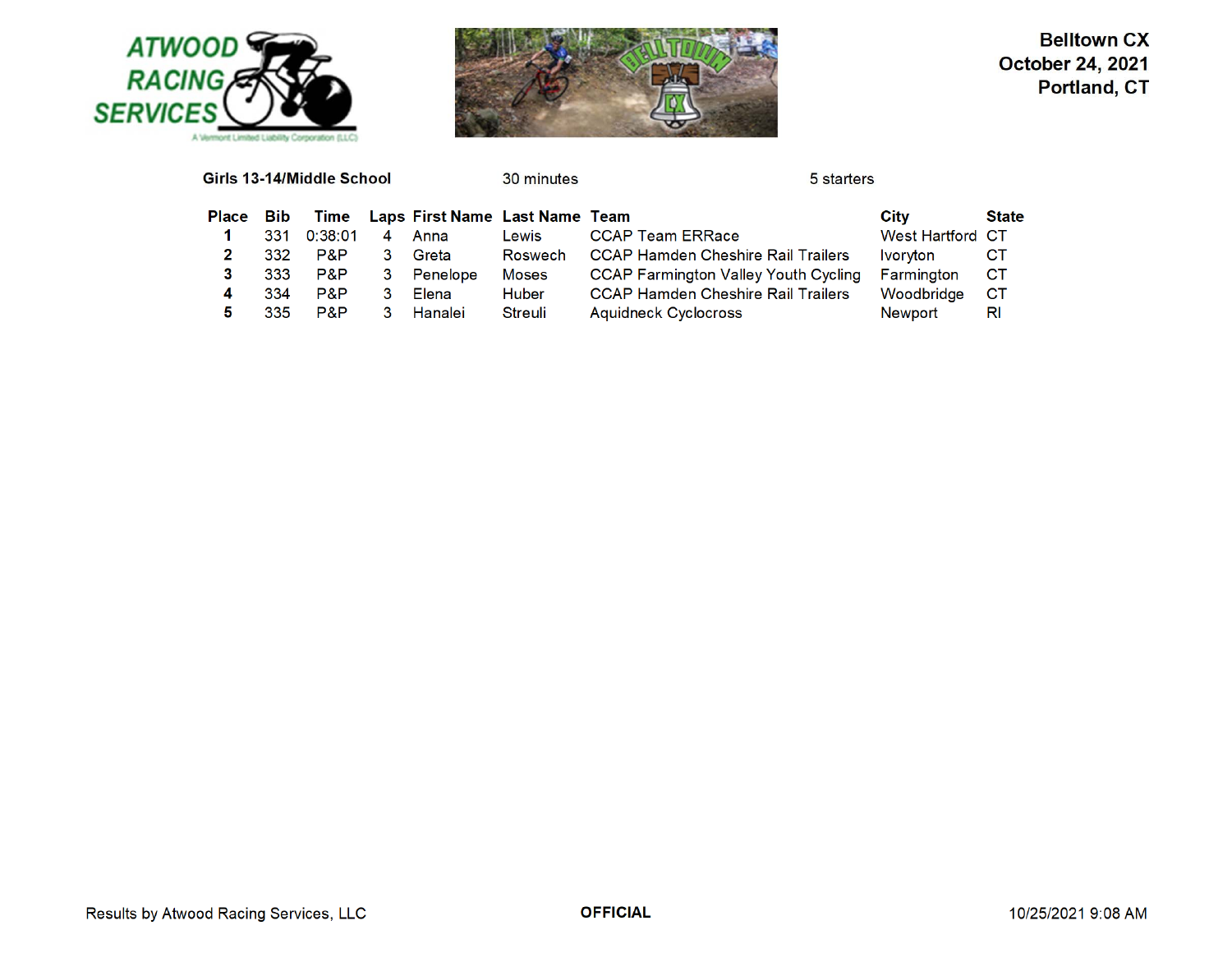



Girls 13-14/Middle School **Lap Report** 

| <b>Bib First</b>                                        | Last                                               | Lap 1 Rank Lap 2 Rank Delta Lap 3 Rank Delta Lap 4 Rank Delta |  |  |  |  |  |
|---------------------------------------------------------|----------------------------------------------------|---------------------------------------------------------------|--|--|--|--|--|
| 331 Anna                                                | Lewis 9:12 1 9:49 1 (0:37) 9:33 1 0:17 9:27 1 0:05 |                                                               |  |  |  |  |  |
| 332 Greta Roswech 10:06 3 10:38 2 (0:31) 10:27 4 0:10   |                                                    |                                                               |  |  |  |  |  |
| 333 Penelope Moses 9:49 2 10:56 3 (1:06) 11:12 5 (0:16) |                                                    |                                                               |  |  |  |  |  |
| 334 Elena Huber   10:35 4 11:10 5 (0:35) 10:23 2 0:47   |                                                    |                                                               |  |  |  |  |  |
| 335 Hanalei Streuli 10:50 5 10:57 4 (0:07) 10:26 3 0:31 |                                                    |                                                               |  |  |  |  |  |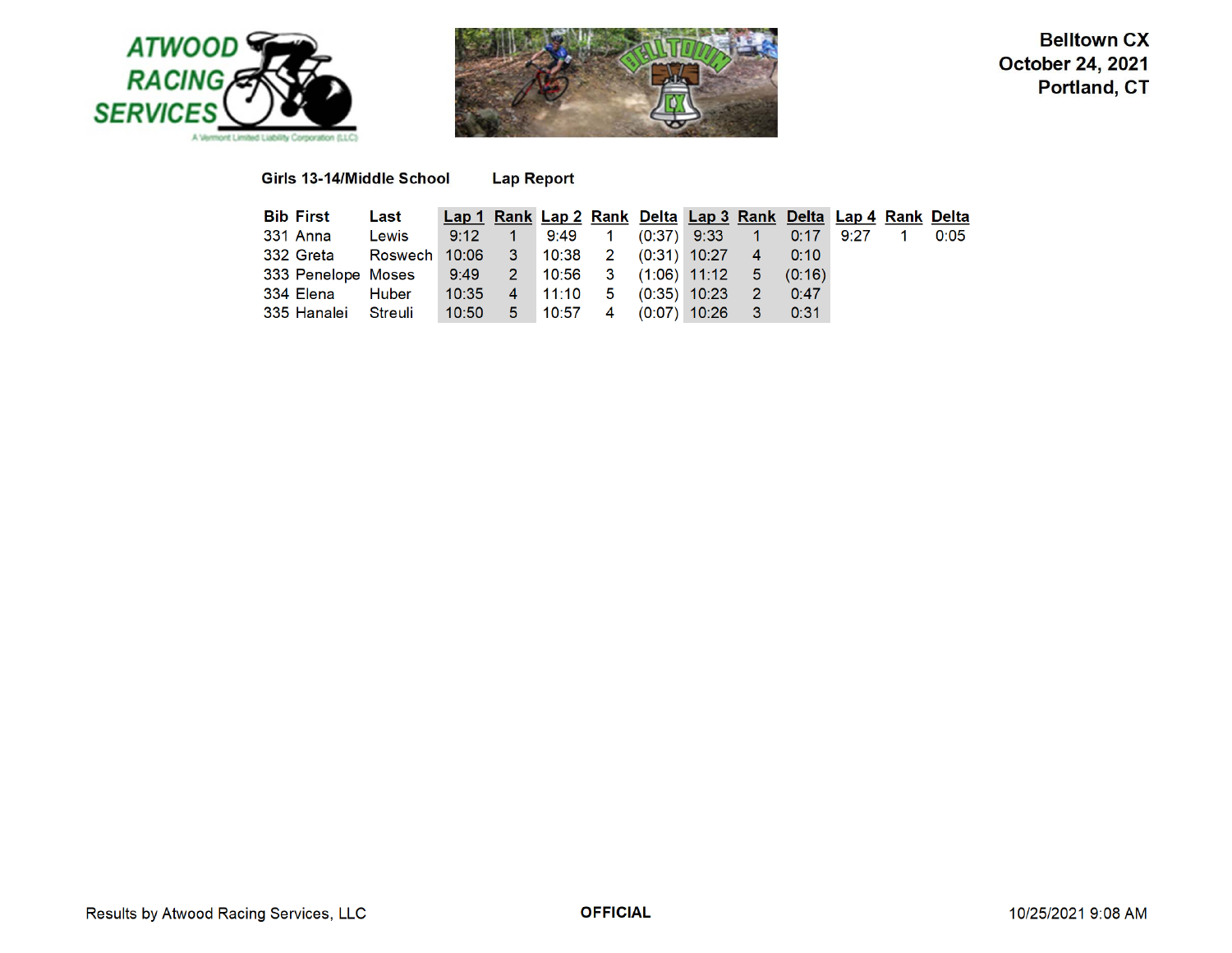

Boys 15-18/High School 4/Novice

30 minutes

19 starters

| Place      | <b>Bib</b> | Time    |    |                  | Laps First Name Last Name | Team                                                     | <b>City</b>          | <b>State</b> |
|------------|------------|---------|----|------------------|---------------------------|----------------------------------------------------------|----------------------|--------------|
|            | 341        | 0:34:32 | 5  | Patrick          | <b>Woble</b>              | Stage 1/Airline Cycles                                   | Colchester           | СT           |
| 2          | 342        | 0:34:42 | 5  | Lucas            | Price-Glynn               | <b>CCAP Greater Hartford ERRacers Youth Cycling Team</b> | West Hartford        | CТ           |
| 3          | 343        | 0:36:26 | 5. | <b>Boden</b>     | Chenail                   | <b>Team Horst Junior Squad</b>                           | Granby               | <b>CT</b>    |
| 4          | 345        | 0:36:47 | 5  | Lukas            | Haas                      | <b>CT Chain Links</b>                                    | Glastonbury          | СT           |
| 5          | 353        | 0:37:40 | 5. | <b>Myles</b>     | Haas                      | Howd & Ludorf LLC                                        | Southbury            | <b>CT</b>    |
| 6          | 351        | 0:38:15 | 5. | <b>Myles</b>     | Scott                     | Northampton Cycling Club                                 | Longmeadow           | МA           |
|            | 344        | 0:38:38 | 5. | <b>Brenner</b>   | <b>Dick</b>               | <b>CCAP TTEndurance Junior Team</b>                      | Westport             | СT           |
| 8          | 346        | 0:41:40 | 5. | <b>Nathaniel</b> | <b>Summers</b>            | <b>Wade Summers</b>                                      | Southington          | СT           |
| 9          | 348        | lapped  | 4  | William          | Rueckert                  | <b>CCAP ERRacers</b>                                     | <b>West Hartford</b> | CТ           |
| 10         | 350        | lapped  | 4  | Julian           | Wimler                    | Stage 1                                                  | Portland             | CТ           |
| 11         | 352        | lapped  | 4  | Lars             | Roti                      | <b>CCAP Team Horst Junior Squad</b>                      | Granby               | <b>CT</b>    |
| 12         | 349        | lapped  | 4  | Colin            | <b>Hamilton</b>           | <b>CCAP Farmington Valley Youth Cycling</b>              | Weatogue             | <b>CT</b>    |
| 13         | 355        | lapped  | 4  | Reid             | <b>Nelson</b>             | <b>CCAP Hamden Cheshire Rail Trailers</b>                | West Haven           | СT           |
| 14         | 347        | lapped  | 4  | <b>Drew</b>      | Smedley                   | <b>ERRace/Greater Hartford</b>                           | Andover              | CТ           |
| 15         | 354        | lapped  | 4  | Sam              | Lawless                   | <b>CCAP- Cheshire/Hamden Rail Trailers</b>               | <b>Hamden</b>        | СT           |
| 16         | 358        | lapped  | 4  | Adner            | <b>Nelson</b>             | <b>CCAP Hamden Cheshire Rail Trailers</b>                | West Haven           | СT           |
| 17         | 359        | lapped  | 4  | Andrew           | Lurie                     | <b>CCAP ERRacers</b>                                     | <b>West Hartford</b> | CТ           |
| 18         | 357        | lapped  | 3  | Redmond          | <b>Sullivan</b>           | <b>Hamden Cheshire Railtrailers</b>                      | Madison              | CТ           |
| <b>DNF</b> | 356        |         |    | Aidan            | <b>Brunetti</b>           | West Hartford ERRace - CCAP                              | <b>West Hartford</b> | CТ           |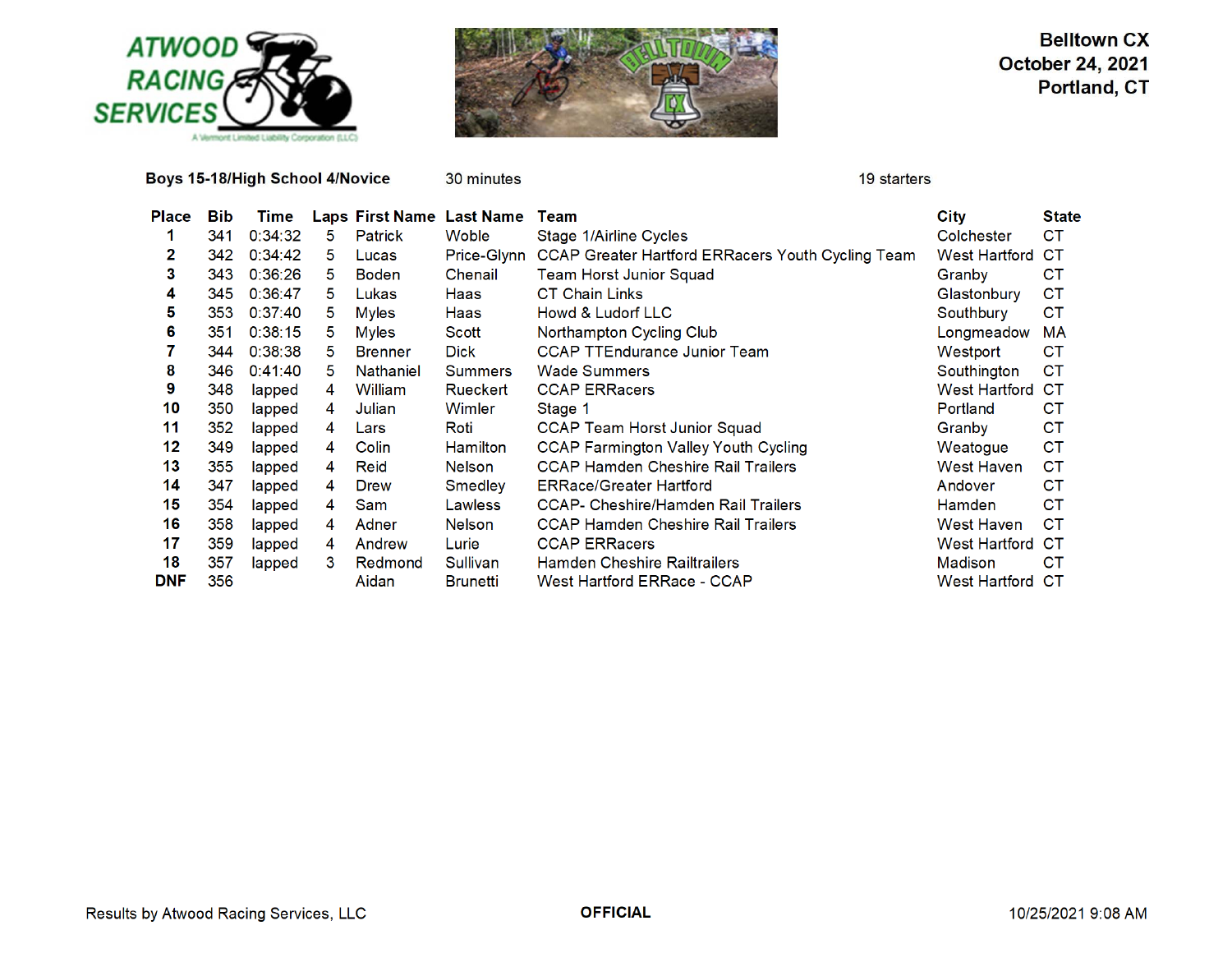



# Boys 15-18/High School 4/Novice Lap Report

| <b>Bib First</b>     | Last            | <u>Lap 1</u> |                   | <b>Rank Lap 2</b> | <u>Rank</u>     |               | <u>Delta</u> Lap 3 Rank |              |        | Delta Lap 4    |    | <b>Rank Delta Lap 5 Rank</b> |      |   | <b>Delta</b> |
|----------------------|-----------------|--------------|-------------------|-------------------|-----------------|---------------|-------------------------|--------------|--------|----------------|----|------------------------------|------|---|--------------|
| 341 Patrick          | Woble           | 6:38         | $\overline{2}$    | 6:52              | 1.              | (0:14)        | 6:54                    | $\mathbf{2}$ | (0:02) | 6:56           | 1. | (0:02)                       | 7:14 | 1 | (0:18)       |
| 342 Lucas            | Price-Glynn     | 6:37         | 1                 | 6:52              | 2               | (0:15)        | 6:53                    | 1            | (0:01) | 7:06           | 2  | (0:12)                       | 7:14 | 2 | (0:09)       |
| 343 Boden            | Chenail         | 7:00         | 3                 | 7:16              | 4               | (0:16)        | 7:18                    | 3            | (0:03) | 7:31           | 4  | (0:13)                       | 7:20 | 3 | 0:11         |
| 345 Lukas            | Haas            | 7:23         | 7                 | 7:15              | 3               | 0:08          | 7:19                    | 4            | (0:04) | 7:24           | 3  | (0:05)                       | 7:27 | 4 | (0:03)       |
| 353 Myles            | Haas            | 7:26         | 8                 | 7:18              | 5               | 0:08          | 7:37                    | 5            | (0:18) | 7:45           | 5  | (0:08)                       | 7:34 | 5 | 0:11         |
| 351 Myles            | Scott           | 7:17         | 6                 | 7:31              | 7               | (0:14)        | 7:59                    | 6            | (0:28) | 7:49           | 6  | 0:10                         | 7:38 | 6 | 0:11         |
| 344 Brenner          | <b>Dick</b>     | 7:15         | 5                 | 7:27              | 6               | (0:12)        | 8:03                    | 7            | (0:36) | 7:52           | 7  | 0:12                         | 8:01 |   | (0:10)       |
| 346 Nathaniel        | Summers         | 7:34         | 9                 | 8:07              | 8               | $(0:34)$ 8:23 |                         | 8            | (0:15) | 8:51           | 8  | (0:28)                       | 8:46 | 8 | 0:05         |
| 348 William          | Rueckert        | 7:06         | 4                 | 8:34              | 9               | $(1:28)$ 9:00 |                         | 10           | (0:26) | 9:58           | 15 | (0:57)                       |      |   |              |
| 350 Julian           | Wimler          | 8:28         | 10                | 8:48              | 10              | $(0:20)$ 9:41 |                         | 15           | (0:53) | 9:05           | 11 | 0:35                         |      |   |              |
| 352 Lars             | Roti            | 8:59         | $12 \overline{ }$ | 9:31              | 12 <sup>°</sup> | $(0:32)$ 8:50 |                         | 9            | 0:41   | 8:55           | 9  | (0:05)                       |      |   |              |
| 349 Colin            | <b>Hamilton</b> | 9:03         | 13 <sup>°</sup>   | 9:26              | 11              | $(0:23)$ 9:01 |                         | 11           | 0:24   | 9:21           | 14 | (0:20)                       |      |   |              |
| 355 Reid             | <b>Nelson</b>   | 9:04         | 14                | 9:52              | 14              | $(0:48)$ 9:25 |                         | 13           | 0:26   | 8:57           | 10 | 0:29                         |      |   |              |
| 347 Drew             | Smedley         | 8:57         | 11                | 10:05             | 15              | $(1:07)$ 9:09 |                         | 12           | 0:56   | 9:12           | 12 | (0:03)                       |      |   |              |
| 354 Sam              | Lawless         | 9:06         | 15                | 9:44              | 13              | $(0:38)$ 9:39 |                         | 14           | 0:04   | 9:21           | 13 | 0:19                         |      |   |              |
| 358 Adner            | <b>Nelson</b>   | 10:54        | 18                | 11:04             | 16              |               | $(0:10)$ 11:13          | 16           |        | $(0:09)$ 11:52 | 17 | (0:39)                       |      |   |              |
| 359 Andrew           | Lurie           | 10:55        | 19                | 11:06             | 17              |               | $(0:11)$ 11:55          | 17           | (0:48) | 11:44          | 16 | 0:11                         |      |   |              |
| 357 Redmond Sullivan |                 | 10:54        | 17                | 11:44             | 18              |               | $(0:50)$ 12:08          | 18           | (0:25) |                |    |                              |      |   |              |
| 356 Aidan            | <b>Brunetti</b> | 10:29        | 16                | 14:31             | 19              | (4:02)        |                         |              |        |                |    |                              |      |   |              |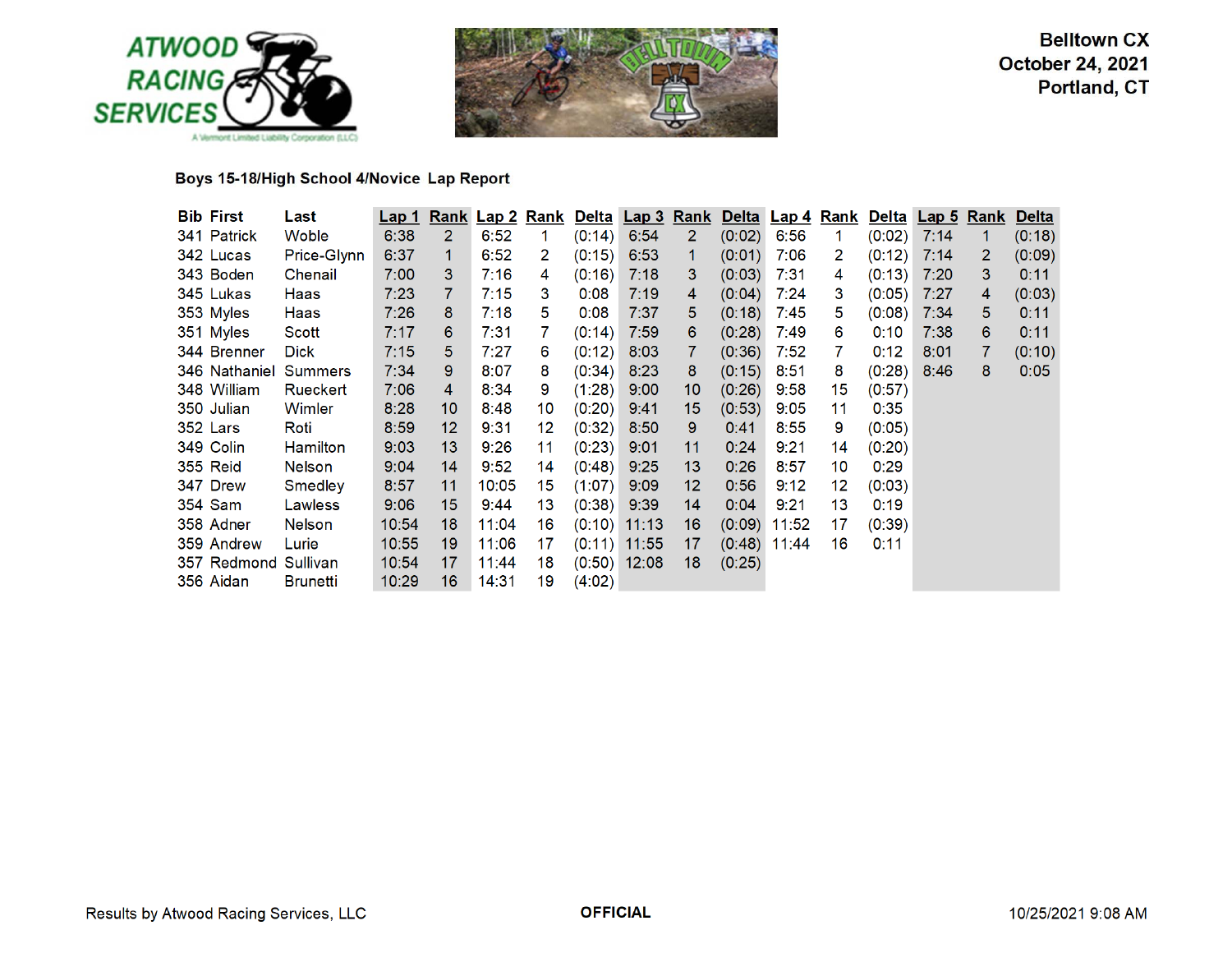



| Time Laps First Name Last Name Team<br>-Bib<br>Place<br>Miller-Davey CCAP Team Horst Junior Squad<br>4 Alexandra<br>336<br>0:35:07<br>CCAP Greater Hartford ERRacers Youth Cyling Team<br>0:35:45<br><b>Isabella</b><br>337<br>4<br>Crespo<br>DesPlaines CCAP Hamden Cheshire Rail Trailers<br>P&P<br>338<br>Melodv | Girls 15-18/High School 4/Novice<br>30 minutes | 3 starters                 |
|---------------------------------------------------------------------------------------------------------------------------------------------------------------------------------------------------------------------------------------------------------------------------------------------------------------------|------------------------------------------------|----------------------------|
|                                                                                                                                                                                                                                                                                                                     |                                                | <b>State</b><br>City       |
|                                                                                                                                                                                                                                                                                                                     |                                                | <b>CT</b><br><b>Bolton</b> |
|                                                                                                                                                                                                                                                                                                                     |                                                | <b>West Simsbury CT</b>    |
|                                                                                                                                                                                                                                                                                                                     |                                                | СT<br>Cheshire             |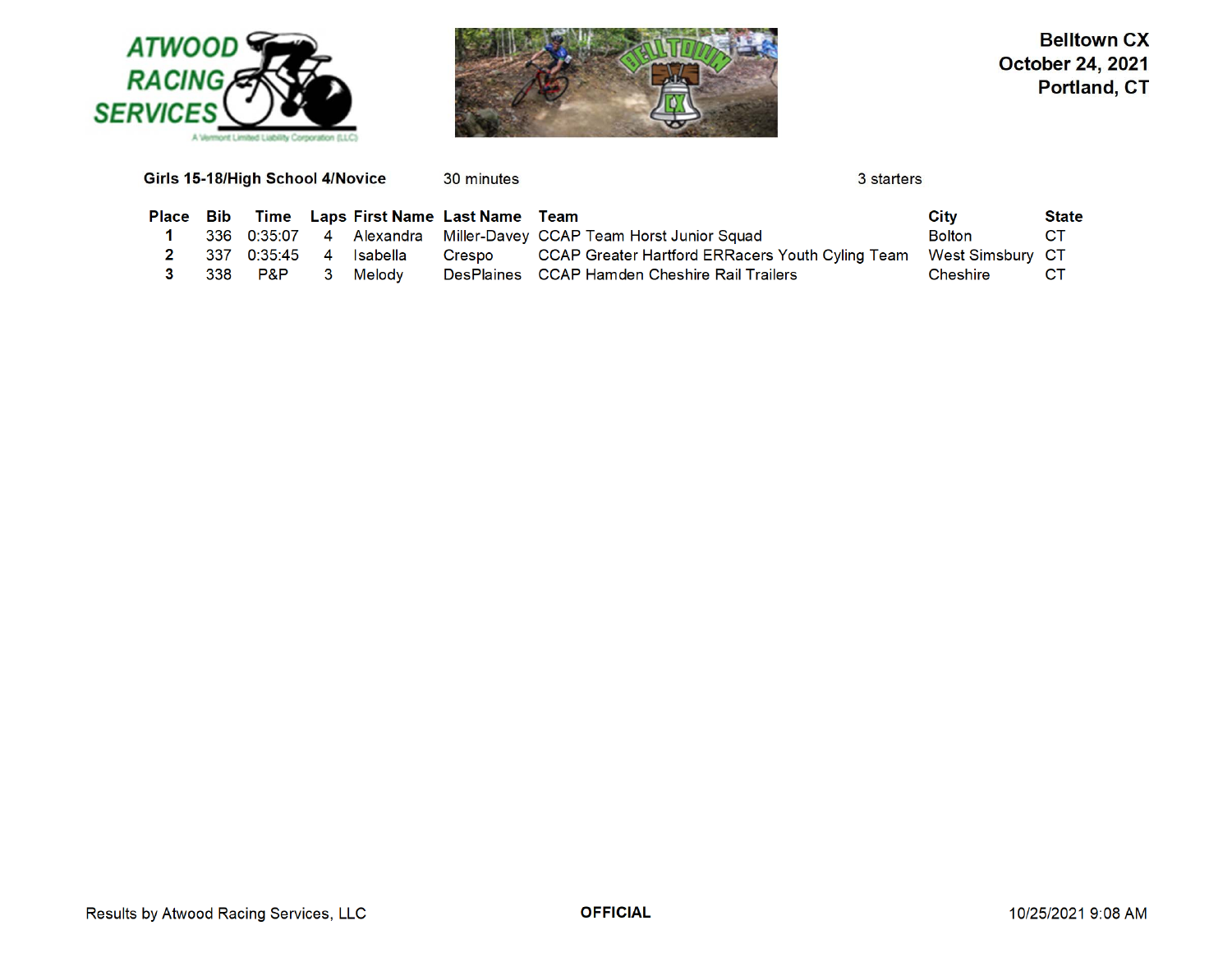



# Girls 15-18/High School 4/Novice Lap Report

| <b>Bib First</b> Last                                                                 | Lap 1 Rank Lap 2 Rank Delta Lap 3 Rank Delta Lap 4 Rank Delta |  |  |  |  |  |
|---------------------------------------------------------------------------------------|---------------------------------------------------------------|--|--|--|--|--|
| 336 Alexandra Miller-Davey 8:26  1  8:40  1  (0:15)  8:41  1  (0:00)  9:20  2  (0:40) |                                                               |  |  |  |  |  |
|                                                                                       |                                                               |  |  |  |  |  |
| 338 Melody DesPlaines 11:00 3 11:25 3 (0:25) 12:04 3 (0:40)                           |                                                               |  |  |  |  |  |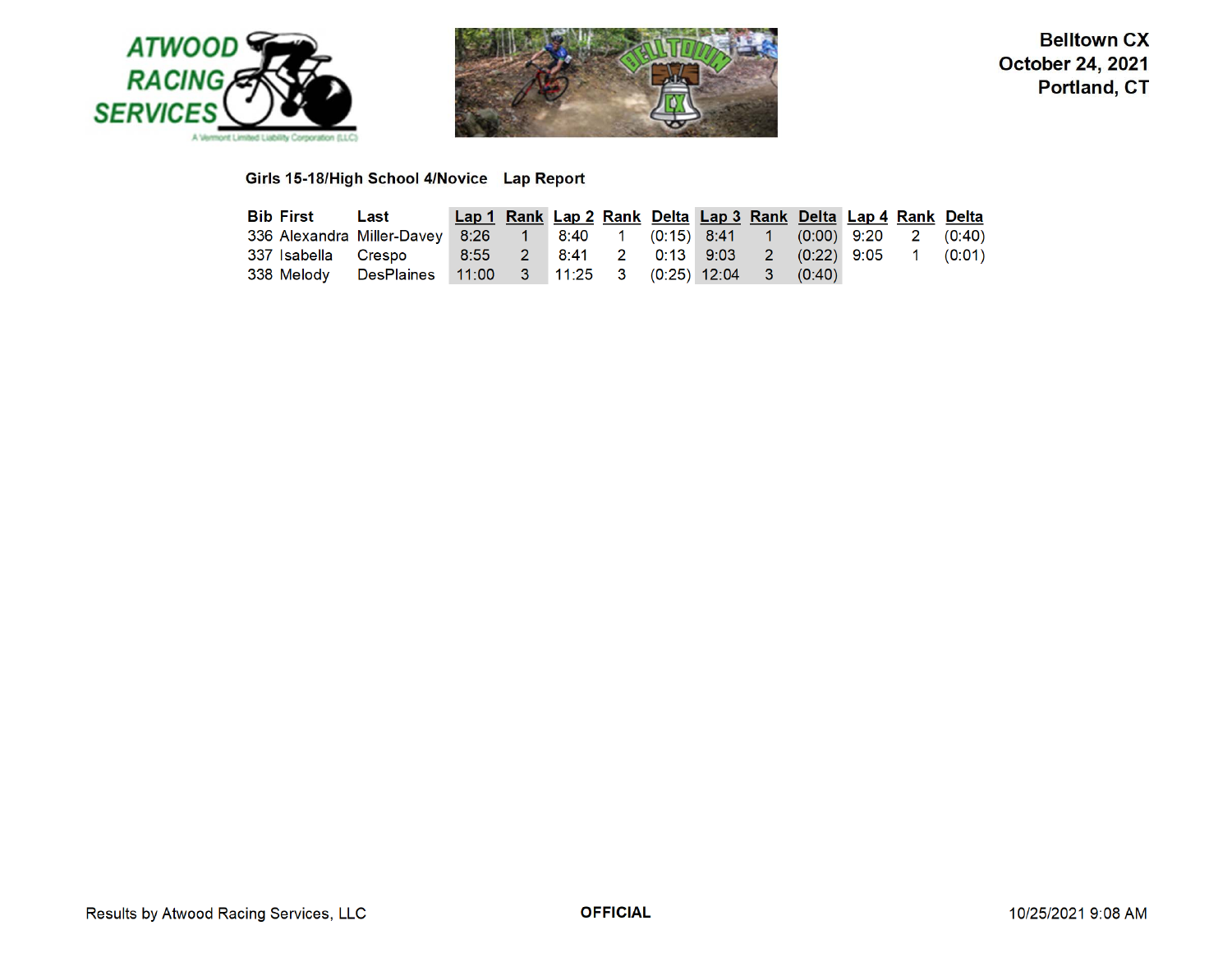



| Men 40+      |            |         |   | 45 minutes      |                  | 17 starters                      |                      |              |
|--------------|------------|---------|---|-----------------|------------------|----------------------------------|----------------------|--------------|
| <b>Place</b> | <b>Bib</b> | Time    |   | Laps First Name | <b>Last Name</b> | Team                             | City                 | <b>State</b> |
|              | 361        | 0:45:04 | 7 | Anthony         | Vecca            | Stage 1 / AirLine Cycles         | Portland             | СT           |
| $\mathbf{2}$ | 362        | 0:45:38 | 7 | Karel           | Citroen          | Stage 1/AirLine Cycles           | Glastonbury          | <b>CT</b>    |
| 3            | 364        | 0:47:14 | 7 | <b>Miles</b>    | Ericson          |                                  | Granville            | MA           |
| 4            | 366        | 0:47:21 | 7 | Paul            | Connor           | Aetna Expo Wheelmen              | East Hartland        | <b>CT</b>    |
| 5            | 369        | 0:47:34 | 7 | Scott           | Rosenthal        | Mad Alchemy pb Athletic Brewing  | West Hartford        | СT           |
| 6            | 363        | 0:47:53 | 7 | Joe             | <b>Kubisek</b>   | <b>Cheshire Cycle Racing</b>     | <b>Berlin</b>        | СT           |
| 7            | 365        | 0:48:01 | 7 | Jerry           | Kapko            | <b>WonderWheel CrossMasters</b>  | <b>Flushing</b>      | <b>NY</b>    |
| 8            | 367        | 0:49:18 | 7 | Stanley         | Lezon            | <b>EUIN Creative Racing Team</b> | <b>Bolton</b>        | СT           |
| 9            | 372        | 0:49:41 | 7 | Benjamin        | <b>Bruce</b>     | <b>Cheshire Cycle Racing</b>     | Hamden               | СT           |
| 10           | 373        | 0:49:55 | 7 | <b>Brett</b>    | Chenail          | <b>Team Horst Sports</b>         | Granby               | <b>CT</b>    |
| 11           | 370        | 0:50:11 | 7 | Joseph          | Tramontano       | Splunk Racing                    | Greenwich            | <b>CT</b>    |
| 12           | 368        | 0:50:59 | 7 | Steffen         | <b>Huber</b>     | Chesire Cycle Racing             | Woodbridge           | <b>CT</b>    |
| 13           | 371        | lapped  | 6 | <b>Patrick</b>  | Zelazek          | Oakland Beach Velo               | Warwick              | RI.          |
| 14           | 376        | lapped  | 6 | Damien          | Roy              | <b>Cheshire Cycle Racing</b>     | Fairfield            | СT           |
| 15           | 374        | lapped  | 6 | Eric            | Crespo           | Team ERRace                      | <b>West Simsbury</b> | СT           |
| 16           | 378        | lapped  | 6 | Christopher     | Shardlow         |                                  | Wakefield            | RI           |
| 17           | 377        | lapped  | 5 | Andrew          | Johnson          | Kissena Cycling Club             | Smithtown            | NΥ           |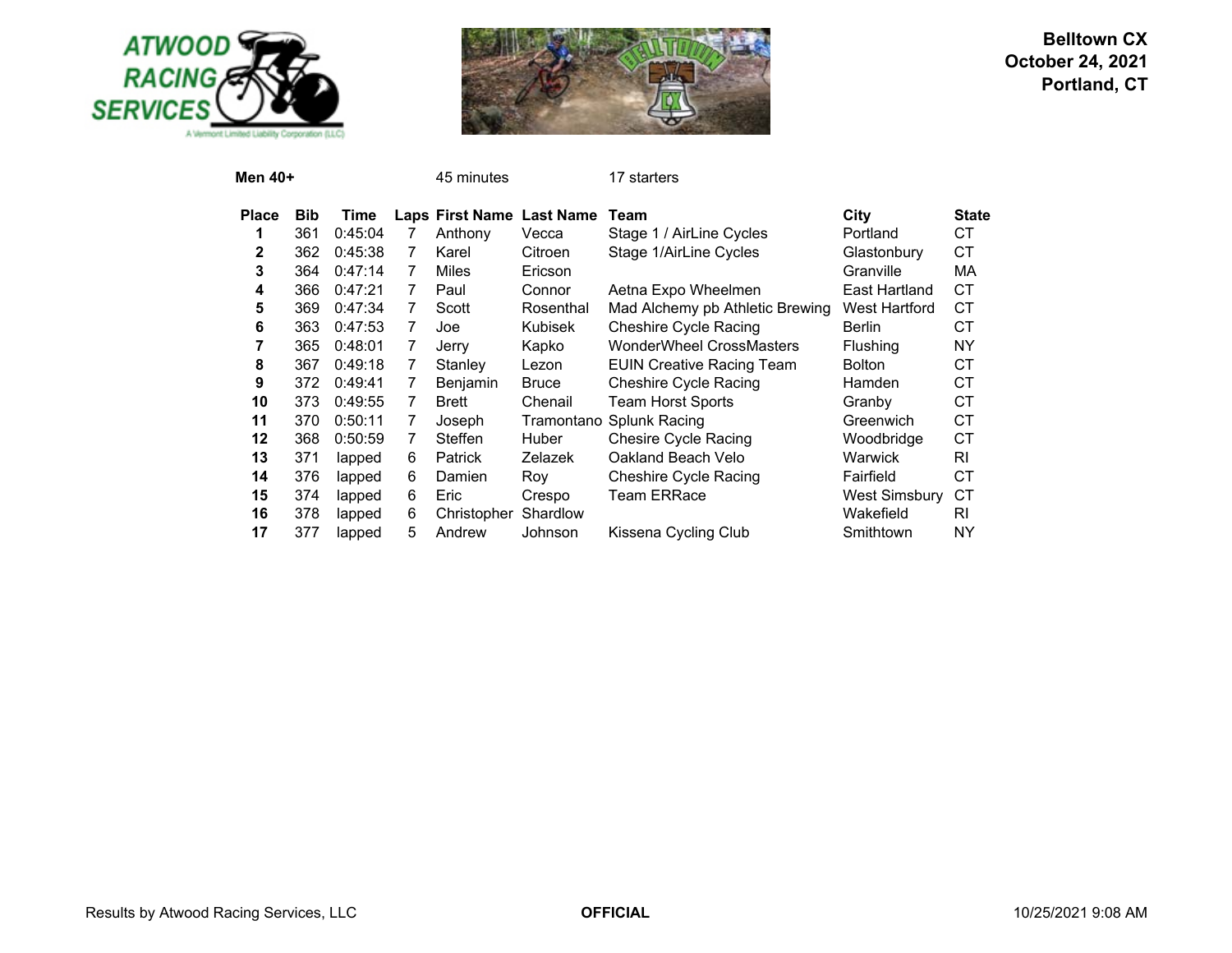



**Men 40+ Lap Report**

| <b>Bib First</b> | Last           | Lap 1 |                 |      | Rank Lap 2 Rank | Delta Lap 3 |      | <u>Rank</u> |        | Delta Lap 4 | Rank | Delta  | Lap 5 Rank |                 | Delta Lap 6   |      | Rank | <b>Delta</b> | Lap 7 | Rank | Delta  |
|------------------|----------------|-------|-----------------|------|-----------------|-------------|------|-------------|--------|-------------|------|--------|------------|-----------------|---------------|------|------|--------------|-------|------|--------|
| 361 Anthony      | Vecca          | 6:12  |                 | 6:24 |                 | (0:13)      | 6:23 |             | 0:01   | 6:28        |      | (0:05) | 6:34       |                 | $(0:06)$ 6:39 |      | 2    | (0:04)       | 6:24  |      | 0:15   |
| 362 Karel        | Citroen        | 6:17  | $\overline{2}$  | 6:31 | 2               | (0:14)      | 6:30 | 2           | 0:02   | 6:39        | 2    | (0:09) | 6:32       |                 | 0:07          | 6:36 |      | (0:04)       | 6:32  | 2    | 0:04   |
| 364 Miles        | Ericson        | 6:41  | 8               | 6:50 | 8               | (0:09)      | 6:44 | 3           | 0:07   | 6:49        | 4    | (0:05) | 6:50       | 3               | $(0.01)$ 6:46 |      | 4    | 0:03         | 6:34  | 3    | 0:13   |
| 366 Paul         | Connor         | 6:42  | 9               | 6:42 | 4               | (0:00)      | 6:51 | 5           | (0:09) | 6:49        | 3    | 0:02   | 6:50       | 4               | $(0.01)$ 6:47 |      | 5.   | 0:03         | 6:40  | 4    | 0:07   |
| 369 Scott        | Rosenthal      | 6:41  | $\overline{7}$  | 6:42 | 5               | (0:02)      | 6:53 | 6           | (0:10) | 6:50        | 5    | 0:03   | 6:51       | 5               | $(0.01)$ 6:44 |      | 3    | 0:07         | 6:54  | 5    | (0:10) |
| 363 Joe          | Kubisek        | 6:35  | 4               | 6:38 | 3               | (0:02)      | 6:47 | 4           | (0:10) | 6:53        |      | (0:05) | 7:01       |                 | $(0.08)$ 6:55 |      |      | 0:06         | 7:05  |      | (0:10) |
| 365 Jerry        | Kapko          | 6:34  | 3               | 6:48 | 6               | (0:14)      | 6:55 |             | (0:07) | 6:53        | 6    | 0:03   | 6:57       | 6               | $(0.05)$ 6:49 |      | 6    | 0:09         | 7:05  | 8    | (0:16) |
| 367 Stanley      | Lezon          | 6:39  | 5               | 6:49 |                 | (0:10)      | 7:15 | 10          | (0:27) | 7:03        | 8    | 0:13   | 7:07       | 8               | (0:05)        | 7:13 | 10   | (0:05)       | 7:12  | 9    | 0:01   |
| 372 Benjamin     | <b>Bruce</b>   | 6:39  | 6               | 6:58 | 9               | (0:18)      | 7:26 | 12          | (0:28) | 7:13        | 10   | 0:13   | 7:17       | 11              | (0:04)        | 7:09 | 9    | 0:09         | 6:58  | 6    | 0:10   |
| 373 Brett        | Chenail        | 6:55  | 12              | 7:09 | 11              | (0:14)      | 7:12 | 9           | (0:03) | 7:12        | 9    | (0:00) | 7:07       | 9               | 0:04          | 7:06 | 8    | 0:01         | 7:14  | 10   | (0:07) |
| 370 Joseph       | Tramontano     | 6:48  | 11              | 7:02 | 10              | (0:14)      | 7:11 | 8           | (0:09) | 7:15        | 11   | (0:04) | 7:16       | 10              | $(0:01)$ 7:21 |      | 11   | (0:05)       | 7:17  | 12   | 0:04   |
| 368 Steffen      | Huber          | 6:47  | 10 <sup>°</sup> | 7:15 | 12              | (0:28)      | 7:18 | 11          | (0:03) | 7:23        | 12   | (0:04) | 7:25       | 12 <sup>2</sup> | (0:02)        | 7:36 | 12   | (0:11)       | 7:15  | 11   | 0:21   |
| 371 Patrick      | Zelazek        | 7:15  | 13              | 7:56 | 14              | (0:41)      | 7:36 | 14          | 0:19   | 7:42        | 14   | (0:06) | 7:32       | 13              | 0:09          | 7:48 | 13   | (0:16)       |       |      |        |
| 376 Damien       | Roy            | 7:26  | 14              | 7:42 | 13              | (0:16)      | 7:35 | 13          | 0:07   | 7:41        | 13   | (0:07) | 7:56       | 14              | (0:15)        | 8:29 | 15   | (0:33)       |       |      |        |
| 374 Eric         | Crespo         | 7:50  | 15              | 8:17 | 15              | (0:27)      | 8:27 | 15          | (0:10) | 8:25        | 15   | 0:02   | 7:56       | 15              | 0:29          | 8:06 | 14   | (0:09)       |       |      |        |
| 378 Christopher  | Shardlow       | 8:01  | 16              | 8:38 | 16              | (0:37)      | 8:59 | 16          | (0:21) | 8:51        | 16   | 0:09   | 10:09      | 17              | $(1:18)$ 8:46 |      | 16   | 1:23         |       |      |        |
| 377 Andrew       | <b>Johnson</b> | 8:27  | 17              | 9:03 | 17              | (0:35)      | 9:30 | 17          | (0:28) | 9:26        | 17   | 0:04   | 9:20       | 16              | 0:06          |      |      |              |       |      |        |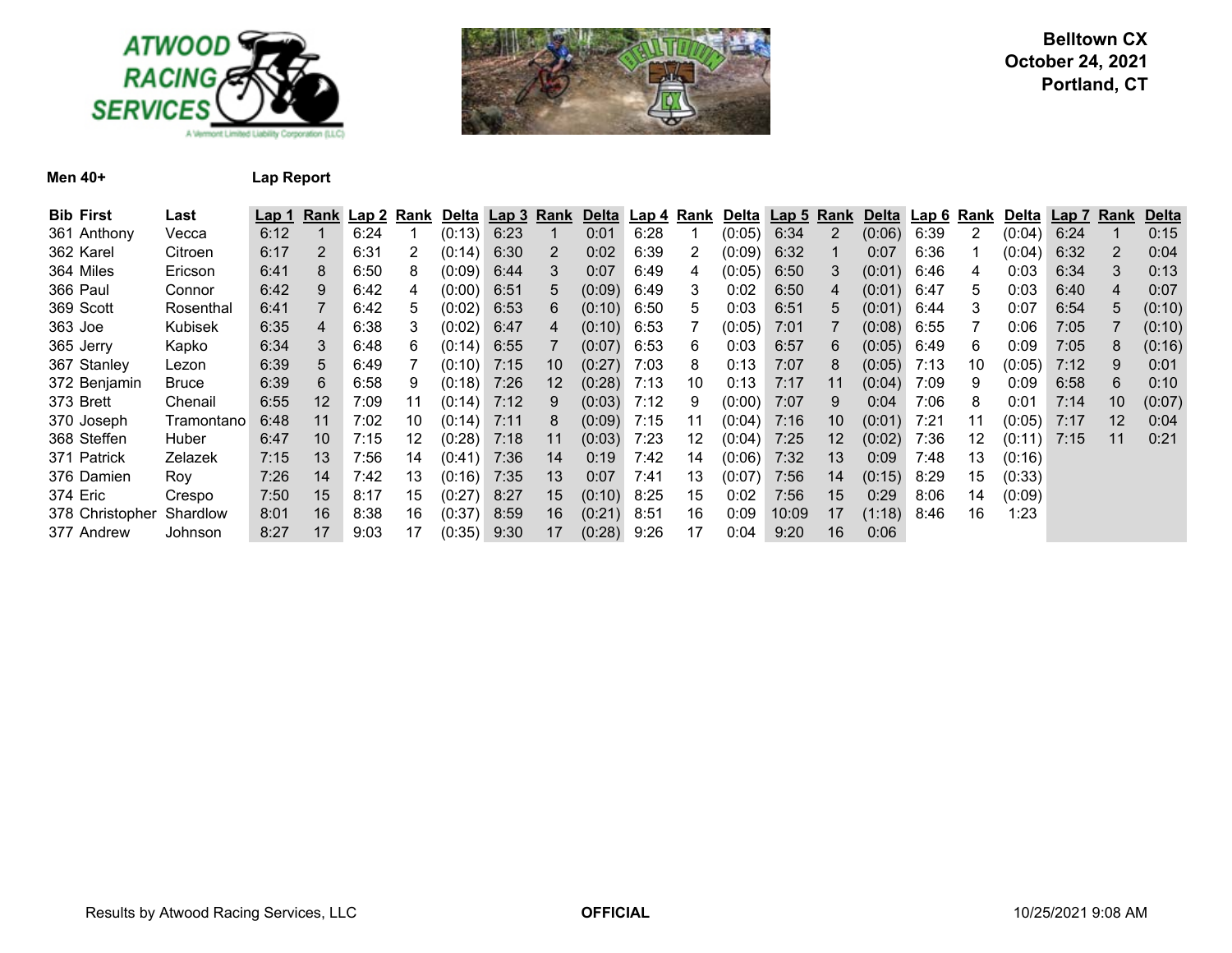



| Men 50+      |            |         |                | 45 minutes                |                   | 21 starters                                 |                      |              |
|--------------|------------|---------|----------------|---------------------------|-------------------|---------------------------------------------|----------------------|--------------|
| <b>Place</b> | <b>Bib</b> | Time    |                | Laps First Name Last Name |                   | Team                                        | City                 | <b>State</b> |
| 1            | 382        | 0:47:12 | 7              | Ciaran                    | Mangan            | <b>Wheelworks</b>                           | <b>Brighton</b>      | MA           |
| 2            | 383        | 0:47:45 | 7              | <b>Steve</b>              | Sadler            | Stage 1/Airline Cycles                      | <b>West Hartford</b> | СT           |
| 3            | 104        | 0:48:02 | 7              | Scott                     | Livingston        | <b>Team Horst Sports</b>                    | <b>Bolton</b>        | <b>CT</b>    |
| 4            | 384        | 0:48:05 | $\overline{7}$ | Wade                      | <b>Summers</b>    | Team Horst Sports                           | Southington          | <b>CT</b>    |
| 5            | 385        | 0:48:08 | 7              | Jeremy                    | Brazeal           | <b>EUIN Creative Racing Team</b>            | East Haddam          | <b>CT</b>    |
| 6            | 386        | 0:48:08 | 7              | <b>Richard</b>            | Nadeau            | Body Over Bike                              | Farmington           | <b>CT</b>    |
| 7            | 388        | 0:49:59 | 7              | Dominique                 | Desmonts          | Splunk Racing                               | <b>Norwalk</b>       | <b>CT</b>    |
| 8            | 394        | 0:50:58 | 7              | Matthew                   | Slossberg         | <b>CRCA/Dave Jordan Racing</b>              | Westport             | <b>CT</b>    |
| 9            | 392        | P&P     | 6              | Sean                      | Walsh             |                                             | Killingworth         | <b>CT</b>    |
| 10           | 393        | P&P     | 6              | Joel                      | Danke             |                                             | Granby               | <b>CT</b>    |
| 11           | 401        | P&P     | 6              | Derek                     | Pierce            | Kelly-Fradet Lumber                         | Manchester           | CT           |
| 12           | 396        | lapped  | 6              | Stuart                    | Streuli           | <b>Aquidneck Cyclocross</b>                 | Newport              | RI           |
| 13           | 395        | lapped  | 6              | Larry                     | Alford            | 545 Velo                                    | <b>Newton</b>        | MA           |
| 14           | 389        | lapped  | 6              | Frank                     | Kowalonek         | <b>Cheshire Cycle Racing</b>                | Guilford             | <b>CT</b>    |
| 15           | 397        | lapped  | 6              | Eric                      | Price-Glynn       | <b>Team ERRace</b>                          | <b>West Hartford</b> | СT           |
| 16           | 399        | lapped  | 6              | Juantxo                   | Royo              | <b>Finkraft Cycling Team</b>                | Scarsdale            | <b>NY</b>    |
| 17           | 400        | lapped  | 6              | Morgan                    | Rueckert          | <b>CCAP Team ERRace</b>                     | West Hartford        | СT           |
| 18           | 398        | lapped  | 6              | Michael                   | Seo               | <b>TTEndurance</b>                          | Westport             | СT           |
| 19           | 402        | lapped  | 6              | Andy                      | Scott             | Northampton Cycling Club                    | Somers               | <b>CT</b>    |
| 20           | 390        | lapped  | 5              | Edward                    | <b>DesPlaines</b> | <b>Cheshire Cycle Racing</b>                | Cheshire             | <b>CT</b>    |
| 21           | 403        | lapped  | 5              | Mark                      | Wald              | <b>CCAP Farmington Valley Youth Cycling</b> | Weatoque             | CT           |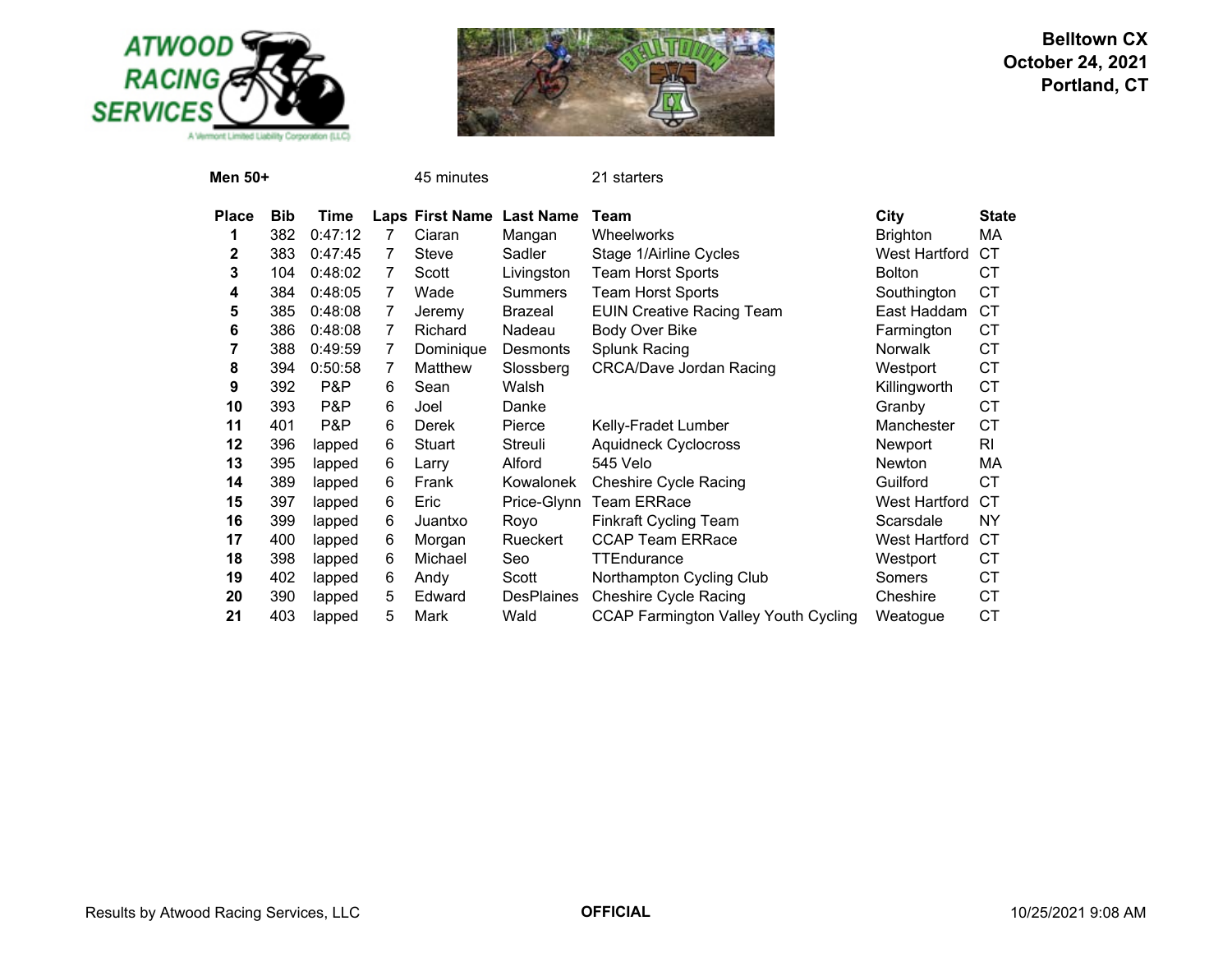



**Men 50+ Lap Report**

| <b>Bib First</b>       | Last              | Lap 1 |    | Rank Lap 2 | Rank | <b>Delta</b> | Lap 3 Rank     |    | <b>Delta</b>   | Lap 4 | Rank | Delta  | <u>Lap 5</u> | Rank           | <b>Delta</b> | <u>∖ Lap 6</u> | Rank | Delta  | Lap <sub>7</sub> | Rank           | <b>Delta</b> |
|------------------------|-------------------|-------|----|------------|------|--------------|----------------|----|----------------|-------|------|--------|--------------|----------------|--------------|----------------|------|--------|------------------|----------------|--------------|
| 382 Ciaran             | Mangan            | 6:34  | 4  | 6:36       |      | (0:02)       | 6:43           |    | (0:07)         | 6:43  |      | 0:00   | 6:49         | $\overline{2}$ | (0:06)       | 6:57           | 5    | (0:07) | 6:50             | $\overline{2}$ | 0:06         |
| 383 Steve              | Sadler            | 6:24  |    | 6:48       | 3    | (0:24)       | 6:57           | 5  | (0:10)         | 6:52  | 4    | 0:05   | 6:57         | 5              | (0:05)       | 6:58           | 6    | (0:00) | 6:48             |                | 0:09         |
| 104 Scott              | Livingston        | 7:17  | 8  | 6:46       | 2    | 0:31         | 6:49           | 2  | (0:03)         | 6:48  | 2    | 0:01   | 6:43         |                | 0:06         | 6:46           |      | (0:04) | 6:52             | 4              | (0:06)       |
| 384 Wade               | Summers           | 6:34  | 2  | 6:56       | 4    | (0:22)       | 6:56           | 4  | (0:00)         | 6:52  | 5    | 0:04   | 7:01         | 6              | (0:08)       | 6:55           | 3    | 0:06   | 6:51             | 3              | 0:04         |
| 385 Jeremy             | Brazeal           | 6:34  | 3  | 6:59       | 6    | (0:25)       | 6:59           | 6  | (0:01)         | 6:52  | 3    | 0:07   | 6:55         | 3              | (0:03)       | 6:54           | 2    | 0:01   | 6:55             | 6              | (0:02)       |
| 386 Richard            | Nadeau            | 6:35  | 5  | 6:58       | 5    | (0:24)       | 6:53           | 3  | 0:05           | 6:57  | 6    | (0:04) | 6:57         | 4              | 0:00         | 6:56           | 4    | 0:00   | 6:52             | 5              | 0:04         |
| 388 Dominique Desmonts |                   | 6:49  | 6  | 7:05       |      | (0:16)       | 7:21           | 8  | (0:17)         | 7:11  | 8    | 0:10   | 7:08         |                | 0:03         | 7:15           |      | (0:07) | 7:09             |                | 0:06         |
| 394 Matthew            | Slossberg         | 7:26  | 10 | 7:10       | 8    | 0:16         | 7:10           |    | (0:00)         | 7:11  |      | (0:01) | 7:25         | 8              | (0:15)       | 7:21           | 8    | 0:04   | 7:16             | 8              | 0:05         |
| 392 Sean               | Walsh             | 7:15  |    | 7:30       | 10   | (0:15)       | 7:25           | 9  | 0:05           | 7:49  | 12   | (0:24) | 7:37         | 10             | 0:12         | 7:24           | 9    | 0:13   |                  |                |              |
| 393 Joel               | Danke             | 7:40  | 12 | 7:25       | 9    | 0:14         | 7:26           | 10 | (0:01)         | 7:47  | 10   | (0:21) | 7:35         | 9              | 0:12         | 7:38           | 11   | (0:03) |                  |                |              |
| 401 Derek              | Pierce            | 7:23  | 9  | 7:39       | 11   | (0:16)       | 7:43           | 11 | (0:04)         | 7:43  | 9    | (0:01) | 7:43         | 11             | 0:01         | 7:59           | 12   | (0:16) |                  |                |              |
| 396 Stuart             | Streuli           | 7:58  | 13 | 7:56       | 13   | 0:01         | 8:26           | 16 | (0:30)         | 7:48  | 11   | 0:38   | 7:49         | 12             | (0:01)       | 7:35           | 10   | 0:14   |                  |                |              |
| 395 Larry              | Alford            | 7:39  | 11 | 7:51       | 12   | (0:12)       | 7:56           | 12 | (0:05)         | 8:03  | 13   | (0:07) | 8:10         | 14             | (0:07)       | 8:10           | 14   | 0:01   |                  |                |              |
| 389 Frank              | Kowalonek         | 8:37  | 18 | 8:06       | 15   | 0:31         | 8:11           | 13 | (0:04)         | 8:08  | 15   | 0:02   | 7:59         | 13             | 0:10         | 8:00           | 13   | (0:01) |                  |                |              |
| 397 Eric               | Price-Glynn       | 7:59  | 14 | 8:02       | 14   | (0:03)       | 8:14           | 14 | (0:12)         | 8:28  | 16   | (0:13) | 8:20         | 15             | 0:08         | 8:16           | 15   | 0:04   |                  |                |              |
| 399 Juantxo            | Royo              | 8:21  | 16 | 8:13       | 17   | 0:09         | 8:34           | 17 | (0:22)         | 8:04  | 14   | 0:30   | 8:24         | 16             | (0:20)       | 8:20           | 16   | 0:04   |                  |                |              |
| 400 Morgan             | Rueckert          | 8:02  | 15 | 8:12       | 16   | (0:10)       | 8:17           | 15 | (0:04)         | 8:32  | 17   | (0:15) | 8:36         | 17             | (0:04)       | 8:43           | 19   | (0:07) |                  |                |              |
| 398 Michael            | Seo               | 9:02  | 19 | 8:22       | 18   | 0:40         | 8:49           | 18 | (0:27)         | 8:32  | 18   | 0:16   | 8:38         | 18             | (0:06)       | 8:21           | 17   | 0:17   |                  |                |              |
| 402 Andy               | Scott             | 8:29  | 17 | 8:46       | 19   | (0:16)       | 8:56           | 19 | (0:10)         | 8:48  | 19   | 0:07   | 8:51         | 19             | (0:03)       | 8:42           | 18   | 0:09   |                  |                |              |
| 390 Edward             | <b>DesPlaines</b> | 9:06  | 20 | 9:43       | 20   | (0:37)       | 9:42           | 20 | 0:01           | 9:26  | 20   | 0:16   | 9:24         | 20             | 0:02         |                |      |        |                  |                |              |
| 403 Mark               | Wald              | 9:23  | 21 | 10:36      | 21   |              | $(1:13)$ 10:49 | 21 | $(0:13)$ 11:09 |       | 21   | (0:20) | 10:41        | 21             | 0:27         |                |      |        |                  |                |              |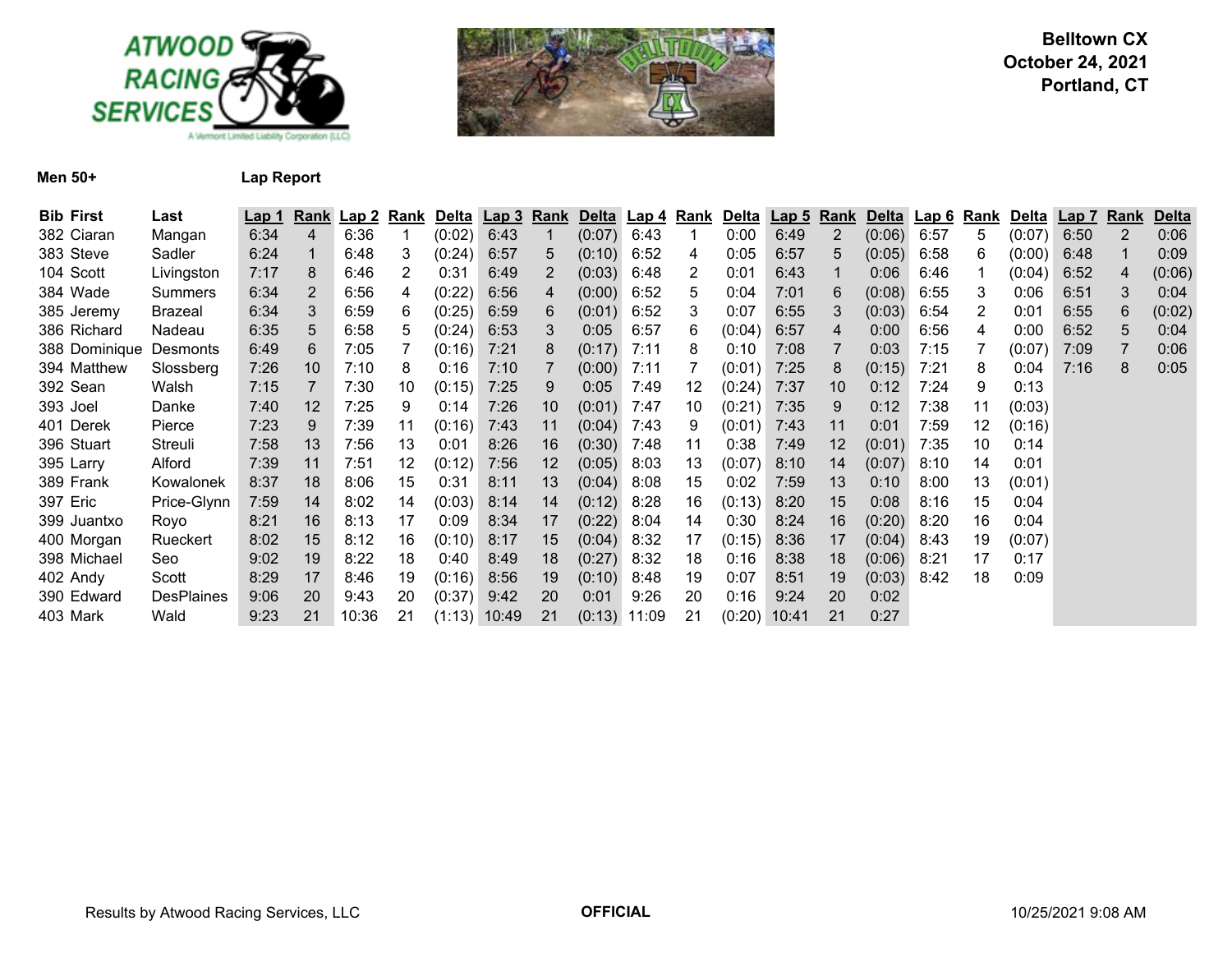



| Men 60+      |            |         |   | 45 minutes   |                                | 22 starters                                                |                      |              |
|--------------|------------|---------|---|--------------|--------------------------------|------------------------------------------------------------|----------------------|--------------|
| <b>Place</b> | <b>Bib</b> | Time    |   |              | Laps First Name Last Name Team |                                                            | City                 | <b>State</b> |
| 1            | 412        | 0:50:00 | 7 | Kevin        | Callahan                       | Cycle Lodge                                                | Norwell              | МA           |
| 2            | 411        | 0:50:01 |   | David        | Morgan                         | <b>GOM Racing Team</b>                                     | Saunderstown         | <b>RI</b>    |
| 3            | 407        | P&P     | 6 | David        | Goodwin                        | Northampton Cycling Club                                   | Sunderland           | МA           |
| 4            | 416        | P&P     | 6 | Eric         | deRivera                       | Peak Racing / Valley Bike & Ski Werks / Pactimo            | <b>West Boylston</b> | МA           |
| 5            | 406        | P&P     | 6 | David        | Rustico                        | Team DSO Mfg - ERRace                                      | Plantsville          | CТ           |
| 6            | 410        | P&P     | 6 | Phillip      | Kenealy                        | Gus CX                                                     | <b>Boston</b>        | МA           |
|              | 414        | P&P     | 6 | Daniel       | Russell                        | Cycle Lodge                                                | Chatham              | МA           |
| 8            | 413        | P&P     | 6 | David        | <b>Belknap</b>                 | Cycle Lodge                                                | Dedham               | МA           |
| 9            | 409        | P&P     | 6 | <b>Brett</b> | Tremaine                       | Iron Bridge/Tarmac Cycling                                 | Stormville           | ΝY           |
| 10           | 417        | P&P     | 6 | Dave         | Geissert                       | <b>Team Horst Sports</b>                                   | Columbia             | CТ           |
| 11           | 419        | P&P     | 6 | Andrew       | Craighead                      |                                                            | Greenwich            | <b>CT</b>    |
| 12           | 418        | P&P     | 6 | Joseph       | Lellman                        | Northampton Cycling Club                                   | Florence             | МA           |
| 13           | 421        | P&P     | 6 | George       | Pawle                          | <b>Cyclonauts Racers</b>                                   | Salem                | МA           |
| 14           | 420        | P&P     | 6 | Thomas       | Voytek                         | <b>Enve Racing</b>                                         | Wallingford          | <b>CT</b>    |
| 15           | 415        | P&P     | 6 | David        | Marti                          |                                                            | Northford            | СT           |
| 16           | 423        | lapped  | 6 | Marc         | Tatar                          | Bikeworks/SVC                                              | Providence           | RI           |
| 17           | 422        | lapped  | 6 | Paul         | <b>Hermes</b>                  | Iron Bridge/Tarmac Cycling                                 | Guilford             | СT           |
| 18           | 424        | P&P     | 5 | Thomas       | Holton                         | <b>Cheshire Cycle Racing</b>                               | Windham              | СT           |
| 19           | 425        | P&P     | 5 | Lawrence     | Purtill                        | Stedmans/MeltSnow Racing                                   | Narragansett         | RI           |
| 20           | 428        | P&P     | 5 | Jeffrey      | Cote                           | CCAP Farmington Valley Youth Cycling/Eastern Bloc/Benidorm | <b>Burlington</b>    | СT           |
| 21           | 426        | P&P     | 5 | George       | Dickerson                      | Stage One - Airline Cycles                                 | Wallingford          | СT           |
| 22           | 429        | lapped  | 5 | Charles      | Schwartz                       | <b>TTEndurance</b>                                         | Stamford             | СT           |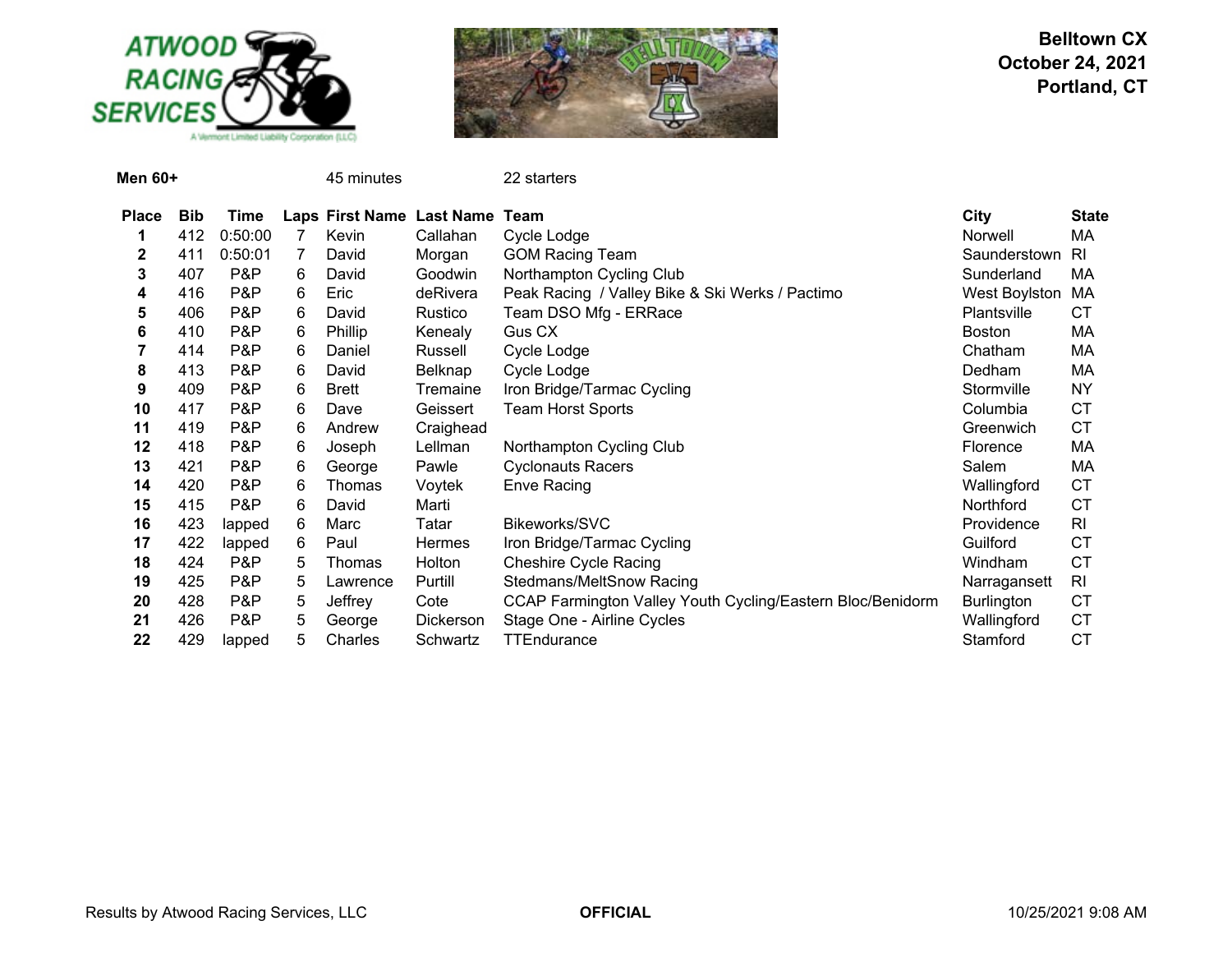



**Men 60+ Lap Report**

| <b>Bib First</b> | Last      | <u>Lap 1</u> |                | Rank Lap 2 Rank |    | Delta Lap 3 Rank |       |                |                |      |    | Delta Lap 4 Rank Delta Lap 5 Rank |       |                | Delta Lap 6 Rank |      |    | Delta  | <b>Lap 7</b> | Rank | <b>Delta</b> |
|------------------|-----------|--------------|----------------|-----------------|----|------------------|-------|----------------|----------------|------|----|-----------------------------------|-------|----------------|------------------|------|----|--------|--------------|------|--------------|
| 412 Kevin        | Callahan  | 6:57         | $\overline{2}$ | 7:09            |    | (0:12)           | 7:07  | $\overline{2}$ | 0:02           | 7:10 | 3  | (0:04)                            | 7:12  | $\overline{2}$ | (0:01)           | 7:18 | 3  | (0:06) | 7:08         |      | 0:10         |
| 411 David        | Morgan    | 6:57         |                | 7:09            | 2  | (0:13)           | 7:07  | 3              | 0:02           | 7:10 | 3  | (0:03)                            | 7:11  |                | $(0:01)$ 7:18    |      | 3  | (0:06) | 7:09         | 2    | 0:09         |
| 407 David        | Goodwin   | 6:59         | 3              | 7:14            | 6  | (0:15)           | 7:18  | 5              | (0:04)         | 7:11 | 5  | 0:07                              | 7:16  | 3              | $(0:05)$ 7:17    |      | 2  | (0:01) |              |      |              |
| 416 Eric         | deRivera  | 7:05         | 4              | 7:10            | 4  | (0:05)           | 7:16  | 4              | (0:07)         | 7:09 | 1  | 0:08                              | 7:19  | 5              | $(0:10)$ 7:28    |      | 10 | (0:09) |              |      |              |
| 406 David        | Rustico   | 7:20         |                | 7:10            | 3  | 0:10             | 7:02  |                | 0:07           | 7:09 | 2  | (0:07)                            | 7:30  | 9              | (0:21)           | 7:16 |    | 0:14   |              |      |              |
| 410 Phillip      | Kenealy   | 7:19         | 6              | 7:14            | 5  | 0:05             | 7:23  |                | (0:09)         | 7:20 | 6  | 0:03                              | 7:17  | 4              | 0:03             | 7:19 | 5  | (0:02) |              |      |              |
| 414 Daniel       | Russell   | 7:20         | 8              | 7:20            |    | (0:00)           | 7:18  | 6              | 0:02           | 7:22 |    | (0:03)                            | 7:19  | 6              | 0:03             | 7:20 | 6  | (0:01) |              |      |              |
| 413 David        | Belknap   | 7:26         | 10             | 7:32            | 9  | (0:06)           | 7:26  | 8              | 0:06           | 7:25 | 8  | 0:01                              | 7:20  |                | 0:05             | 7:23 | 8  | (0:03) |              |      |              |
| 409 Brett        | Tremaine  | 7:26         | 9              | 7:31            | 8  | (0:05)           | 7:28  | 9              | 0:03           | 7:27 | 9  | 0:01                              | 7:20  | 8              | 0:07             | 7:29 | 11 | (0:08) |              |      |              |
| 417 Dave         | Geissert  | 7:16         | 5              | 7:41            | 11 | (0:25)           | 7:47  | 11             | (0:06)         | 7:45 | 11 | 0:02                              | 7:40  | 11             | 0:05             | 7:39 | 12 | 0:01   |              |      |              |
| 419 Andrew       | Craighead | 7:46         | 12             | 7:37            | 10 | 0:09             | 7:51  | 13             | (0:14)         | 7:44 | 10 | 0:08                              | 7:37  | 10             | 0:06             | 7:21 | 7  | 0:16   |              |      |              |
| 418 Joseph       | Lellman   | 7:46         | 11             | 7:44            | 12 | 0:02             | 7:55  | 14             | (0:12)         | 8:11 | 14 | (0:16)                            | 7:48  | 13             | 0:23             | 7:26 | 9  | 0:22   |              |      |              |
| 421 George       | Pawle     | 8:04         | 14             | 7:54            | 13 | 0:10             | 7:45  | 10             | 0:08           | 7:50 | 12 | (0:04)                            | 7:46  | 12             | 0:04             | 7:44 | 13 | 0:02   |              |      |              |
| 420 Thomas       | Voytek    | 8:19         | 17             | 8:00            | 14 | 0:20             | 7:48  | 12             | 0:11           | 8:00 | 13 | (0:11)                            | 7:59  | 14             | 0:01             | 7:54 | 14 | 0:05   |              |      |              |
| 415 David        | Marti     | 8:00         | 13             | 8:10            | 15 | (0:09)           | 8:13  | 15             | (0:04)         | 8:17 | 15 | (0:03)                            | 8:14  | 15             | 0:03             | 8:12 | 15 | 0:02   |              |      |              |
| 423 Marc         | Tatar     | 8:05         | 15             | 8:17            | 16 | (0:12)           | 8:42  | 17             | (0:26)         | 8:25 | 16 | 0:18                              | 8:28  | 17             | (0:04)           | 8:27 | 16 | 0:01   |              |      |              |
| 422 Paul         | Hermes    | 8:40         | 19             | 8:29            | 17 | 0:11             | 8:32  | 16             | (0:02)         | 8:30 | 17 | 0:02                              | 8:28  | 16             | 0:02             | 8:30 | 17 | (0:02) |              |      |              |
| 424 Thomas       | Holton    | 8:20         | 18             | 8:40            | 19 | (0:20)           | 9:12  | 19             | (0:32)         | 9:00 | 18 | 0:13                              | 8:47  | 18             | 0:13             |      |    |        |              |      |              |
| 425 Lawrence     | Purtill   | 8:16         | 16             | 8:34            | 18 | (0:18)           | 9:00  | 18             | (0:26)         | 9:10 | 19 | (0:10)                            | 9:21  | 19             | (0:11)           |      |    |        |              |      |              |
| 428 Jeffrey      | Cote      | 9:13         | 20             | 9:17            | 20 | (0:03)           | 9:19  | 20             | (0:02)         | 9:33 | 20 | (0:14)                            | 9:29  | 20             | 0:04             |      |    |        |              |      |              |
| 426 George       | Dickerson | 9:35         | 21             | 9:40            | 21 | (0:06)           | 9:54  | 21             | $(0:14)$ 10:10 |      | 21 | (0:16)                            | 9:38  | 21             | 0:32             |      |    |        |              |      |              |
| 429 Charles      | Schwartz  | 9:37         | 22             | 10:31           | 22 | (0:54)           | 10:40 | 22             | $(0.09)$ 10:44 |      | 22 | (0:04)                            | 10:37 | 22             | 0:07             |      |    |        |              |      |              |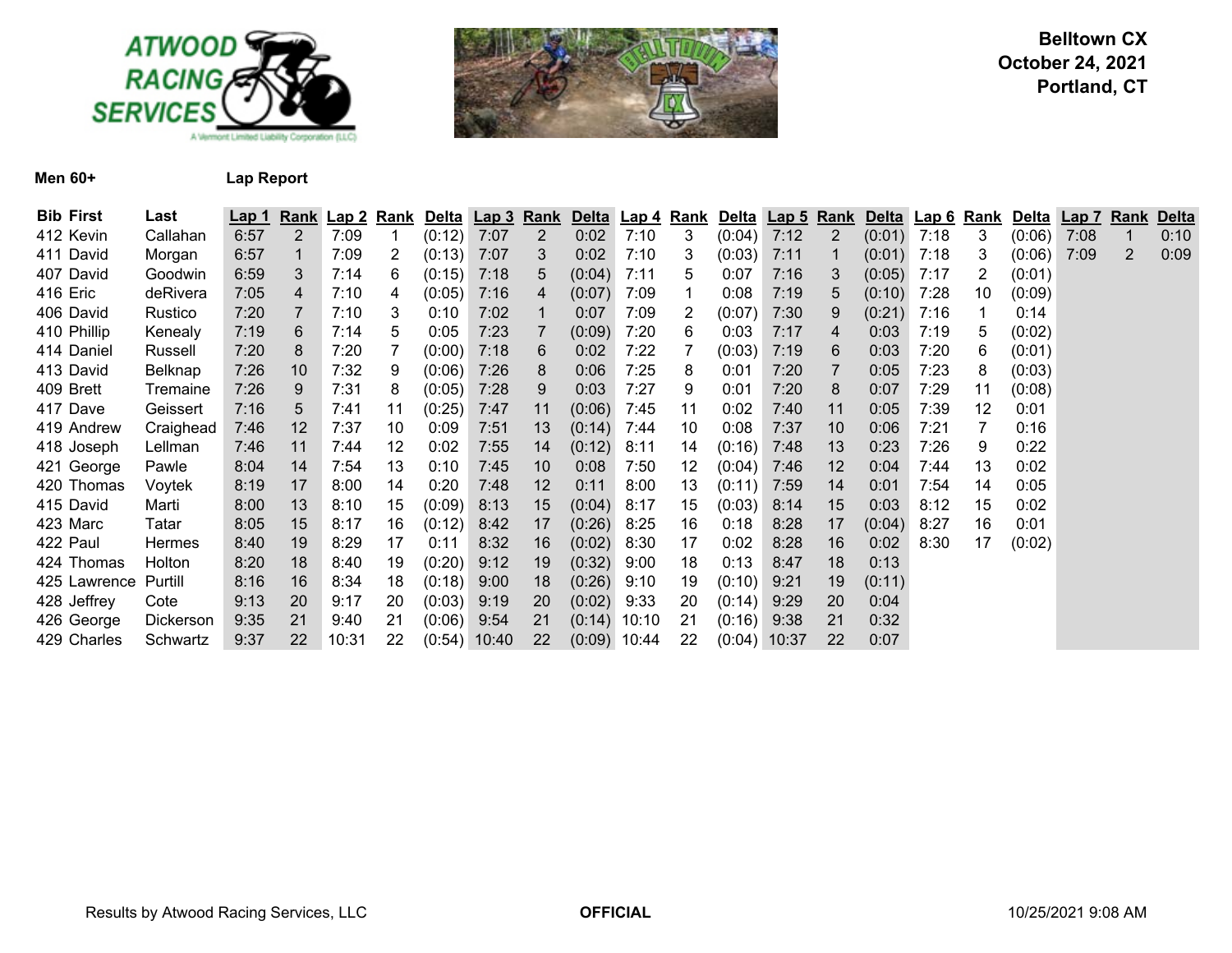



| Pro/1/2/3 Men |            |         |   | 50 minutes                |                  | 15 starters                                   | # of category starters: |              | 9                |
|---------------|------------|---------|---|---------------------------|------------------|-----------------------------------------------|-------------------------|--------------|------------------|
| <b>Place</b>  | <b>Bib</b> | Time    |   | Laps First Name Last Name |                  | Team                                          | City                    | <b>State</b> | Cat <sub>3</sub> |
|               | 431        | 0:48:33 | 8 | Eneas                     | Freyre           | TTEndurance                                   | Redding                 | <b>CT</b>    |                  |
| 2             | 443        | 0:49:24 | 8 | Geno                      | Villafano        | Jamison Cannondale                            | Vernon Rockville CT     |              |                  |
| 3             | 438        | 0:49:49 | 8 | Christopher               |                  | Prendergast Jamison-Cannondale                | West Hartford           | СT           |                  |
| 4             | 432        | 0:49:49 | 8 | Ethan                     | <b>DelGrosso</b> | New England Devo p/b Cadence Wealth Managment | Waterford               | СT           |                  |
| 5             | 433        | 0:50:56 | 8 | Alden                     | Copley           | Ludwig and Larsen                             | Ridgewood               | <b>NY</b>    |                  |
| 6             | 446        | 0:51:38 | 8 | Kevin                     | Sweeney          | B2C2/JRA Cycles                               | Medford                 | МA           |                  |
|               | 441        | 0:51:40 | 8 | <b>Berk</b>               | Ozturk           | <b>MIT Cycling</b>                            | Cambridge               | МA           |                  |
| 8             | 445        | 0:52:46 | 8 | Spencer                   | Weisgram         | Army West Point Cycling                       | West Point              | NY           | 2                |
| 9             | 444        | 0:53:07 | 8 | Gus                       | Lellman          | Joes Garage                                   | Northampton             | МA           | 3                |
| 10            | 447        | 0:54:46 | 8 | Benjamin                  | Nafis            | Stage 1/ Airline Cycles                       | East Hampton            | СT           | 4                |
| 11            | 436        | lapped  |   | Miro                      | <b>Koulnis</b>   | <b>BurlingTRON</b>                            | Arlington               | MA           | 5                |
| 12            | 439        | lapped  |   | Alex                      | St. Andre        | <b>TT Endurance Junior Devo</b>               | Westport                | СT           | 6                |
| 13            | 440        | lapped  |   | Jerry                     | Kapko            | <b>WonderWheel CrossMasters</b>               | <b>Flushing</b>         | NY           |                  |
| <b>DNF</b>    | 437        |         |   | Jason                     | Lupke            | Cheshire Cycle Racing                         | New Milford             | СT           |                  |
| <b>DNF</b>    | 435        |         |   | Taylor                    | Dundas           | 545 Velo                                      | Walpole                 | MA           |                  |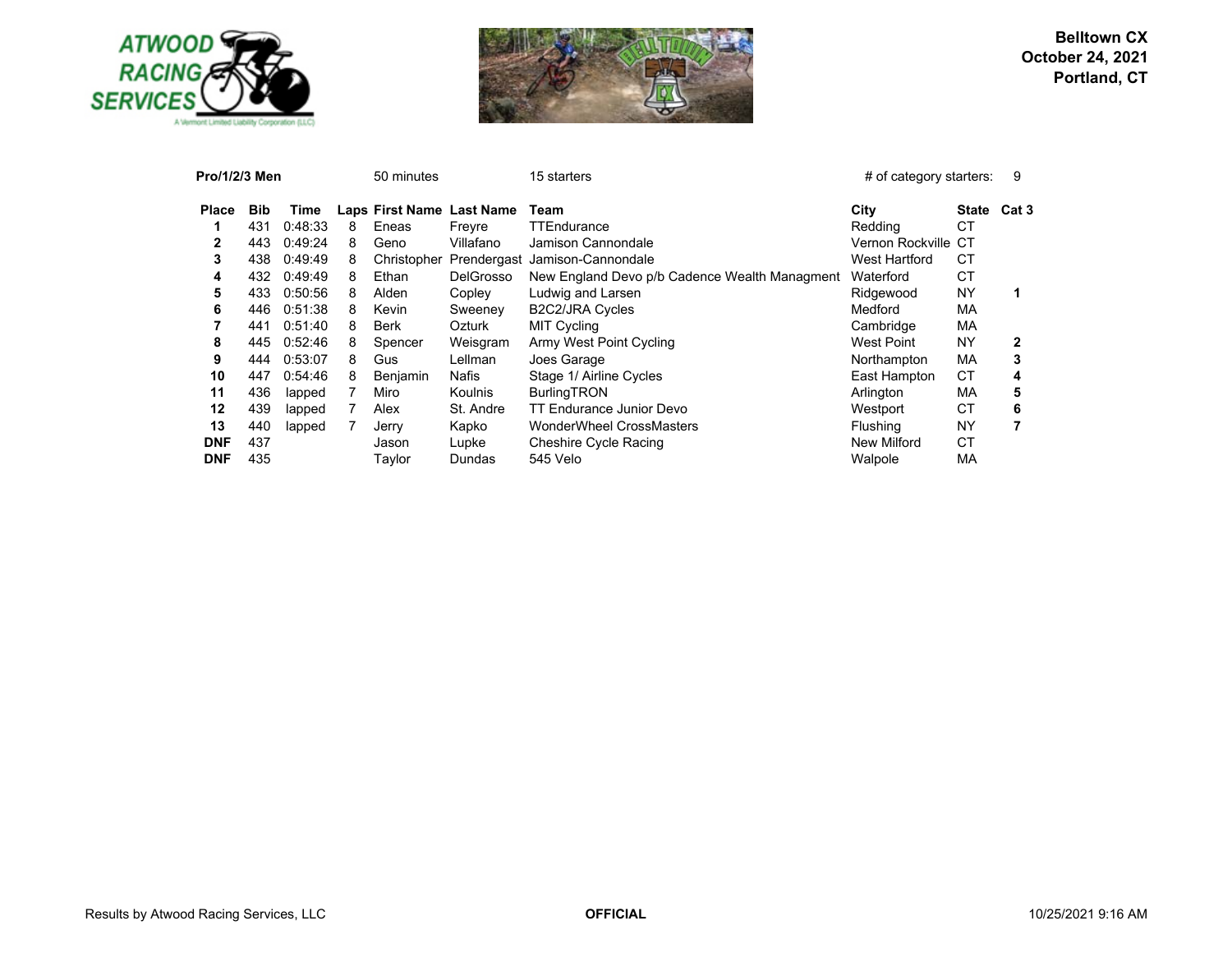



**Pro/1/2/3 Men Lap Report**

| <b>Bib First</b> | Last             | Lap 1 | <b>Rank</b>     |      | Lap 2 Rank | Delta l | Lap <sub>3</sub> | Rank            | Delta Lap 4 Rank |      |                   |        |      |    | Delta Lap 5 Rank Delta Lap 6 Rank Delta |      |    |               | Lap 7 | Rank            | Delta  | Lap 8 Rank |    | Delta  |
|------------------|------------------|-------|-----------------|------|------------|---------|------------------|-----------------|------------------|------|-------------------|--------|------|----|-----------------------------------------|------|----|---------------|-------|-----------------|--------|------------|----|--------|
| 431 Eneas        | Freyre           | 5:58  |                 | 6:00 |            | (0:03)  | 6:00             |                 | (0:00)           | 6:03 |                   | (0:03) | 6:06 | 2  | (0:03)                                  | 6:09 |    | (0:03)        | 6:08  |                 | 0:01   | 6:08       |    | 0:00   |
| 443 Geno         | Villafano        | 6:02  |                 | 5:58 |            | 0:03    | 6:00             |                 | (0:02)           | 6:13 | 3                 | (0:13) | 6:23 | 4  | (0:10)                                  | 6:15 | 3  | 0:08          | 6:15  |                 | (0:00) | 6:17       |    | (0:01) |
| 438 Christopher  | Prendergast      | 6:09  | 6               | 7:07 | 15         | (0:58)  | 6:12             | 4               | 0:55             | 6:10 |                   | 0:02   | 6:03 |    | 0:07                                    | 6:07 |    | (0:03)        | 5:59  |                 | 0:07   | 6:02       |    | (0:03) |
| 432 Ethan        | <b>DelGrosso</b> | 6:03  | 3               | 6:10 | 3          | (0:07)  | 6:11             |                 | (0:01)           | 6:18 | 4                 | (0:07) | 6:17 | 3  | 0:01                                    | 6:20 | 4  | (0:03)        | 6:18  |                 | 0:01   | 6:11       |    | 0:07   |
| 433 Alden        | Copley           | 6:08  | 4               | 6:18 | 5          | (0:10)  | 6:24             | 5               | (0:06)           | 6:29 | 8                 | (0:04) | 6:24 | 5. | 0:04                                    | 6:25 | 5  | (0:01)        | 6:24  | $5^{\circ}$     | 0:01   | 6:24       | 6  | 0:00   |
| 446 Kevin        | Sweeney          | 6:10  |                 | 6:17 | 4          | (0:07)  | 6:29             | 8               | (0:12)           | 6:26 | 5                 | 0:03   | 6:27 | 6  | (0:01)                                  | 6:29 | 6  | $(0:02)$ 6:51 |       | 8               | (0:23) | 6:28       |    | 0:24   |
| 441 Berk         | Ozturk           | 6:24  | 8               | 6:29 | 8          | (0:04)  | 6:26             | 6               | 0:02             | 6:33 | 9                 | (0:07) | 6:29 |    | 0:04                                    | 6:33 | 8  | (0:05)        | 6:29  | 6               | 0:04   | 6:16       | 4  | 0:13   |
| 445 Spencer      | Weisgram         | 6:42  | 13              | 6:22 | 6          | 0:21    | 6:36             | 9               | (0:14)           | 6:28 |                   | 0:08   | 6:38 | 8. | (0:10)                                  | 6:29 | 6  | 0:10          | 6:37  |                 | (0:08) | 6:54       | 10 | (0:17) |
| 444 Gus          | Lellman          | 6:26  | 9               | 6:36 | 10         | (0:10)  | 6:37             | 10 <sup>°</sup> | $(0.01)$ 6:28    |      | 6                 | 0:09   | 6:39 | 9  | (0:11)                                  | 6:35 | 9  | 0:04          | 6:58  | 11              | (0:23) | 6:48       | 9  | 0:10   |
| 447 Benjamin     | Nafis            | 6:28  | 11              | 6:35 | 9          | (0:08)  | 6:52             | 11              | (0:16)           | 7:01 | $12 \overline{ }$ | (0:09) | 7:09 | 12 | (0:08)                                  | 7:03 | 10 | 0:06          | 6:57  | 10              | 0:06   | 6:42       | 8  | 0:15   |
| 436 Miro         | Koulnis          | 6:42  | 12              | 6:55 | 12         | (0:14)  | 6:54             | 12 <sup>°</sup> | 0:01             | 6:57 | 11                | (0:03) | 7:03 | 11 | (0:06)                                  | 7:07 | 11 | (0:04)        | 6:55  | 9               | 0:12   |            |    |        |
| 439 Alex         | St. Andre        | 7:23  | 15              | 6:59 | 13         | 0:24    | 7:23             | 14              | (0:24)           | 6:56 | 10                | 0:28   | 6:53 | 10 | 0:03                                    | 7:11 | 12 | (0:18)        | 7:44  | 13              | (0:33) |            |    |        |
| 440 Jerry        | Kapko            | 7:02  | 14              | 7:02 | 14         | 0:00    | 7:26             | 15              | (0:24)           | 7:13 | 13                | 0:12   | 7:20 | 13 | (0:07)                                  | 7:29 | 13 | (0:09)        | 7:44  | 12 <sup>°</sup> | (0:14) |            |    |        |
| 437 Jason        | Lupke            | 6:09  | 5               | 6:23 |            | (0:14)  | 6:26             |                 | (0:03)           |      |                   |        |      |    |                                         |      |    |               |       |                 |        |            |    |        |
| 435 Taylor       | Dundas           | 6:27  | 10 <sup>°</sup> | 6:39 | 11         | (0:12)  | 6:59             | 13              | (0:20)           |      |                   |        |      |    |                                         |      |    |               |       |                 |        |            |    |        |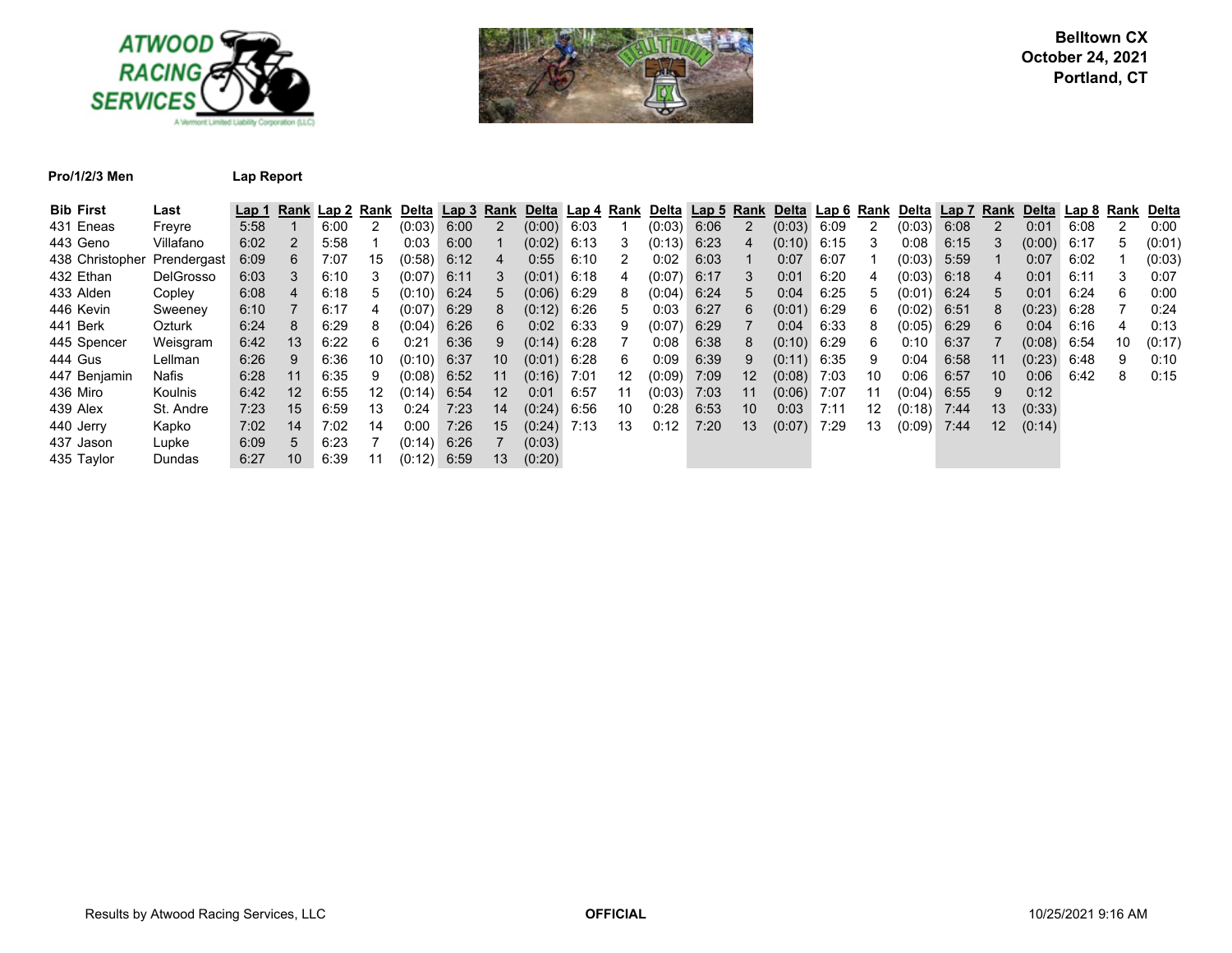



| <b>Boys 15-18 1-3</b> |     |         | 50 minutes                     |        | 3 starters                                       |          |              |
|-----------------------|-----|---------|--------------------------------|--------|--------------------------------------------------|----------|--------------|
| <b>Place</b>          | Bib | Time    | Laps First Name Last Name Team |        |                                                  | City     | <b>State</b> |
|                       | 467 | 0:53:01 | Caden                          | Frevre | TTEndurance Junior Devo.                         | Redding  | CТ           |
|                       | 469 | P&P     | Justin                         | Green  | Stage1/Airline Cycles                            | Old Lyme | CТ           |
| <b>DNF</b>            | 468 |         | Aleiandro                      | Huber  | CCAP Hamden Cheshire Rail Trailers Woodbridge CT |          |              |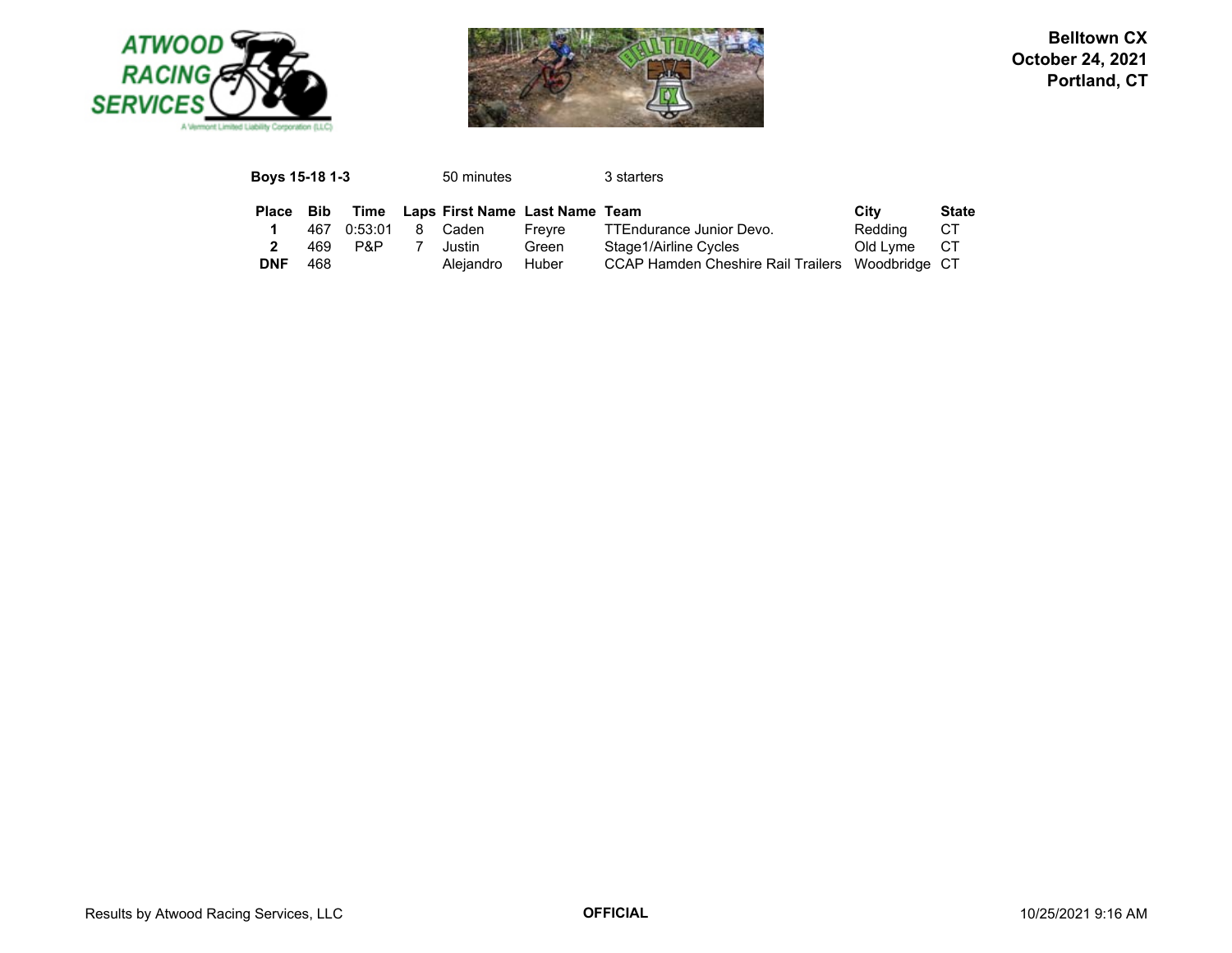



### **Boys 15-18 1-3 Lap Report**

| <b>Bib First</b>                                                                                                 | Last Lap 1 Rank Lap 2 Rank Delta Lap 3 Rank Delta Lap 4 Rank Delta Lap 5 Rank Delta Lap 6 Rank Delta Lap 7 Rank Delta Lap 8 Rank Delta |  |  |  |  |  |  |  |  |  |      |  |      |
|------------------------------------------------------------------------------------------------------------------|----------------------------------------------------------------------------------------------------------------------------------------|--|--|--|--|--|--|--|--|--|------|--|------|
| 467 Caden Freyre 6:03 1 6:24 1 (0:21) 6:34 1 (0:11) 6:37 1 (0:03) 6:45 1 (0:08) 6:41 1 0:04 7:03 2 (0:22) 6:54 1 |                                                                                                                                        |  |  |  |  |  |  |  |  |  |      |  | 0:08 |
| 469 Justin                                                                                                       | Green 6:25  2  6:54  2  (0:29)  6:56  2  (0:02)  6:54  2  0:02  6:48  2  0:06  6:50  2  (0:02)  6:47                                   |  |  |  |  |  |  |  |  |  | 0:03 |  |      |
| 468 Alejandro Huber 6:52 3 7:11 3 (0:19) 7:27 3 (0:15) 7:51 3 (0:24) 9:35 3 (1:44)                               |                                                                                                                                        |  |  |  |  |  |  |  |  |  |      |  |      |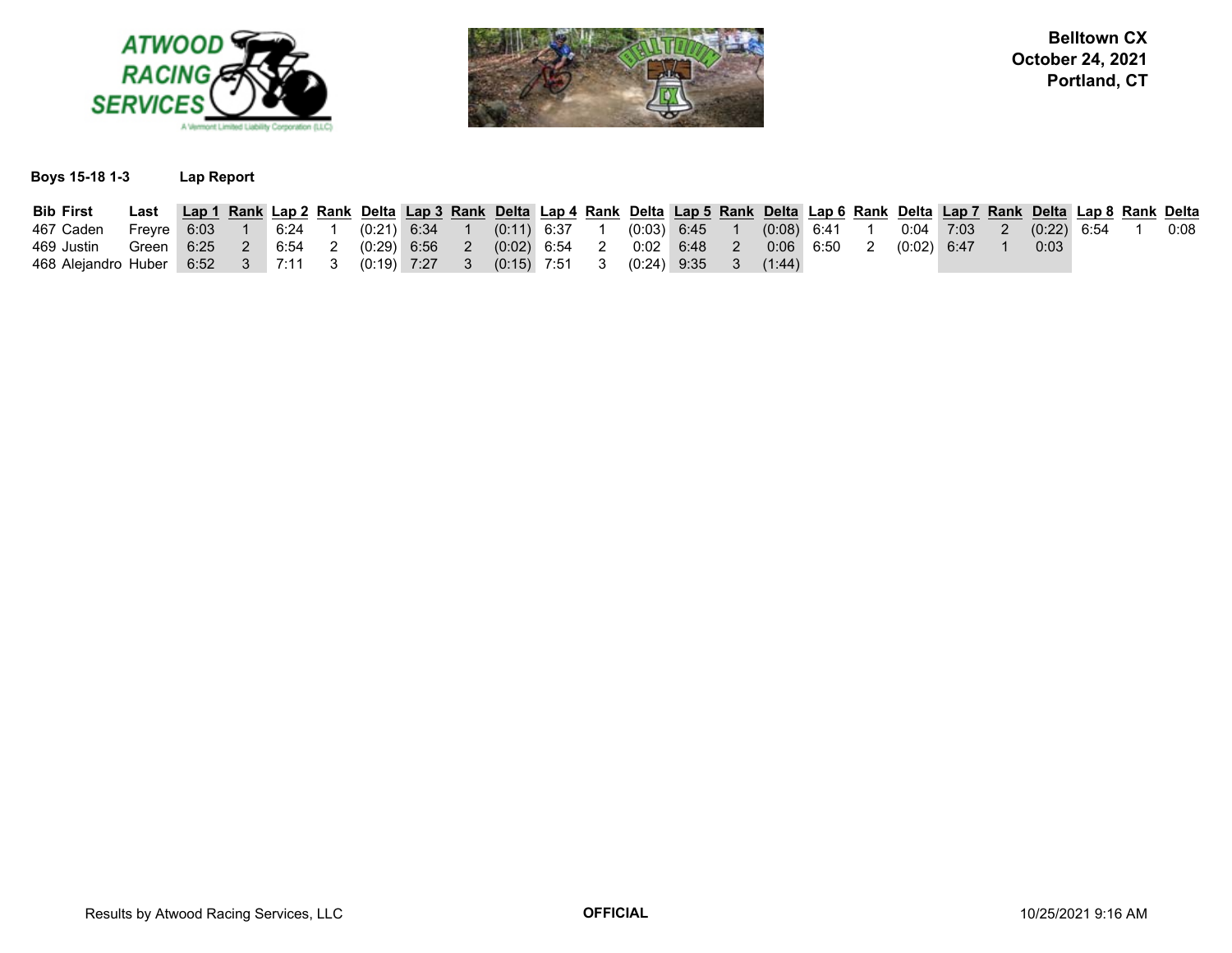



|            |        | 50 minutes              |                                              | 9 starters               |                  |              |
|------------|--------|-------------------------|----------------------------------------------|--------------------------|------------------|--------------|
| <b>Bib</b> | Time   | <b>First Name</b>       |                                              | Team                     | City             | <b>State</b> |
| 455        |        |                         | Green                                        | 1 PVD Cycling            | Providence       | RI           |
| 454        |        |                         | Jopling                                      | Stage 1/Airline Cycles   | Madison          | СT           |
| 456        | P&P    | Tim                     | Mitchell                                     | <b>CCB Racing</b>        | Ashland          | МA           |
| 451        | P&P    | Anthony                 | Vecca                                        | Stage 1 / AirLine Cycles | Portland         | СT           |
| 457        | P&P    | <b>Brooks</b>           | Nablo.                                       | Stage 1 / Airline Cycles | Haddam neck CT   |              |
| 459        | lapped | Noah                    | Hallisey                                     | <b>Mythic Bike Works</b> | Kingston         | RI           |
| 458        | lapped |                         | Litsinger                                    | Stage 1 / Airline Cycles | Waterford        | СT           |
| 461        | P&P    | John                    | Corbo                                        | Cheshire Cycle Racing    | Bethany          | СT           |
| 462        | lapped | John                    | O'Brien                                      | Stage 1/Airline Cycling  | Middletown       | CТ           |
|            |        | <b>Single Speed Men</b> | $0:49:51$ Donny<br>$0:50:10$ Coakley<br>Kurt |                          | <b>Last Name</b> |              |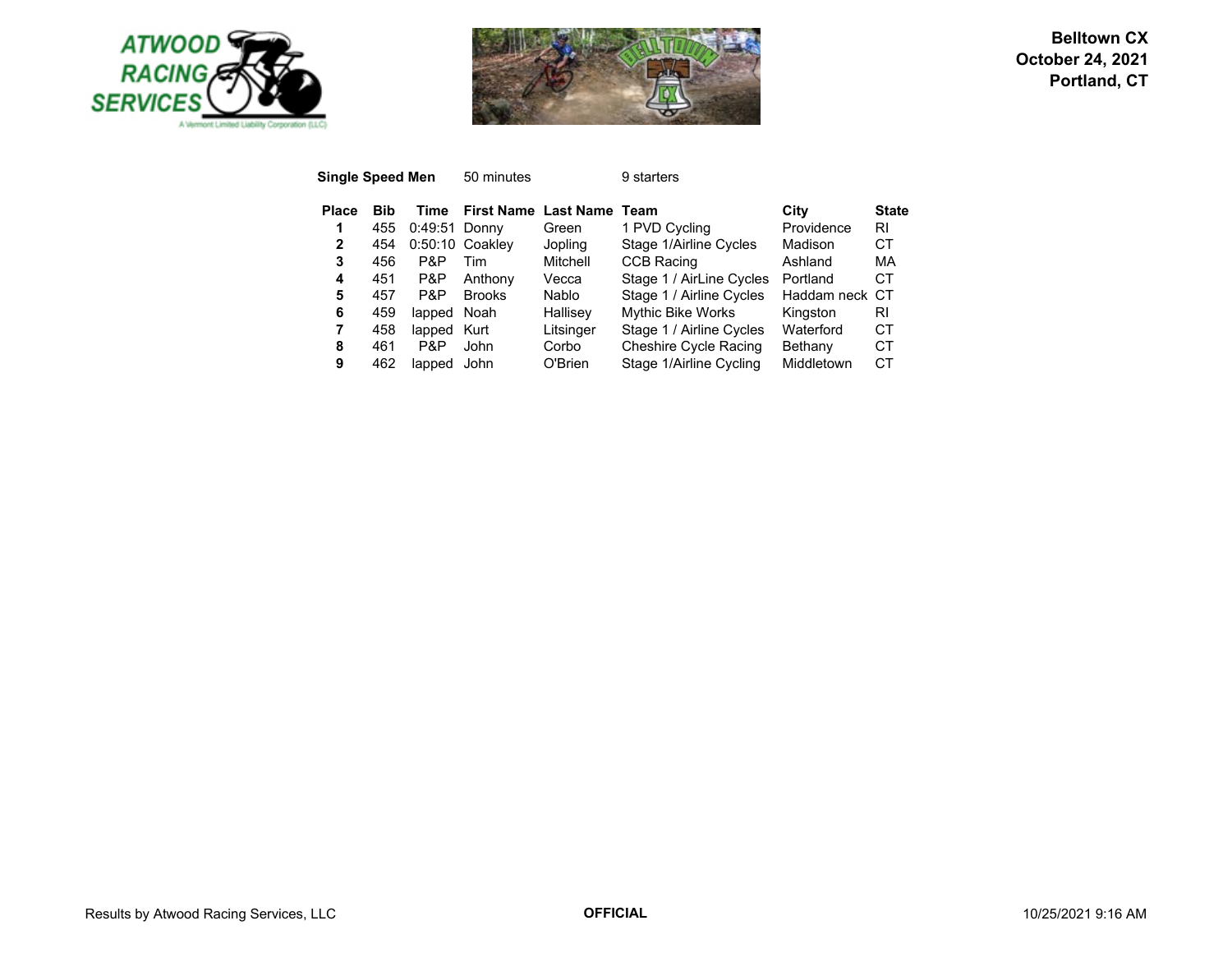



#### **Single Speed Men Lap Report**

| <b>Bib First</b>    | Last                    |        |                 |      |                            |                  |               |                |                 |                            |               |               |                | Lap 1 Rank Lap 2 Rank Delta Lap 3 Rank Delta Lap 4 Rank Delta Lap 5 Rank Delta Lap 6 Rank Delta Lap 7 Rank Delta Lap 8 Rank Delta |          |               |      |                |               |   |        |
|---------------------|-------------------------|--------|-----------------|------|----------------------------|------------------|---------------|----------------|-----------------|----------------------------|---------------|---------------|----------------|-----------------------------------------------------------------------------------------------------------------------------------|----------|---------------|------|----------------|---------------|---|--------|
| 455 Donny           | Green                   | 6:03   | $\overline{2}$  | 6:12 | $\overline{\phantom{0}}^2$ | $(0.08)$ 6:17    |               |                | $(0.05)$ 6:11   | $\overline{\phantom{0}}^2$ |               | $0.05$ 6:18   |                | $(0.07)$ 6:11                                                                                                                     |          | 0:07          | 6:15 |                | $(0.05)$ 6:24 |   | (0:09) |
| 454 Coakley Jopling |                         |        | $6:03$ 1        | 6:10 |                            | $(0.07)$ 6:19 2  |               |                | $(0.09)$ 6:11 1 |                            |               | $0:08$ 6:18   | 2              | $(0.07)$ 6:17 2                                                                                                                   |          | 0:01          | 6:22 | 2              | $(0.05)$ 6:30 | 2 | (0:07) |
| 456 Tim             | Mitchell                |        | $6:30$ 3 $6:37$ |      | - 3                        | $(0.07)$ 6:38 3  |               |                | $(0.01)$ 6:58   | 4                          |               | $(0.20)$ 6:57 | $\overline{4}$ | $0:01$ 6:47                                                                                                                       | 3        | 0:10          | 6:47 |                | 0:00          |   |        |
| 451 Anthony Vecca   |                         | 6:31   | $\sim$ 4        | 6:38 | 4                          | $(0.07)$ 6:43 4  |               |                | $(0.05)$ 6:43 3 |                            |               | $(0:00)$ 6:56 | 3              | $(0:13)$ 6:59                                                                                                                     | $\sim$ 4 | $(0:03)$ 7:31 |      | 6              | (0:32)        |   |        |
| 457 Brooks Nablo    |                         |        | $6:31 \quad 5$  | 6:55 | -5                         |                  | $(0.23)$ 7:04 | 5 <sub>7</sub> | $(0:10)$ 7:00 5 |                            | $0:04$ 7:14   |               | 5 <sub>5</sub> | $(0:14)$ 7:10                                                                                                                     | -5       | 0:04 7:31     |      | 5              | (0:21)        |   |        |
| 459 Noah            | Hallisey                |        | 6:59 7 7:08     |      | - 6                        | $(0.08)$ 7:06 6  |               |                | $0:02$ 7:11     | - 6                        | $(0.05)$ 7:16 |               | 6              | $(0.05)$ 7:23                                                                                                                     | -6       | $(0.07)$ 7:29 |      | $\overline{4}$ | (0:06)        |   |        |
| 458 Kurt            | Litsinger $6:49$ 6 7:12 |        |                 |      |                            | $(0.23)$ 7:24    |               |                | $(0.12)$ 7:42   |                            | $(0:18)$ 7:48 |               |                | $(0.06)$ 7:56                                                                                                                     |          | $(0.08)$ 8:47 |      |                | (0:51)        |   |        |
| 461 John            | Corbo                   | 7:32 8 |                 | 7:58 | 8                          |                  | $(0.26)$ 8:20 | 8 <sup>1</sup> | $(0.22)$ 8:04   | 8 <sup>8</sup>             | 0:16          | 8:05          | 8              | $(0.01)$ 8:08                                                                                                                     | -8       | (0:02)        |      |                |               |   |        |
| 462 John            | O'Brien 10:06 9 11:48   |        |                 |      | - 9                        | $(1:42)$ 11:29 9 |               |                | $0:19$ 11:11    | - 9                        |               | $0:18$ 10:31  | 9              | 0:40                                                                                                                              |          |               |      |                |               |   |        |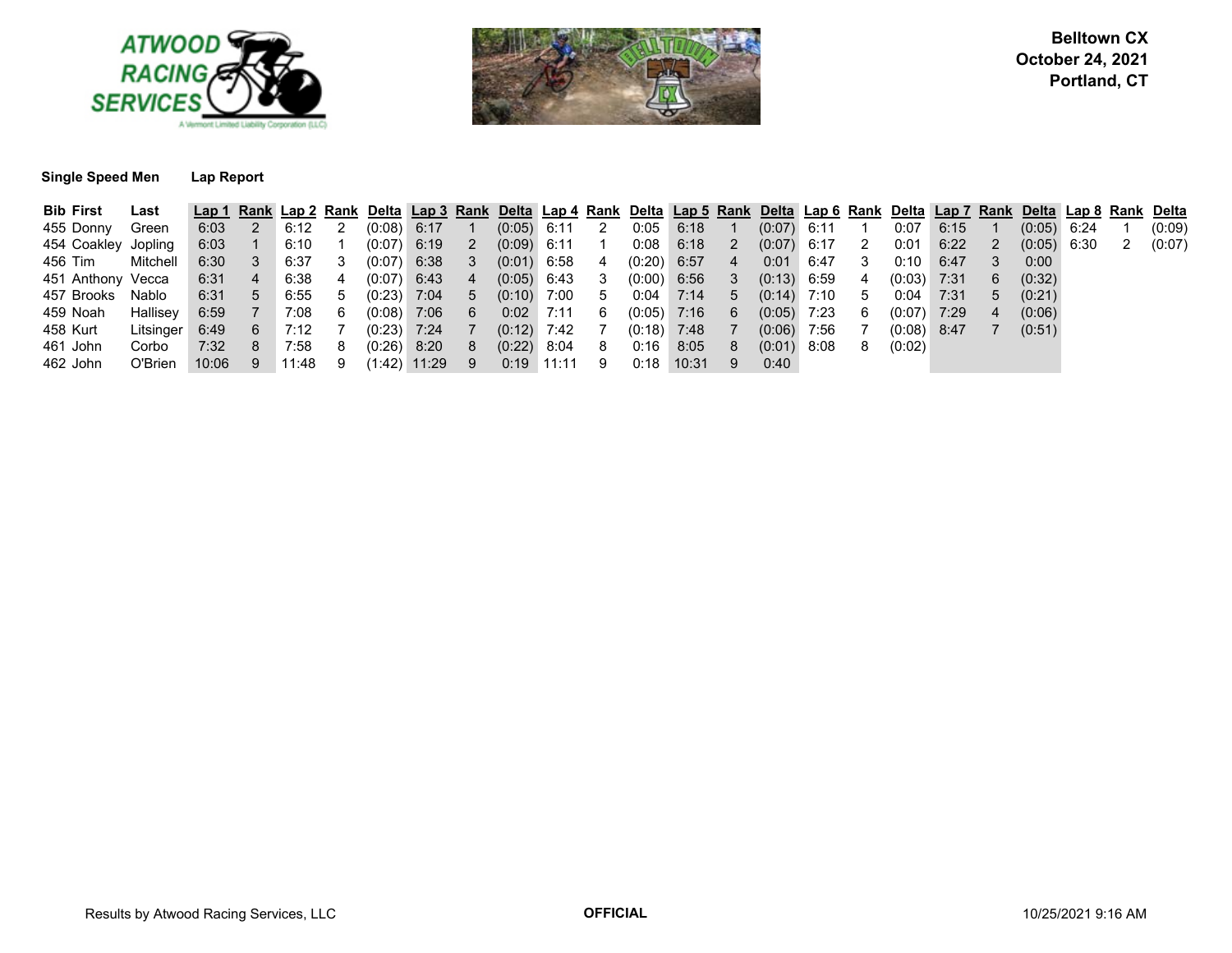



| Pro/1/2/3 Women |     |             |                | 50 minutes |                                     | 4 starters                           |                |              |
|-----------------|-----|-------------|----------------|------------|-------------------------------------|--------------------------------------|----------------|--------------|
| Place Bib       |     |             |                |            | Time Laps First Name Last Name Team |                                      | City           | <b>State</b> |
|                 |     | 502 0:51:18 | $\overline{7}$ | Katherine  | Rusch                               | BikeReg   Share Coffee Middletown RI |                |              |
|                 | 504 | 0:51:20     | $\overline{7}$ | Kelli      |                                     | Montgomery STAGE 1/AirLine Cycles    | Wallingford CT |              |
| 3               | 501 | 0:53:16     |                | Caitrin    | Huysman                             | BikeReg Share Coffee Pawcatuck CT    |                |              |
| 4               | 506 | 0:55:53     |                | Rose       | Long                                | Burlingtron BMB Racing Cambridge MA  |                |              |
|                 |     |             |                |            |                                     |                                      |                |              |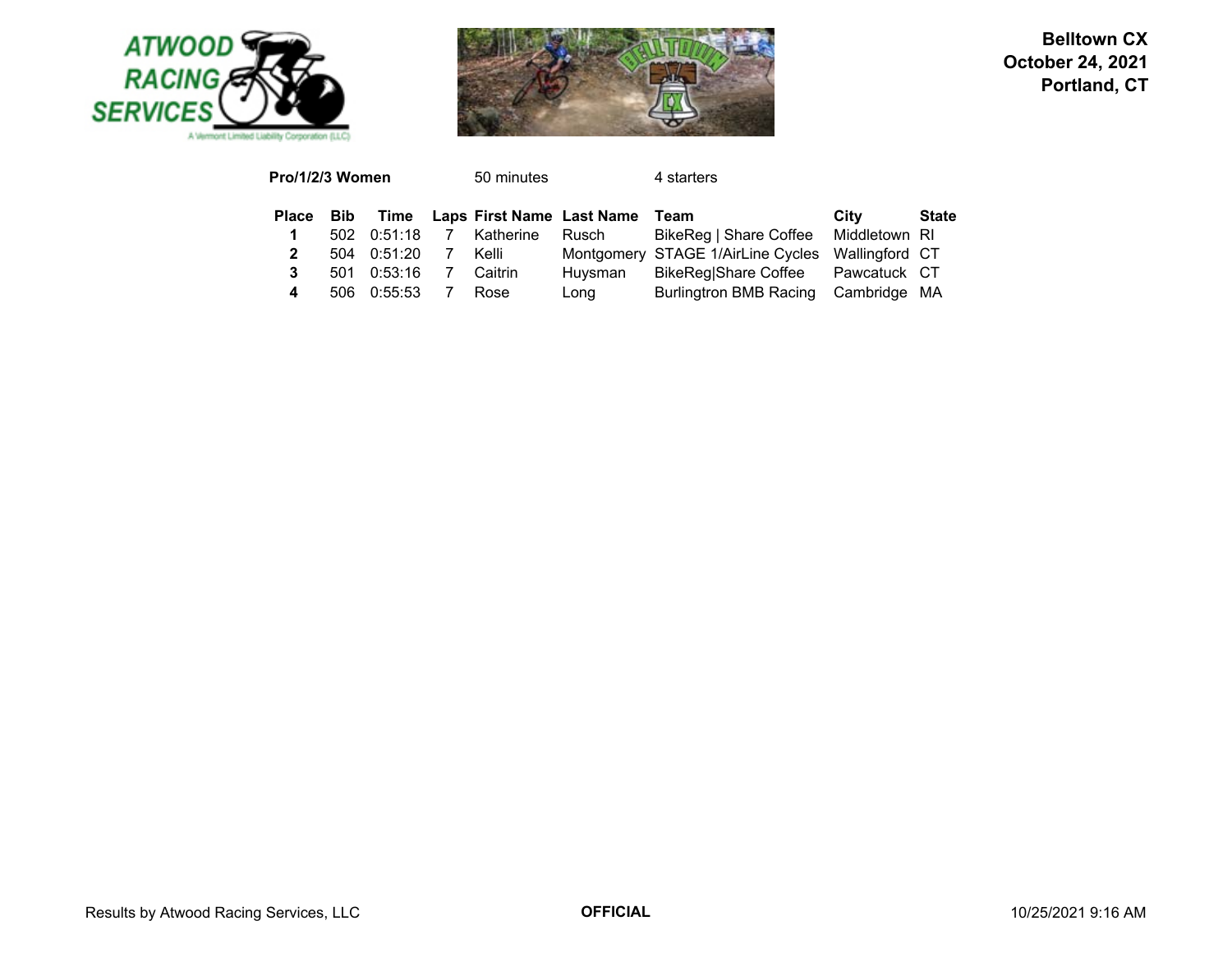



|  | Pro/1/2/3 Women |  |
|--|-----------------|--|
|--|-----------------|--|

**Lap Report** 

| <b>Bib First</b>    | ∟ast       | Lap 1 Rank Lap 2 Rank Delta Lap 3 Rank Delta Lap 4 Rank Delta Lap 5 Rank Delta Lap 6 Rank Delta Lap 7 Rank Delta |          |                  |     |               |               |                 |    |               |      |               |      |               |      |               |        |
|---------------------|------------|------------------------------------------------------------------------------------------------------------------|----------|------------------|-----|---------------|---------------|-----------------|----|---------------|------|---------------|------|---------------|------|---------------|--------|
| 502 Katherine Rusch |            | 6:58                                                                                                             |          | $1 \t 7:13 \t 1$ |     | $(0:15)$ 7:21 |               | $(0.08)$ 7:43 3 |    | $(0:21)$ 7:24 |      | $0:19$ 7:24   |      | 0:00          | 7:14 |               | 0:09   |
| 504 Kelli           | Montgomery | 7:10                                                                                                             | $\sim$ 3 | 7:20             |     |               | $(0:10)$ 7:20 | $(0:00)$ 7:24 1 |    | $(0.04)$ 7:25 |      | $(0:01)$ 7:23 |      | $0:02$ 7:16   |      |               | 0:07   |
| 501 Caitrin         | Huvsman    | 6:59                                                                                                             | $\sim$ 2 | 7:32             | - 3 | $(0:33)$ 7:43 |               | $(0:11)$ 7:42   | -2 | 0:01          | 7:55 | $(0:14)$ 7:40 |      | $0:15$ 7:45   |      | $\setminus 3$ | (0:05) |
| 506 Rose            | Long       | 7:37                                                                                                             |          | 8:16             |     | (0:39)        | 7:57          | $0:19$ 8:05     |    | (0:08)        | 7:56 | 0:09          | 8:02 | $(0:06)$ 7:59 |      |               | 0:04   |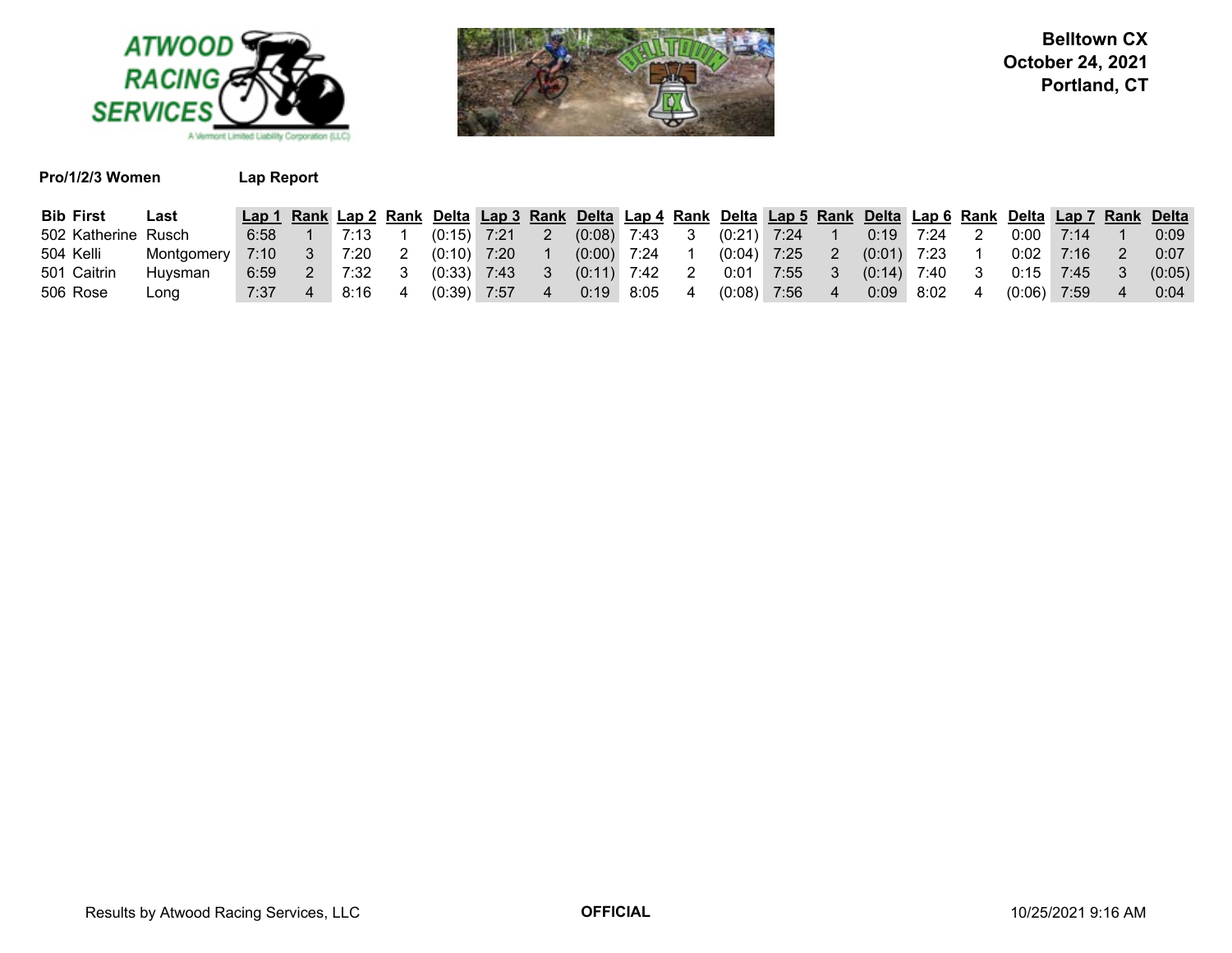



**Girls 15-18 1-3**50 minutes 1 starters

|  |                        | Place Bib Time Laps First Name Last Name Team |                                                         | City | State |
|--|------------------------|-----------------------------------------------|---------------------------------------------------------|------|-------|
|  | 510  0:52:09  6  Aervn |                                               | Northway CCAP Hamden Cheshire Rail Trailers Cheshire CT |      |       |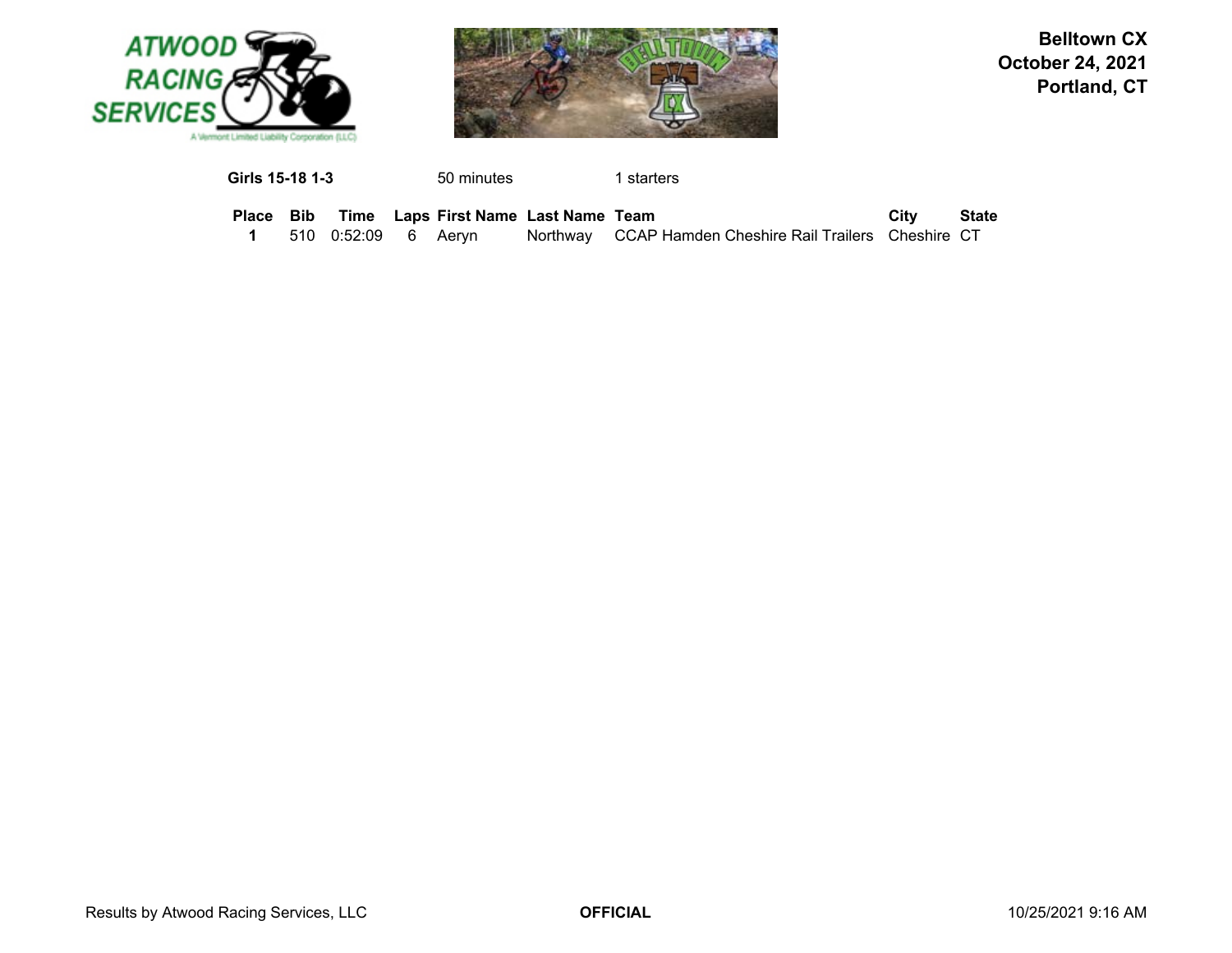



**Girls 15-18 1-3 Lap Report**

| <b>Bib First Last</b>   |  |      |               | Lap 1 Rank Lap 2 Rank Delta Lap 3 Rank Delta Lap 4 Rank Delta Lap 5 Rank Delta Lap 6 Rank Delta |  |               |  |             |               |  |        |
|-------------------------|--|------|---------------|-------------------------------------------------------------------------------------------------|--|---------------|--|-------------|---------------|--|--------|
| 510 Aeryn Northway 7:24 |  | 8:56 | $(1:33)$ 8:56 |                                                                                                 |  | $0:00$ $8:49$ |  | $0:07$ 8:56 | $(0.08)$ 9:08 |  | (0:11) |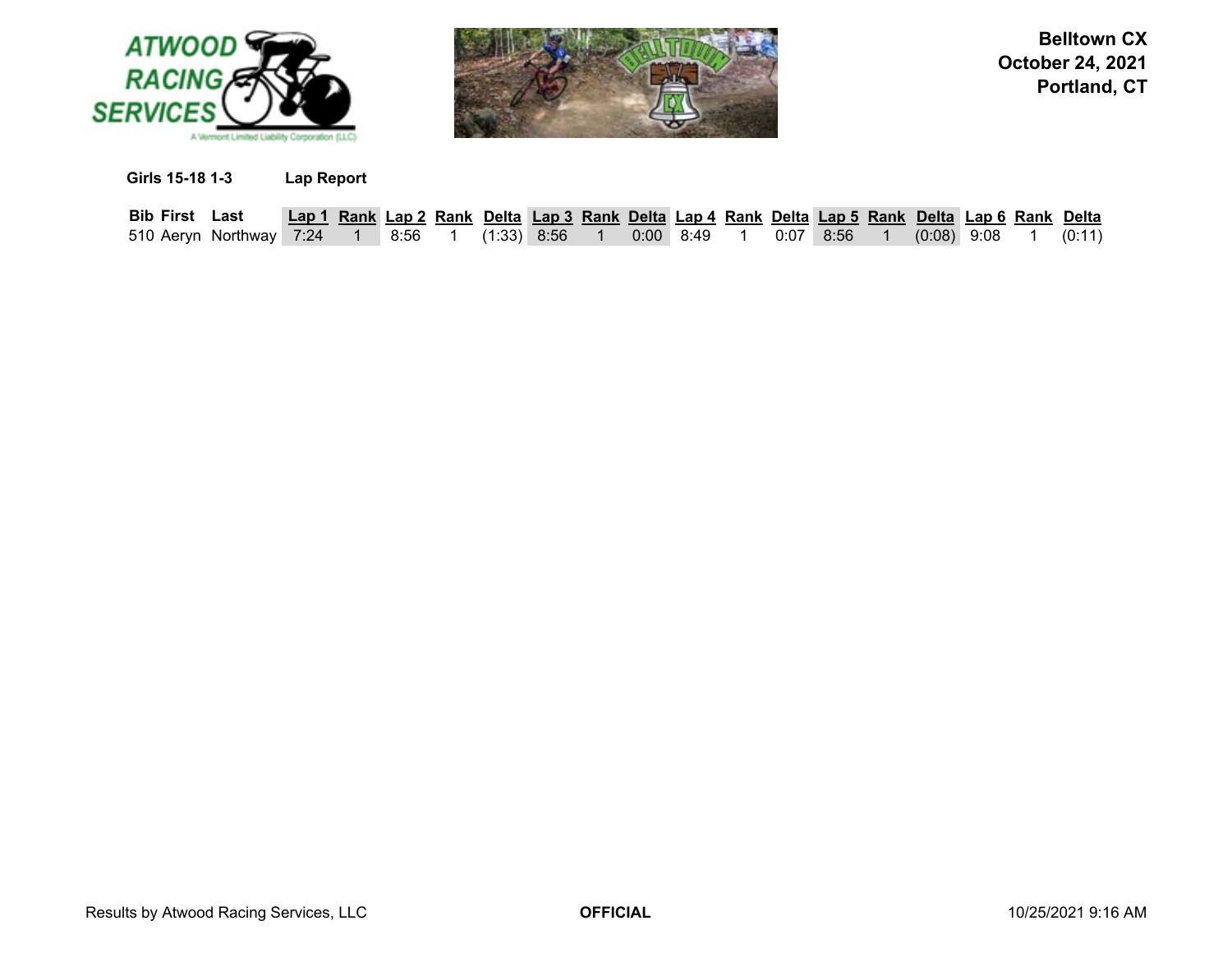

A Vermont Limited Liability Corporation (LLC)



| 3/4/Novice Women |            |         | 40 minutes |           | 22 starters               | # of category starters:                          | 10                   |              |              |
|------------------|------------|---------|------------|-----------|---------------------------|--------------------------------------------------|----------------------|--------------|--------------|
| <b>Place</b>     | <b>Bib</b> | Time    |            |           | Laps First Name Last Name | Team                                             | City                 | <b>State</b> | Cat 4        |
|                  | 479        | 0:46:15 | 6          | Josephine | Ramirez                   | MIT Cycling Club                                 | Afton                | ΜN           | 1            |
| 2                | 472        | 0:48:52 | 6          | Paula     | Valderrama                | Cannondale / Velocio                             | Danbury              | СT           |              |
| 3                | 471        | 0:49:54 | 6          | Marine    | de Marcken                |                                                  | New Haven            | <b>CT</b>    | $\mathbf{2}$ |
| 4                | 484        | 0:52:26 | 6          | Ruth      | Spooner                   | <b>UVM Cycling</b>                               | Burlington           | VT           |              |
| 5                | 481        | 0:52:38 | 6          | Sandra    | <b>DelGrosso</b>          | <b>ERRace</b>                                    | Waterford            | <b>CT</b>    |              |
| 6                | 485        | 0:53:40 | 6          | Erica     | Marano                    | pedalpowertraining.com                           | Stowe                | VT           | 3            |
|                  | 496        | 0:54:12 | 6          | Celia     | Cote                      | <b>UVM Cycling</b>                               | Burlington           | VT           |              |
| 8                | 488        | 0:54:40 | 6          | Madeline  | Norris                    | Army West Point Cycling                          | <b>West Point</b>    | <b>NY</b>    |              |
| 9                | 473        | 0:54:50 | 6          | Lisa      | Lochner                   | <b>ERRace</b>                                    | Hamden               | <b>CT</b>    | 4            |
| 10               | 482        | 0:55:01 | 6          | Isabella  | Crespo                    | CCAP Greater Hartford ERRacers Youth Cyling Team | <b>West Simsbury</b> | <b>CT</b>    | 5            |
| 11               | 480        | 0:55:05 | 6          | Kristin   | Anderson                  | True Cyclery                                     | Hamden               | СT           |              |
| 12               | 475        | 0:55:13 | 6          | Jessica   | <b>Burgess Wise</b>       | Northampton Cycling Club (NCC)                   | <b>Belchertown</b>   | МA           | 6            |
| 13               | 476        | lapped  | 5          | Stephanie | Ocasio                    |                                                  | <b>Windsor Locks</b> | CT           |              |
| 14               | 474        | lapped  | 5          | Alexandra | Miller-Davey              | <b>CCAP Team Horst Junior Squad</b>              | <b>Bolton</b>        | СT           |              |
| 15               | 483        | lapped  | 5          | Yuko      | Gee                       |                                                  | Natick               | МA           | 8            |
| 16               | 477        | lapped  | 5          | Kim       | <b>DuBord</b>             | <b>Team ERRace</b>                               | Vernon               | CT           | 9            |
| 17               | 492        | lapped  | 5          | Kimberly  | <b>Bradley</b>            | Stage 1                                          | Salem                | <b>CT</b>    |              |
| 18               | 478        | lapped  | 5          | Kate      | Powers                    |                                                  | Newington            | <b>CT</b>    | 10           |
| 19               | 494        | lapped  | 5          | Kathleen  | Wimler                    | Stage one cycling                                | Portland             | CT           |              |
| 20               | 490        | lapped  | 5          | Alicia    | Torres                    | Army West Point Cycling                          | <b>West Point</b>    | NΥ           |              |
| 21               | 489        | lapped  | 4          | Melinda   | Wetzel                    | <b>UVM Cycling</b>                               | <b>Burlington</b>    | VT           |              |
| 22               | 493        | lapped  | 4          | Amy       | Bolger                    | Pink Rhino Racing                                | <b>Brooklyn</b>      | <b>NY</b>    |              |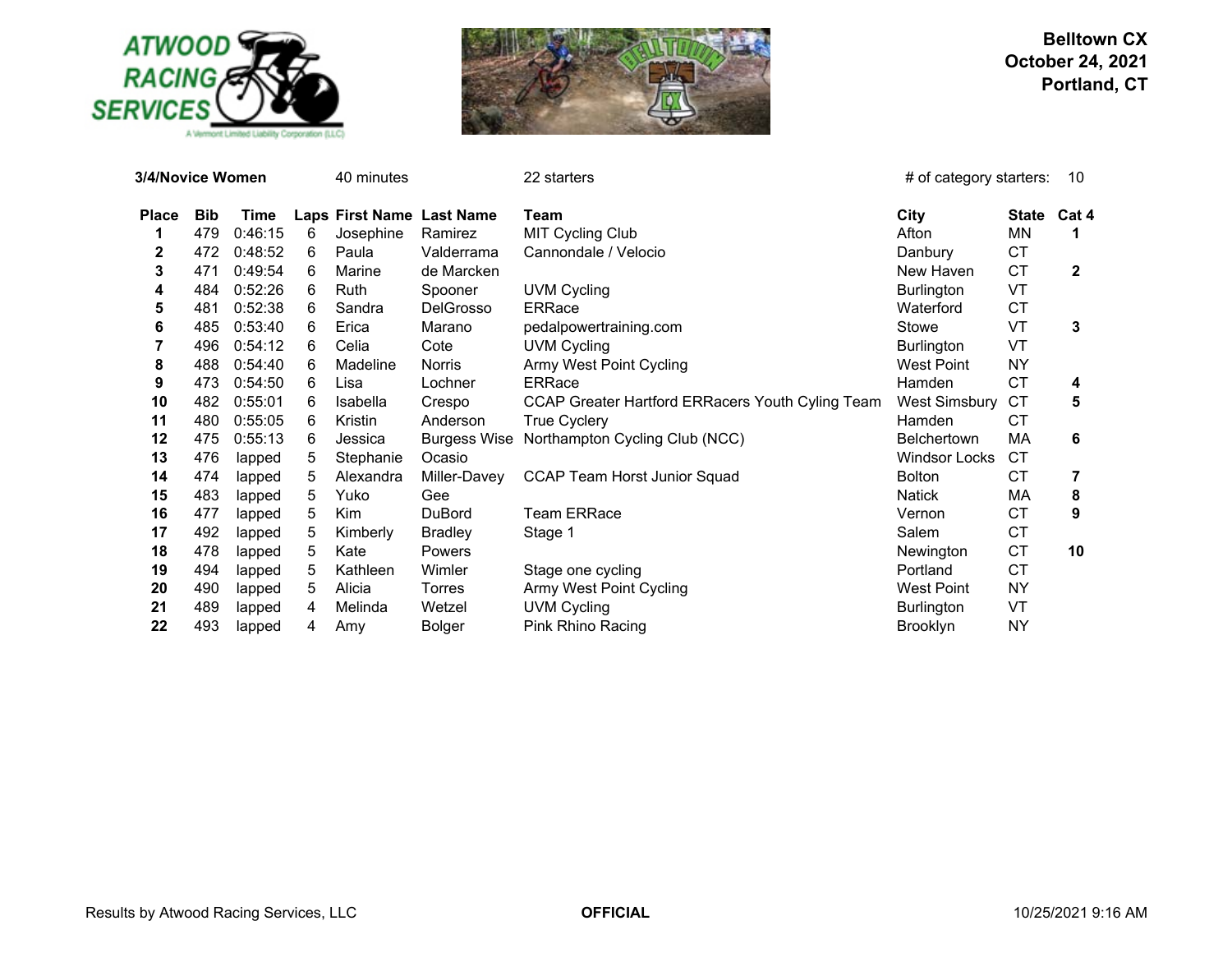



**3/4/Novice Women Lap Report**

| <b>Bib First</b>           | Last                | <u>Lap 1</u> | <u>Rank</u> | <u>Lap 2</u> | <u>Rank</u> | Delta | <u>Lap 3</u> | <b>Rank</b> | <b>Delta</b>   | Lap 4 Rank |     |        | Delta Lap 5 Rank |                | Delta Lap 6 Rank |      |                   | <u>Delta</u> | <b>Lap 7 Rank</b> |                | <b>Delta</b> |
|----------------------------|---------------------|--------------|-------------|--------------|-------------|-------|--------------|-------------|----------------|------------|-----|--------|------------------|----------------|------------------|------|-------------------|--------------|-------------------|----------------|--------------|
| 479 Josephine Ramirez      |                     | 8:22         |             | 7:25         |             | 0:57  | 7:50         | 2           | (0:25)         | 7:34       |     | 0:16   | 7:32             | 1              | 0:02             | 7:32 |                   | (0:00)       | 7:24              | $\mathbf 1$    | 0:09         |
| 472 Paula                  | Valderrama          | 8:39         | 3           | 8:06         | 2           | 0:33  | 7:49         |             | 0:17           | 8:01       | 2   | (0:11) | 7:59             | $\overline{2}$ | 0:02             | 8:19 | 2                 | (0:20)       | 8:20              | $\overline{2}$ | (0:01)       |
| 471 Marine                 | de Marcken          | 8:38         | 2           | 8:06         | 3           | 0:32  | 8:05         | 3           | 0:01           | 8:05       | 3   | (0:00) | 8:18             | 3              | (0:13)           | 8:41 | 5                 | (0:23)       |                   |                |              |
| 484 Ruth                   | Spooner             | 9:35         | 9           | 8:32         | 5           | 1:02  | 8:24         | 4           | 0:08           | 8:41       | 4   | (0:17) | 8:39             | 5.             | 0:01             | 8:35 | 4                 | 0:05         |                   |                |              |
| 481 Sandra                 | <b>DelGrosso</b>    | 9:29         | 6           | 8:36         | 6           | 0:53  | 8:32         | 5           | 0:04           | 8:43       | 5   | (0:11) | 8:36             | 4              | 0:06             | 8:43 | 6                 | (0:06)       |                   |                |              |
| 485 Erica                  | Marano              | 9:34         | 8           | 8:32         | 4           | 1:02  | 8:44         | 8           | (0:12)         | 8:51       |     | (0:07) | 9:06             | 9              | (0:15)           | 8:52 | 8                 | 0:14         |                   |                |              |
| 496 Celia                  | Cote                | 9:49         | 10          | 8:39         |             | 1:11  | 8:36         | 6           | 0:03           | 8:49       | 6   | (0:13) | 9:06             | 10             | (0:18)           | 9:12 | 14                | (0:06)       |                   |                |              |
| 488 Madeline               | Norris              | 10:14        | 15          | 8:54         | 9           | 1:19  | 8:54         | 9           | 0:00           | 8:57       | 8   | (0:04) | 8:53             | 6              | 0:04             | 8:48 |                   | 0:05         |                   |                |              |
| 473 Lisa                   | Lochner             | 9:58         | 12          | 9:01         | 11          | 0:57  | 8:54         | 10          | 0:07           | 9:01       | 10  | (0:08) | 9:00             |                | 0:02             | 8:56 | 9                 | 0:03         |                   |                |              |
| 482 Isabella               | Crespo              | 9:34         |             | 9:08         | 13          | 0:26  | 8:43         |             | 0:25           | 9:10       | 13  | (0:27) | 9:17             | 13             | (0:07)           | 9:11 | 13                | 0:06         |                   |                |              |
| 480 Kristin                | Anderson            | 9:24         | 5           | 9:03         | 12          | 0:22  | 9:34         | 16          | (0:32)         | 9:06       | 12  | 0:28   | 9:00             | 8              | 0:05             | 8:57 | 10                | 0:03         |                   |                |              |
| 475 Jessica                | <b>Burgess Wise</b> | 9:52         | 11          | 9:00         | 10          | 0:52  | 9:08         | 12          | (0:08)         | 9:04       | 11  | 0:04   | 9:08             | 11             | (0:04)           | 9:01 | $12 \overline{ }$ | 0:07         |                   |                |              |
| 476 Stephanie Ocasio       |                     | 10:13        | 14          | 9:14         | 14          | 0:58  | 9:07         | 11          | 0:07           | 8:58       | 9   | 0:09   | 9:13             | $12 \,$        | (0:15)           | 8:58 | 11                | 0:16         |                   |                |              |
| 474 Alexandra Miller-Davey |                     | 9:23         | 4           | 8:42         | 8           | 0:41  | 9:28         | 14          | (0:46)         | 9:44       | 15  | (0:16) | 9:59             | 15             | (0:15)           | 8:28 | 3                 | 1:31         |                   |                |              |
| 483 Yuko                   | Gee                 | 10:25        | 16          | 9:20         | 15          | 1:05  | 9:23         | 13          | (0:03)         | 9:30       | 14  | (0:07) | 9:42             | 14             | (0:12)           | 9:51 | 15                | (0:09)       |                   |                |              |
| 477 Kim                    | DuBord              | 10:01        | 13          | 9:33         | 16          | 0:28  | 9:28         | 15          | 0:05           | 10:10      | 16  | (0:42) | 10:15            | 16             | (0:05)           |      |                   |              |                   |                |              |
| 492 Kimberly               | <b>Bradley</b>      | 10:50        | 18          | 10:13        | 18          | 0:38  | 10:14        | 17          | (0:01)         | 11:24      | 20  | (1:10) | 10:23            | 17             | 1:01             |      |                   |              |                   |                |              |
| 478 Kate                   | Powers              | 10:36        | 17          | 10:10        | -17         | 0:27  | 11:39        | 20          | (1:29)         | 11:34      | -21 | 0:05   | 10:42            | 18             | 0:51             |      |                   |              |                   |                |              |
| 494 Kathleen               | Wimler              | 11:59        | 22          | 10:46        | 21          | 1:12  | 10:40        | 18          | 0:06           | 11:04      | 17  | (0:24) | 10:43            | 19             | 0:22             |      |                   |              |                   |                |              |
| 490 Alicia                 | Torres              | 11:29        | 20          | 10:42        | 19          | 0:47  | 11:35        | 19          | $(0:53)$ 11:19 |            | 19  | 0:16   | 10:46            | 20             | 0:33             |      |                   |              |                   |                |              |
| 489 Melinda                | Wetzel              | 11:06        | -19         | 10:43        | -20         | 0:23  | 13:26        | 22          | $(2:43)$ 11:06 |            | 18  | 2:20   | 11:28            | 21             | (0:22)           |      |                   |              |                   |                |              |
| 493 Amy                    | <b>Bolger</b>       | 11:56        | 21          | 11:42        | 22          | 0:14  | 12:30        | 21          | $(0.48)$ 12:48 |            | 22  |        | $(0:18)$ 11:57   | 22             | 0:51             |      |                   |              |                   |                |              |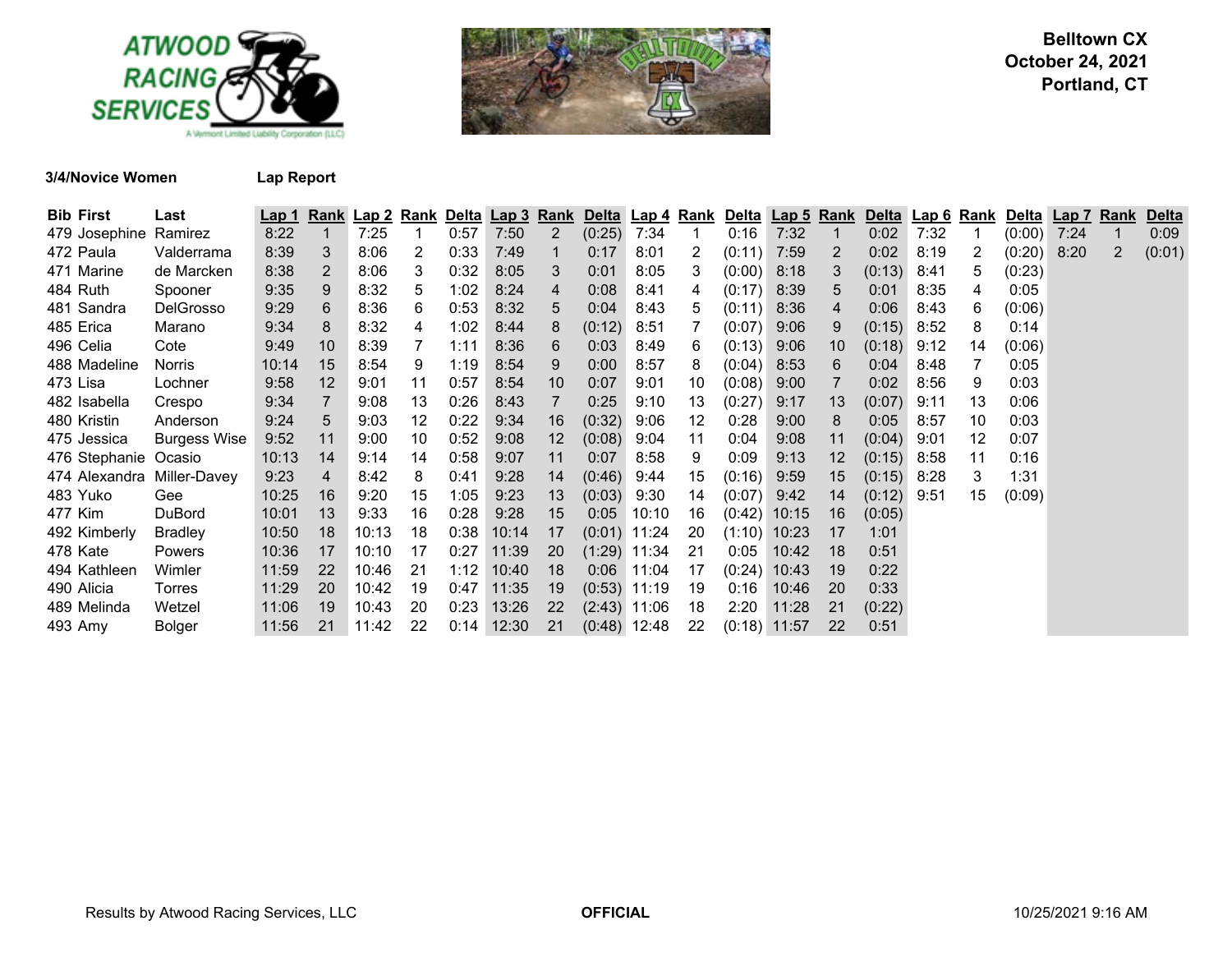



| 4 Men        |            |         |                | 45 minutes                |                  | 37 starters                                      |                         |                |
|--------------|------------|---------|----------------|---------------------------|------------------|--------------------------------------------------|-------------------------|----------------|
| <b>Place</b> | <b>Bib</b> | Time    |                | Laps First Name Last Name |                  | Team                                             | City                    | <b>State</b>   |
| 1            | 523        | 0:47:48 | $\overline{7}$ | Eric                      | Kulkarni         | Army West Point Cycling                          | <b>Wappingers Falls</b> | <b>NY</b>      |
| 2            | 513        | 0:48:53 | $\overline{7}$ | Joshua                    | Glaab            | <b>True Cyclery</b>                              | New Haven               | <b>CT</b>      |
| 3            | 514        | 0:49:00 | $\overline{7}$ | Evan                      | Ray              |                                                  | Weston                  | CT             |
| 4            | 511        | 0:49:05 | $\overline{7}$ | Ralph                     | DiLeone          | <b>True Cyclery</b>                              | Durham                  | CT             |
| 5            | 516        | 0:49:29 | $\overline{7}$ | Justin                    | Eichenlaub       | NCC / Laughing Dog Bikes / Hydra Cross           | Easthampton             | MA             |
| 6            | 515        | 0:50:27 | $\overline{7}$ | Caleb                     | Frederick        | Pro Bike + Run PGH p/b Turner's Premium Iced Tea | New London              | <b>CT</b>      |
| 7            | 546        | 0:50:34 | $\overline{7}$ | Peter                     | Dahl             | Yale Cycling                                     | New Haven               | <b>CT</b>      |
| 8            | 512        | 0:50:45 | $\overline{7}$ | Mike                      | Marques          | <b>Cycling Concepts</b>                          | <b>West Hartford</b>    | <b>CT</b>      |
| 9            | 520        | 0:50:47 | $\overline{7}$ | Robert                    | Weldon           |                                                  | <b>Windsor Locks</b>    | <b>CT</b>      |
| 10           | 521        | 0:51:00 | $\overline{7}$ | Elijah                    | Bova             |                                                  | Mansfield               | <b>CT</b>      |
| 11           | 519        | 0:51:27 | $\overline{7}$ | Andris                    | <b>Skulte</b>    | <b>Team Horst Sports</b>                         | Farmington              | CT             |
| 12           | 528        | 0:51:34 | $\overline{7}$ | Michael                   | Cassese          | Army West Point Cycling                          | <b>West Point</b>       | <b>NY</b>      |
| 13           | 522        | 0:52:12 | $\overline{7}$ | Jim                       | St. Andre        | <b>TT Endurance</b>                              | Westport                | CT             |
| 14           | 518        | 0:52:15 | $\overline{7}$ | Peter                     | O'Brien          | Steve the Bike Guy                               | <b>Millis</b>           | MA             |
| 15           | 527        | 0:52:16 | $\overline{7}$ | Steven                    | Andreen          | Army West Point Cycling                          | <b>West Point</b>       | <b>NY</b>      |
| 16           | 517        | 0:53:05 | $\overline{7}$ | Gabriel                   | Jiran            | <b>Burnbryte Racing</b>                          | Farmington              | <b>CT</b>      |
| 17           | 525        | 0:53:24 | $\overline{7}$ | Winston                   | Yan              | <b>Harvard University</b>                        | <b>Boston</b>           | MA             |
| 18           | 540        | 0:53:38 | $\overline{7}$ | Noah                      | Rodney           | Army West Point Cycling                          | <b>West Point</b>       | <b>NY</b>      |
| 19           | 530        | 0:54:03 | $\overline{7}$ | Karl                      | <b>Borne</b>     | <b>True Cyclery</b>                              | Hamden                  | CT             |
| 20           | 537        | 0:54:21 | 7              | Ryan                      | Hernandez        | SC Velo                                          | Coventry                | <b>CT</b>      |
| 21           | 534        | 0:54:27 | 7              | Jacob                     | DeWispelaere     | Race CF                                          | Newington               | <b>CT</b>      |
| 22           | 531        | 0:54:58 | $\overline{7}$ | <b>Brian</b>              | Dell             |                                                  | Melville                | <b>NY</b>      |
| 23           | 533        | 0:55:22 | $\overline{7}$ | Philip                    | Law              | <b>True Cyclery</b>                              | Hamden                  | CT             |
| 24           | 536        | 0:55:47 | $\overline{7}$ | Taylor                    | Valentine        | <b>True Cyclery</b>                              | Hamden                  | <b>CT</b>      |
| 25           | 532        | 0:55:53 | $\overline{7}$ | Ryan                      | McMahon          | <b>Hartford Rolling Anvils</b>                   | Simsbury                | CT             |
| 26           | 524        | 0:57:55 | $\overline{7}$ | Matt                      | Satterwhite      |                                                  | <b>West Hartford</b>    | CT             |
| 27           | 538        | lapped  | 6              | David                     | Kell             | <b>Endurance Strong</b>                          | Trumbull                | <b>CT</b>      |
| 28           | 547        | lapped  | 6              | Christopher Shardlow      |                  |                                                  | Wakefield               | R <sub>l</sub> |
| 29           | 535        | lapped  | 6              | <b>Dillon</b>             | Pronovost        | <b>Cheshire Cycle Racing</b>                     | Hamden                  | <b>CT</b>      |
| 30           | 545        | lapped  | 6              | Seamus                    | Joyce-Johnson    | <b>True Cyclery</b>                              | New Haven               | <b>CT</b>      |
| 31           | 542        | lapped  | 6              | Shane                     | <b>DelGrosso</b> | <b>ME</b>                                        | Waterford               | <b>CT</b>      |
| 32           | 543        | lapped  | 6              | Andrew                    | Johnson          | Kissena Cycling Club                             | Smithtown               | <b>NY</b>      |
| 33           | 544        | lapped  | 6              | William                   | Doucette         | <b>True Cyclery</b>                              | New Haven               | <b>CT</b>      |
| 34           | 541        | lapped  | 6              | Craig                     | Damaschi         | Stage 1 / AirLine Cycles                         | Wethersfield            | CT             |
| 35           | 548        | P&P     | 5              | Paul                      | Corey            |                                                  | Waterbury               | <b>CT</b>      |
| 36           | 539        | lapped  | 5              | Simon                     | <b>DeSantis</b>  | Socialist Claptrap                               | Hartford                | CT             |
| <b>DNF</b>   | 526        |         |                | <b>Nicholas</b>           | Leeper           | <b>CRCA/NYCC Racing</b>                          | Fairfield               | <b>CT</b>      |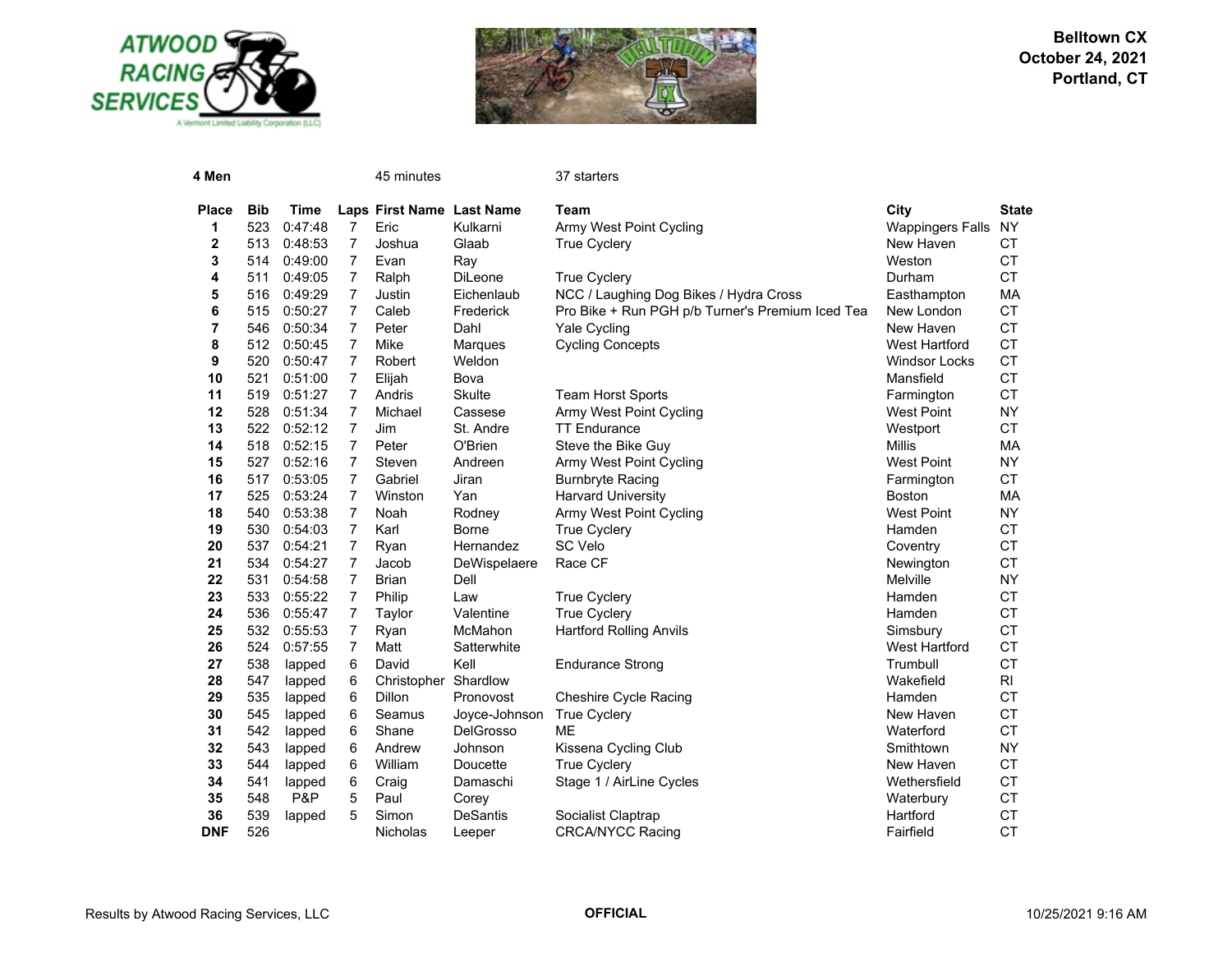



#### **4 Men Lap Report**

| <b>Bib First</b> | Last            | Lap 1 |                | Rank Lap 2 | Rank           | <b>Delta</b> | Lap <sub>3</sub> | Rank           | Delta  | Lap <sub>4</sub> | Rank           | Delta  | Lap <sub>5</sub> | Rank           | Delta  | Lap 6 | Rank                    | Delta  | <b>Lap 7</b> | Rank           | <b>Delta</b> |
|------------------|-----------------|-------|----------------|------------|----------------|--------------|------------------|----------------|--------|------------------|----------------|--------|------------------|----------------|--------|-------|-------------------------|--------|--------------|----------------|--------------|
| 523 Eric         | Kulkarni        | 6:29  | $\mathbf{1}$   | 6:50       | 3              | (0:22)       | 6:50             | $\mathbf{1}$   | 0:01   | 6:49             | $\mathbf{1}$   | 0:00   | 6:56             | $\mathbf 1$    | (0:06) | 6:56  | $\mathbf{1}$            | (0:00) | 6:58         | $\mathbf{1}$   | (0:02)       |
| 513 Joshua       | Glaab           | 6:52  | 9              | 6:50       | 2              | 0:03         | 6:54             | $\overline{c}$ | (0:04) | 7:03             | 3              | (0:10) | 7:11             | $\overline{2}$ | (0:07) | 7:04  | 3                       | 0:06   | 6:59         | $\overline{c}$ | 0:05         |
| 514 Evan         | Ray             | 6:46  | 6              | 6:54       | 5              | (0:08)       | 6:58             | 3              | (0:04) | 7:04             | 4              | (0:06) | 7:11             | 3              | (0:07) | 7:05  | 4                       | 0:06   | 7:02         | 3              | 0:03         |
| 511 Ralph        | <b>DiLeone</b>  | 6:45  | 5              | 6:54       | 4              | (0:08)       | 6:59             | 4              | (0:05) | 7:02             | 2              | (0:03) | 7:15             | $\overline{7}$ | (0:13) | 7:04  | $\overline{\mathbf{c}}$ | 0:11   | 7:07         | $\overline{4}$ | (0:03)       |
| 516 Justin       | Eichenlaub      | 6:38  | 4              | 6:58       | $\,6$          | (0:20)       | 7:00             | 5              | (0:02) | 7:07             | 5              | (0:07) | 7:11             | $\overline{4}$ | (0:05) | 7:18  | 6                       | (0:06) | 7:17         | 10             | 0:00         |
| 515 Caleb        | Frederick       | 6:32  | $\overline{2}$ | 7:04       | $\overline{7}$ | (0:33)       | 7:04             | 6              | 0:01   | 7:33             | 13             | (0:29) | 7:34             | 13             | (0:01) | 7:24  | 8                       | 0:10   | 7:16         | 9              | 0:07         |
| 546 Peter        | Dahl            | 7:17  | 17             | 7:07       | 9              | 0:10         | 7:14             | 8              | (0:07) | 7:15             | $\overline{7}$ | (0:01) | 7:14             | 5              | 0:01   | 7:13  | 5                       | 0:01   | 7:13         | $\overline{7}$ | (0:01)       |
| 512 Mike         | Marques         | 6:35  | 3              | 7:07       | 8              | (0:32)       | 7:27             | 15             | (0:20) | 7:16             | 8              | 0:10   | 7:14             | 6              | 0:02   | 7:31  | 12                      | (0:16) | 7:36         | 14             | (0:05)       |
| 520 Robert       | Weldon          | 7:11  | 15             | 7:22       | 19             | (0:10)       | 7:17             | 10             | 0:04   | 7:11             | 6              | 0:06   | 7:15             | 8              | (0:04) | 7:23  | 7                       | (0:07) | 7:09         | 5              | 0:14         |
| 521 Elijah       | Bova            | 6:56  | 10             | 7:18       | 16             | (0:23)       | 7:17             | 9              | 0:01   | 7:19             | 11             | (0:02) | 7:25             | 9              | (0:06) | 7:29  | 11                      | (0:04) | 7:16         | 8              | 0:13         |
| 519 Andris       | <b>Skulte</b>   | 7:05  | 14             | 7:15       | 11             | (0:10)       | 7:09             | $\overline{7}$ | 0:06   | 7:17             | 9              | (0:08) | 7:41             | 14             | (0:24) | 7:48  | 15                      | (0:07) | 7:13         | 6              | 0:35         |
| 528 Michael      | Cassese         | 7:03  | 13             | 7:16       | 14             | (0:14)       | 7:24             | 14             | (0:08) | 7:18             | 10             | 0:07   | 7:27             | 10             | (0:09) | 7:26  | 9                       | 0:01   | 7:39         | 15             | (0:13)       |
| 522 Jim          | St. Andre       | 7:02  | 12             | 7:15       | 12             | (0:13)       | 7:23             | 13             | (0:07) | 7:22             | 12             | 0:01   | 7:42             | 15             | (0:20) | 7:43  | 14                      | (0:01) | 7:44         | 16             | (0:01)       |
| 518 Peter        | O'Brien         | 7:00  | 11             | 7:20       | 18             | (0:20)       | 7:21             | 11             | (0:01) | 7:43             | 17             | (0:21) | 7:44             | 18             | (0:02) | 7:38  | 13                      | 0:06   | 7:29         | 12             | 0:08         |
| 527 Steven       | Andreen         | 7:29  | 20             | 7:09       | 10             | 0:20         | 7:23             | 12             | (0:14) | 7:58             | 25             | (0:35) | 7:28             | 11             | 0:30   | 7:27  | 10                      | 0:02   | 7:23         | 11             | 0:04         |
| 517 Gabriel      | Jiran           | 7:29  | 21             | 7:29       | 21             | 0:01         | 7:27             | 15             | 0:02   | 7:35             | 15             | (0:08) | 7:31             | 12             | 0:04   | 7:49  | 17                      | (0:18) | 7:46         | 17             | 0:03         |
| 525 Winston      | Yan             | 6:51  | 8              | 7:20       | 17             | (0:29)       | 7:41             | 19             | (0:21) | 8:07             | 27             | (0:26) | 7:44             | 17             | 0:24   | 7:49  | 16                      | (0:05) | 7:52         | 20             | (0:03)       |
| 540 Noah         | Rodney          | 7:40  | 26             | 7:18       | 15             | 0:22         | 7:28             | 17             | (0:09) | 7:34             | 14             | (0:07) | 7:45             | 19             | (0:11) | 7:57  | 23                      | (0:12) | 7:55         | 22             | 0:02         |
| 530 Karl         | <b>Borne</b>    | 7:24  | 18             | 7:51       | 27             | (0:28)       | 7:55             | 23             | (0:04) | 7:49             | 19             | 0:06   | 7:42             | 16             | 0:07   | 7:51  | 18                      | (0:09) | 7:30         | 13             | 0:21         |
| 537 Ryan         | Hernandez       | 7:33  | 23             | 7:45       | 25             | (0:13)       | 7:46             | 22             | (0:01) | 7:48             | 18             | (0:02) | 7:46             | 20             | 0:03   | 7:53  | 20                      | (0:07) | 7:50         | 19             | 0:03         |
| 534 Jacob        | DeWispelaere    | 7:45  | 27             | 7:28       | 20             | 0:17         | 7:44             | 20             | (0:16) | 7:49             | 20             | (0:05) | 7:53             | 22             | (0:04) | 7:52  | 19                      | 0:01   | 7:55         | 21             | (0:02)       |
| 531 Brian        | Dell            | 7:53  | 29             | 7:40       | 23             | 0:13         | 7:59             | 25             | (0:18) | 7:51             | 22             | 0:08   | 7:54             | 23             | (0:03) | 7:54  | 21                      | (0:01) | 7:46         | 18             | 0:08         |
| 533 Philip       | Law             | 7:32  | 22             | 7:42       | 24             | (0:10)       | 7:56             | 24             | (0:13) | 7:54             | 23             | 0:02   | 8:13             | 26             | (0:19) | 8:06  | 24                      | 0:06   | 7:59         | 23             | 0:07         |
| 536 Taylor       | Valentine       | 7:46  | 28             | 7:37       | 22             | 0:08         | 8:06             | 26             | (0:29) | 7:51             | 21             | 0:16   | 7:56             | 24             | (0:05) | 8:18  | 28                      | (0:23) | 8:13         | 24             | 0:05         |
| 532 Ryan         | McMahon         | 7:38  | 24             | 7:47       | 26             | (0:09)       | 7:44             | 21             | 0:03   | 7:55             | 24             | (0:11) | 8:11             | 25             | (0:17) | 8:18  | 27                      | (0:07) | 8:19         | 25             | (0:01)       |
| 524 Matt         | Satterwhite     | 7:14  | 16             | 7:16       | 13             | (0:02)       | 7:41             | 18             | (0:25) | 7:36             | 16             | 0:04   | 7:46             | 21             | (0:10) | 7:55  | 22                      | (0:09) | 12:27        | 26             | (4:32)       |
| 538 David        | Kell            | 7:38  | 25             | 8:08       | 28             | (0:29)       | 8:34             | 29             | (0:27) | 8:27             | 29             | 0:08   | 8:32             | 28             | (0:06) | 8:13  | 25                      | 0:20   |              |                |              |
| 547 Christopher  | Shardlow        | 8:27  | 33             | 8:17       | 30             | 0:10         | 8:16             | 27             | 0:01   | 8:26             | 28             | (0:10) | 8:21             | 27             | 0:04   | 8:17  | 26                      | 0:04   |              |                |              |
| 535 Dillon       | Pronovost       | 7:24  | 19             | 8:09       | 29             | (0:44)       | 8:35             | 30             | (0:26) | 9:03             | 31             | (0:28) | 8:37             | 30             | 0:25   | 8:19  | 29                      | 0:19   |              |                |              |
| 545 Seamus       | Joyce-Johnson   | 8:26  | 32             | 8:52       | 32             | (0:26)       | 8:30             | 28             | 0:23   | 8:07             | 26             | 0:23   | 8:33             | 29             | (0:27) | 8:30  | 30                      | 0:03   |              |                |              |
| 542 Shane        | DelGrosso       | 8:05  | 30             | 8:30       | 31             | (0:25)       | 8:35             | 31             | (0:05) | 8:51             | 30             | (0:15) | 8:54             | 31             | (0:03) | 8:41  | 31                      | 0:13   |              |                |              |
| 543 Andrew       | Johnson         | 9:02  | 35             | 9:09       | 33             | (0:07)       | 9:06             | 32             | 0:03   | 9:17             | 32             | (0:12) | 9:17             | 32             | 0:00   | 9:06  | 32                      | 0:11   |              |                |              |
| 544 William      | Doucette        | 8:06  | 31             | 9:11       | 35             | (1:05)       | 9:44             | 35             | (0:33) | 9:27             | 34             | 0:17   | 9:34             | 33             | (0:07) | 9:13  | 33                      | 0:21   |              |                |              |
| 541 Craig        | Damaschi        | 8:45  | 34             | 9:10       | 34             | (0:25)       | 9:14             | 33             | (0:04) | 9:25             | 33             | (0:11) | 9:35             | 34             | (0:10) | 9:43  | 34                      | (0:08) |              |                |              |
| 548 Paul         | Corey           | 9:11  | 37             | 9:12       | 36             | (0:02)       | 9:29             | 34             | (0:16) | 9:49             | 35             | (0:21) | 10:06            | 35             | (0:17) |       |                         |        |              |                |              |
| 539 Simon        | <b>DeSantis</b> | 9:04  | 36             | 9:30       | 37             | (0:26)       | 9:57             | 36             | (0:27) | 9:59             | 36             | (0:02) | 10:13            | 36             | (0:14) |       |                         |        |              |                |              |
| 526 Nicholas     | Leeper          | 6:50  | $\overline{7}$ | 6:49       | $\overline{1}$ | 0:01         |                  |                |        |                  |                |        |                  |                |        |       |                         |        |              |                |              |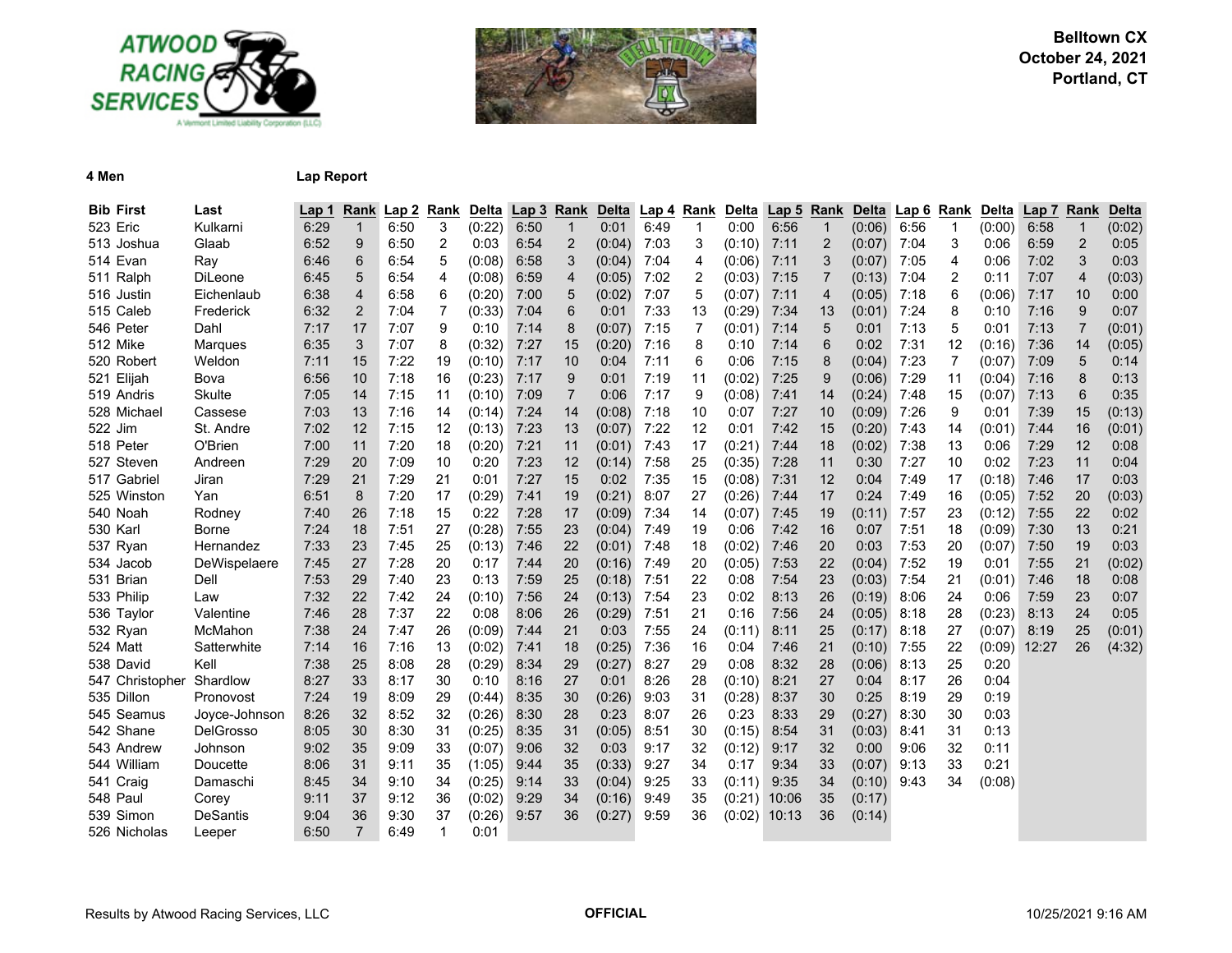



| <b>Fat Bike Open</b> |            |         |    | 30 minutes                     |           | 6 starters               |                 |              |
|----------------------|------------|---------|----|--------------------------------|-----------|--------------------------|-----------------|--------------|
| <b>Place</b>         | <b>Bib</b> | Time    |    | Laps First Name Last Name Team |           |                          | City            | <b>State</b> |
| 1                    | 291        | 0:30:17 | 5  | <b>Brooks</b>                  | Nablo     | Stage 1 / Airline Cycles | Haddam Neck CT  |              |
| 2                    | 214        | 0:30:17 | 5. | Jacob                          | Kravitz   | Stage 1/Airline Cycles   | East Hampton CT |              |
| 3                    | 293        | 0:30:52 | 5. | Dennis                         | Stechholz | Stage 1 Airline Cycles   | Manchester      | CТ           |
| 4                    | 294        | 0:31:53 | 5. | David                          | Kell      | <b>Endurance Strong</b>  | Trumbull        | CТ           |
| 5                    | 295        | 0:33:40 | 5  | Jack                           | Cote      | Stage 1 Airline Cycles   | East Hampton CT |              |
| 6                    | 296        | lapped  |    | James                          | Cote      | Stage 1 Airline Cycle    | East Hampton CT |              |